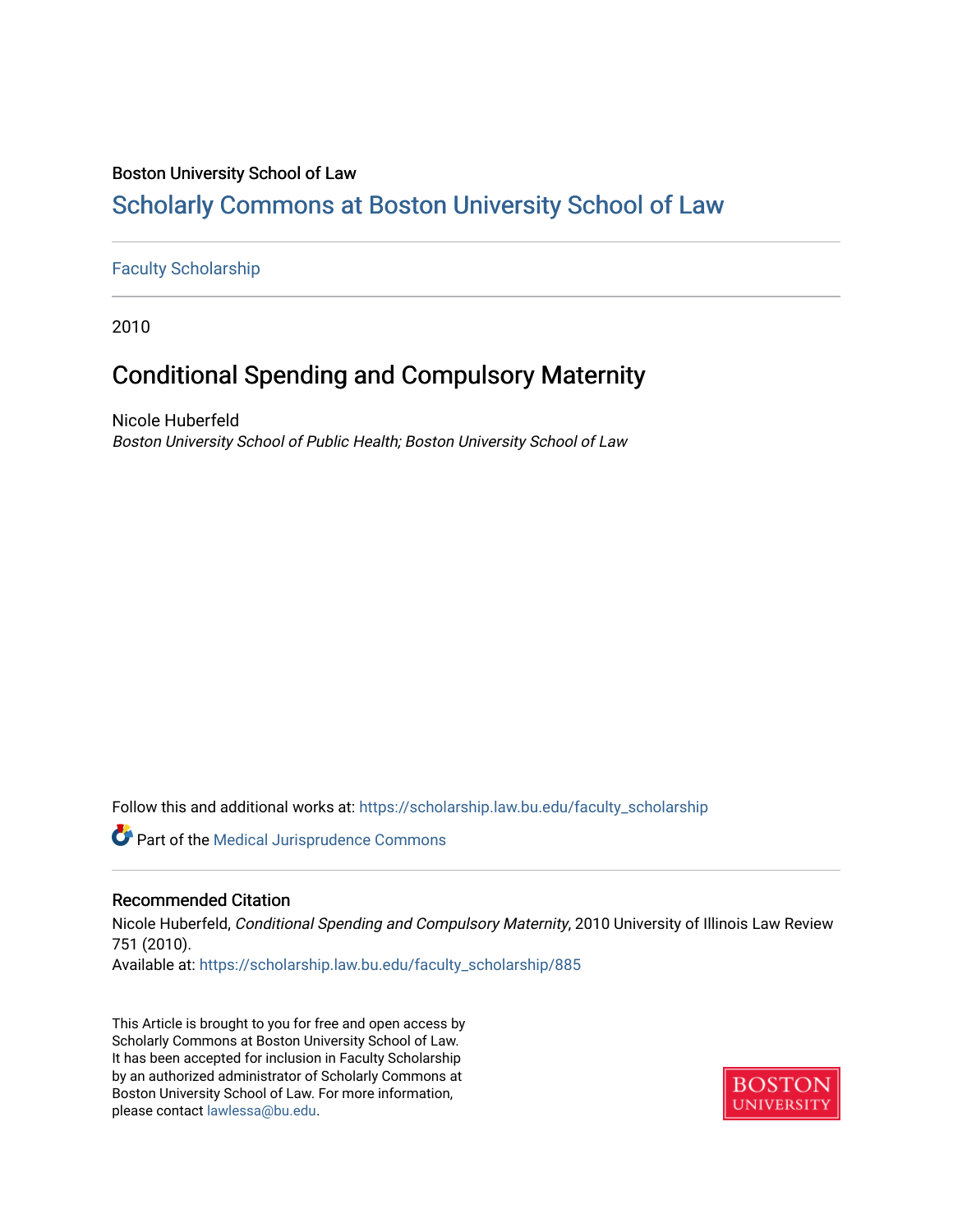# CONDITIONAL SPENDING AND COMPULSORY MATERNITY†

*Nicole Huberfeld\** 

*More than forty-six million Americans are uninsured, and many more are seeking government assistance, which makes congressional spending for federal programs a significant issue. Federal funding often comes with prerequisites in the form of statutory conditions. This Article examines the impact that conditions placed on federal healthcare spending have on the individuals who rely on that spending by exploring the ongoing disconnect between Spending Clause jurisprudence and women's reproductive rights. The first Part reviews the foundational Supreme Court precedents and places them in context from both a statutory and theoretical perspective. The second Part studies what the author denominates "pure funding statutes" and "conscience clause funding statutes." The third Part explores the contours of conditional spending jurisprudence in an effort to determine where individual protection may fit within the existing conditional spending jurisprudence. The Article concludes that the Supreme Court could protect the interests of individuals if its existing conditional spending test is applied in full, which has not been the Court's practice. The Article also concludes that, given the makeup of the Roberts Court and the balance of Congress, the better solution could be legislative constitutionalism. In other words, Congress should remove these funding limitations from legislation—not only because such limitations may be unconstitutional but also because they represent an ongoing disconnect in the law that aggrandizes the spending power.* 

 <sup>†</sup> Reva Siegel, *Reasoning from the Body: A Historical Perspective on Abortion Regulation and Questions of Equal Protection*, 44 STAN. L. REV. 261, 308 n.188 (1992) (describing the term compulsory maternity in historical context). Feminists in the mid-1800s railed against marriage as a form of legalized prostitution wherein women were subjected to the sexual whims of their husbands and were forced, by the ever-strengthening physician movement, to end access to midwives and to abortion, to bear children as a matter of "duty" in marriage. *See id.* at 308–10. The larger ideal of autonomy for women involved freeing women from the physical demands of marriage and childbearing as well as an overlapping desire for mental freedom through such rights as suffrage. *See id.*

Willburt D. Ham Associate Professor of Law, University of Kentucky College of Law. Many thanks to Susan F. Appleton; the participants in the International Conference on Feminist Constitutionalism; the participants in the Washington University School of Law Works-in-Progress Workshop; and the University of Cincinnati Faculty Forum. Thanks to Todd Allen and Anna Girard for diligent research assistance. Thanks *always* DT.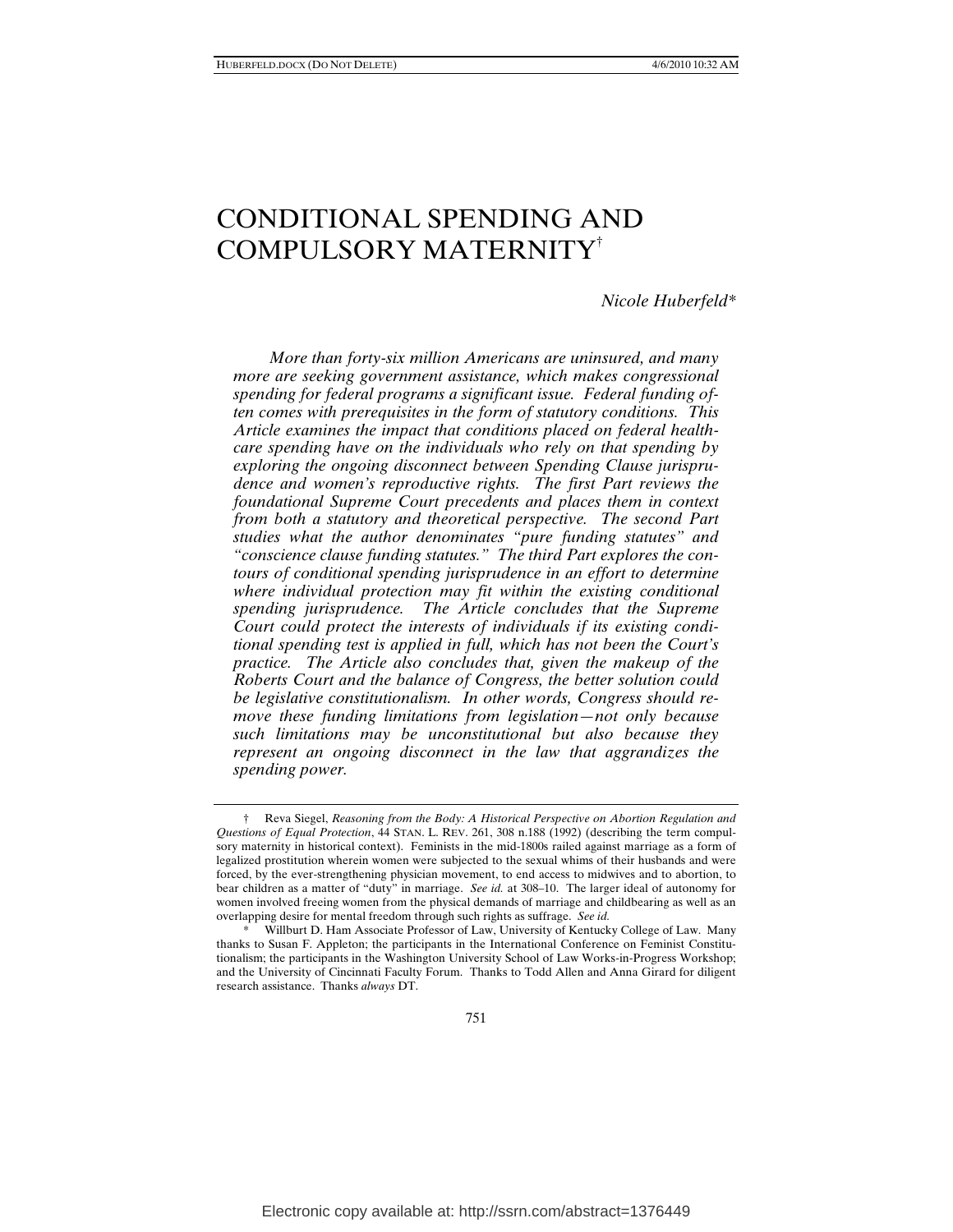#### TABLE OF CONTENTS

| H.  |                |                                                      |  |
|-----|----------------|------------------------------------------------------|--|
|     |                |                                                      |  |
|     | <b>B.</b>      |                                                      |  |
|     |                |                                                      |  |
|     |                |                                                      |  |
|     |                |                                                      |  |
|     |                |                                                      |  |
|     |                | $2_{1}$                                              |  |
|     |                |                                                      |  |
|     |                |                                                      |  |
| IV. |                |                                                      |  |
|     |                |                                                      |  |
|     | $\mathbf{B}$ . |                                                      |  |
|     |                |                                                      |  |
|     |                |                                                      |  |
|     |                |                                                      |  |
|     |                |                                                      |  |
|     |                |                                                      |  |
|     |                | Conditions and the Individual-Finding a Framework794 |  |
| V.  |                |                                                      |  |
|     |                |                                                      |  |

# I. INTRODUCTION

Lack of health insurance is widely understood to create a barrier to healthcare services in the United States.<sup>1</sup> At a time when more than forty-six million Americans are uninsured,<sup>2</sup> and many more are seeking government assistance to access healthcare due to job losses and em-

 <sup>1.</sup> *See* SARA R. COLLINS ET AL., THE COMMONWEALTH FUND, LOSING GROUND: HOW THE LOSS OF ADEQUATE HEALTH INSURANCE IS BURDENING WORKING FAMILIES 14–15 (2008), http:// www.commonwealthfund.org/usr\_doc/SurveyPg\_Collins\_losing\_ground\_biennial\_survey\_200.pdf (describing how loss of insurance creates barriers to medical care); KAISER COMM'N ON MEDICAID AND THE UNINSURED, THE UNINSURED: A PRIMER 8 (2009), http://www.kff.org/uninsured/upload/7451- 05.pdf (reporting that the uninsured are more likely to forego or postpone medical care than the insured; one statistical example given is that about twenty-four percent of uninsured adults had to forgo care in 2008 because of cost, compared to four percent of those covered by private health insurance); KAISER FAMILY FOUND., WOMEN'S HEALTH INSURANCE COVERAGE FACT SHEET 2 (2008), http://www.kff.org/womenshealth/upload/6000\_07.pdf ("Uninsured women are more likely to lack adequate access to care, get a lower standard of care when they are in the health system, and have poorer health outcomes. . . . Women who are younger and low-income are particularly at risk for being uninsured, as are women of color, especially Latinas . . . .").

 <sup>2.</sup> According to the United States Census Bureau, the number of uninsured was 46.3 million in 2008. CARMEN DENAVA-WALT, BERNADETTE D. PROCTOR & JESSICA SMITH, U.S. CENSUS BUREAU, INCOME, POVERTY AND HEALTH INSURANCE COVERAGE IN THE UNITED STATES: 2008, at 20 (2009), http://www.census.gov/prod/2009pubs/p60-236.pdf.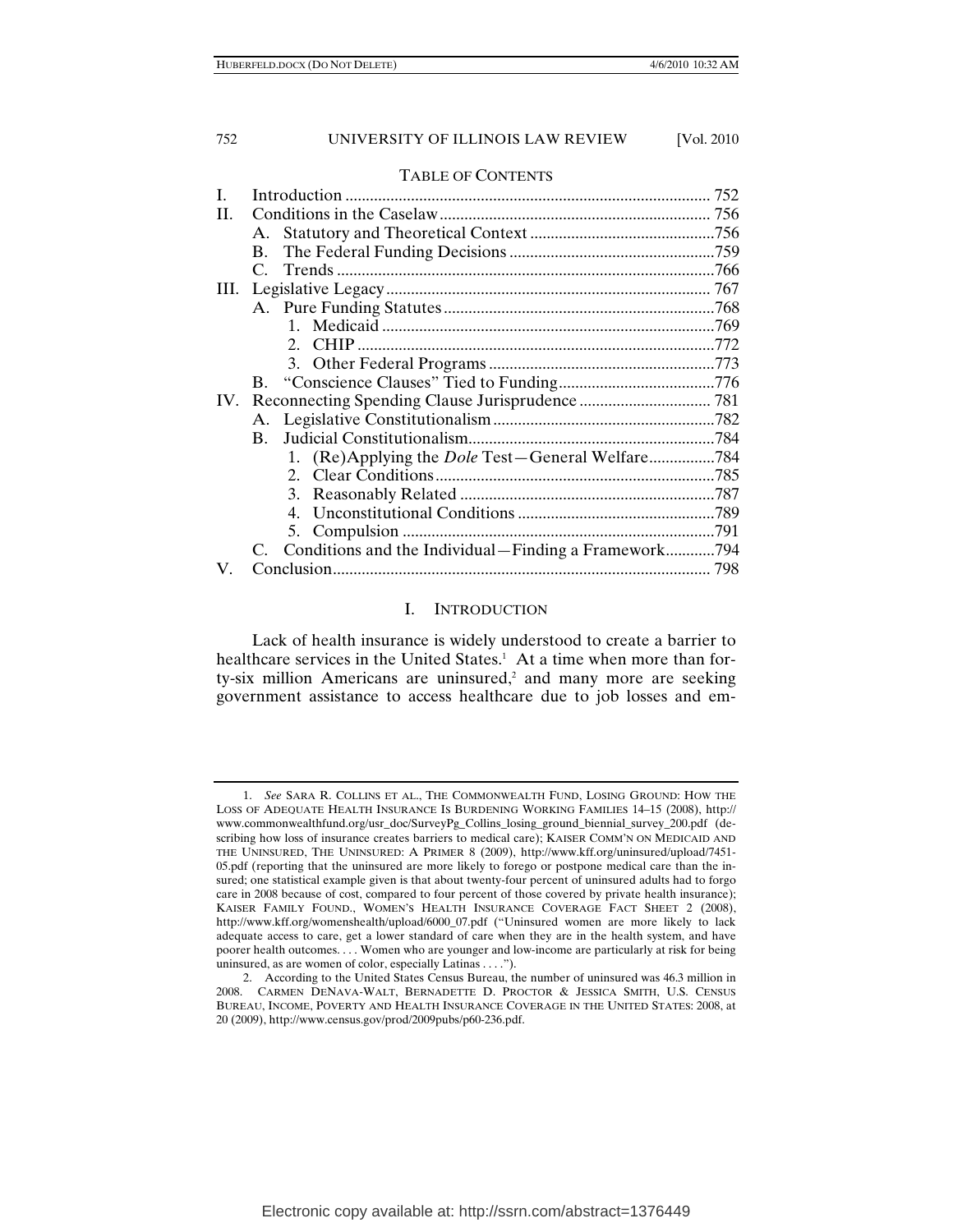ployment benefit cutbacks,<sup>3</sup> the conditions placed on government spending for healthcare are a particularly current issue. The expansion of the Children's Health Insurance Program (CHIP) in the first weeks of the Obama administration signaled that the federal government may be willing to respond to this nationwide need, but federal funding often demands a sacrifice from the recipient, known as conditions on spending.<sup>4</sup> Congress has long been understood to have not only the power to spend "for the general welfare" but also to have the authority to attach conditions to the funds that the recipient (whether state or individual) must accept to receive the funds.<sup>5</sup> The nation's major public healthcare programs, such as Medicare, Medicaid, and CHIP, are all conditional spending programs.6 Given the desire to expand and revise such programs, it is important to consider the impact that conditions placed on federal healthcare spending may have on the individuals who rely on that spending.

The predicament is that the Supreme Court's Spending Clause jurisprudence often evaluates conditions on spending in such a way that it fails to recognize the individuals affected by conditional spending. The Court's major decision regarding conditional spending, *South Dakota v. Dole*, focused on the federal-state relationship in setting forth a test for understanding the constitutional boundaries limiting Congress's ability to place conditions on federal funds.7 That benchmark facilitated a disconnect, however, that analytically separates the individual from the conditional spending program, a divide that has allowed Congress to impinge on individual rights when it could not otherwise do so.

Examining the Court's decisions allowing state and federal governments to burden the privacy right to obtain abortion by withholding funds in public healthcare programs, particularly Medicaid, provides a striking example of this disconnect. This area of the law is deserving of mining for a number of reasons. First, the legislative intent of the restrictions on federal spending for reproductive services is unusually clear, as the chief sponsor and author of the legislation, known as the Hyde Amendment, openly desired to impede all women's access to abortion.<sup>8</sup> Knowing that Congress could not place direct obstacles in the path of all

 6. *See* Sara Rosenbaum, *Medicaid at Forty: Revisiting Structure and Meaning in a Post-Deficit Reduction Act Era*, 9 J. HEALTH CARE L. & POL'Y 5, 10 (2006).

 <sup>3.</sup> *See* Kevin Sack & Katie Zezima, *Growing Need for Medicaid Puts Added Financial Burden on States*, N.Y. TIMES, Jan. 22, 2009, at A25, *available at* http://www.nytimes.com/2009/01/22/us/ 22medicaid.html.

 <sup>4.</sup> *See* Robert Pear, *Obama Signs Children's Health Insurance Bill*, N.Y. TIMES, Feb. 5, 2009, at A4, *available at* http://www.nytimes.com/2009/02/05/us/politics/05health.html?scp=2&sq=SCHIP&st= cse.

 <sup>5.</sup> South Dakota v. Dole, 483 U.S. 203, 203 (1987).

 <sup>7.</sup> *See Dole*, 482 U.S. at 203–04.

 <sup>8.</sup> Representative Hyde stated during the floor debate of the so-called Hyde Amendment: "I certainly would like to prevent, if I could legally, anybody having an abortion, a rich woman, a middleclass woman, or a poor woman. Unfortunately, the only vehicle available is the HEW medicaid [sic] bill." 123 CONG. REC. 19,700 (1977) (statement of Rep. Hyde).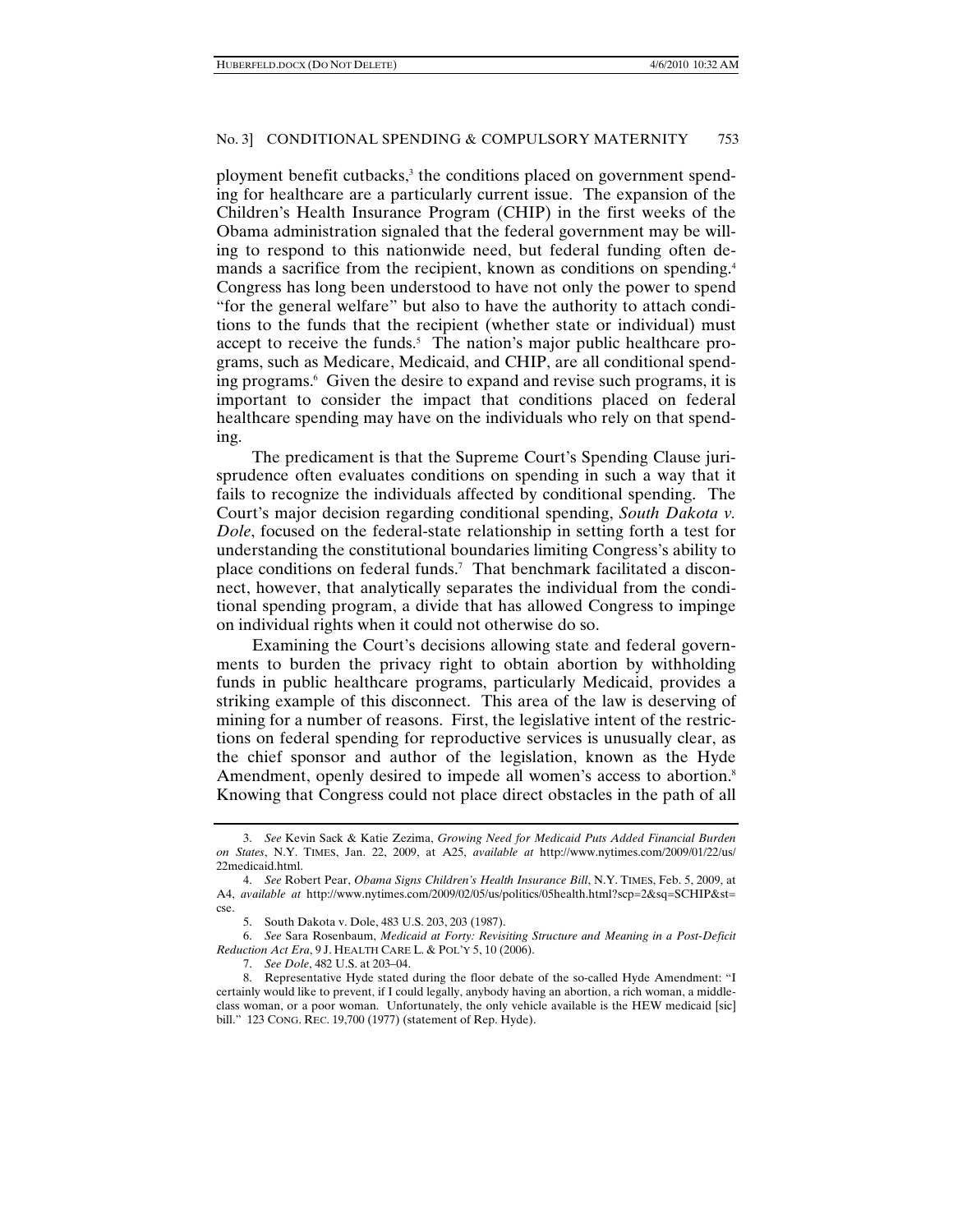women seeking to terminate pregnancy, Representative Hyde chose to burden those women who rely on Congress for healthcare services by virtue of the federal funding mechanism of Medicaid.<sup>9</sup>

Second, the Hyde Amendment and its progeny serve as a microcosm for studying the ways in which conditional federal spending impacts individuals, particularly those who are most vulnerable. Studies show that funding remains one of the greatest obstacles to healthcare access generally<sup>10</sup> and abortion access specifically for poor women, who forego basic needs, seek unsafe abortions, or are forced to bear the child.<sup>11</sup>

Third, the Hyde Amendment helped to lay the foundation for the jurisprudence allowing such use of conditional spending, which can be found in the 1977 decision *Maher v. Roe*<sup>12</sup> and the 1980 decision *Harris v. McRae.*13 These two key precedents held that while neither state nor federal government may place obstacles in the path of a woman's exercise of her right to terminate pregnancy, the government "need not remove obstacles not of its own creation."<sup>14</sup> The Court deemed indigency to be a woman's individual problem, and refusal to pay for abortion to encourage a policy of childbirth was adjudged constitutionally permissible.15 Given the Court's imprimatur, the Hyde Amendment acted as an incentive for states to refuse to pay for termination of pregnancy, even when a woman's health is jeopardized, because the federal government does not match the funds spent on poor women for such medical care.

Fourth, the Hyde Amendment and the jurisprudence upholding its constitutionality spawned many similar federal funding limitations; currently, at least eight federal laws prohibit spending on abortion and related services.<sup>16</sup> These statutes can be divided into two categories, what this Article denominates "pure funding statutes" and "conscience clause funding statutes." The sheer number of pure funding and conscience clause funding statutes highlights the breach created and maintained in

 <sup>9.</sup> *See* Pub. L. No. 94-439, § 209, 90 Stat. 1418, 1434 (1976). The original "Hyde Amendment" has been modified through the years; sometimes it has allowed federal matching funds when terminating pregnancy is necessary for the life of the mother, sometimes it also includes funds for cases involving rape or incest (this is true of the current version). *See* Omnibus Appropriations Act, 2009, Pub. L. No. 111-8, div. F, tit. V, §§ 507–508, 123 Stat. 524, 802–03.

 <sup>10.</sup> For example, according to recently published data, forty percent of uninsured women did not have a Pap test, compared to twenty percent of insured women; fifty-one percent of uninsured women did not have a regular doctor, whereas only twelve percent of insured women had no regular doctor; and sixty-seven percent of uninsured women needed care but did not get it due to cost, compared to nineteen percent of insured women. KAISER FAMILY FOUND., *supra* note 1, at 2.

 <sup>11.</sup> *See* 123 CONG. REC. 19,700–01 (1977) (statement of Representative Hyde) (noting that studies he had read indicated women on welfare would bear the children and not seek unsafe abortions); *see also* Marlene Gerber Fried, *The Hyde Amendment: Thirty Years of Violating Women's Rights*, OVERBROOK FOUND. NEWSL. (Overbrook Found., New York, N.Y.), Winter 2006, http://www. overbrook.org/newsletter/06\_11/pdfs/hrs/Civil\_Liberties\_And\_Public\_Policy\_Program.pdf.

 <sup>12. 432</sup> U.S. 464, 474, 480 (1977).

 <sup>13. 448</sup> U.S. 297, 308–09 (1980).

 <sup>14.</sup> *See id.* at 316–17.

 <sup>15.</sup> *See id.*

 <sup>16.</sup> *See* discussion *infra* Part III.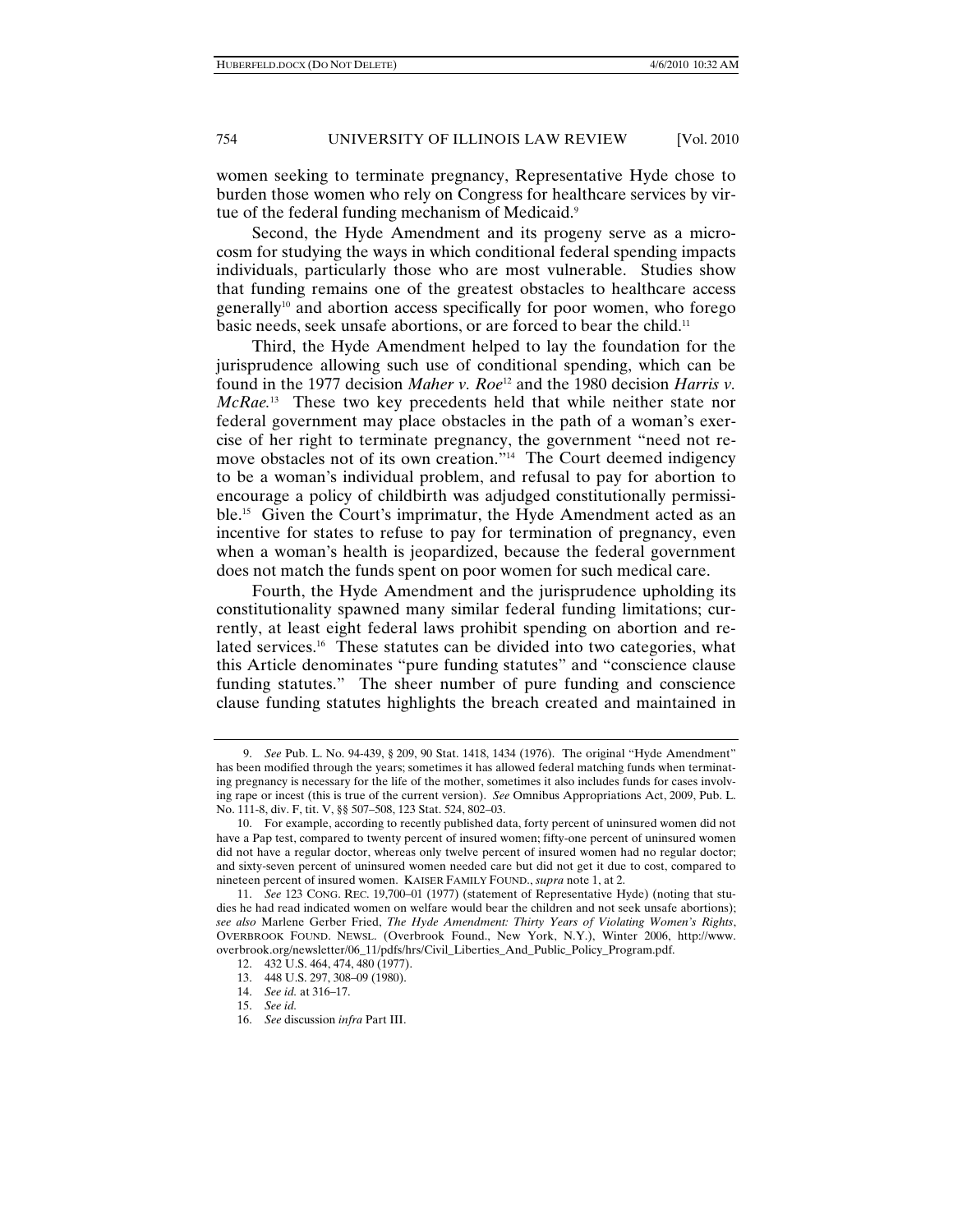the law between the condition on spending and the individual generally and protecting women's reproductive access specifically. Further, Bush administration Department of Health and Human Services (DHHS) regulations would have allowed healthcare providers to thwart women's efforts to obtain certain health services and jeopardized not only access to abortion, but also to contraception, which stretches the *Maher* and *McRae* precedents to their limits.<sup>17</sup>

The national import of conditional spending programs such as Medicaid cannot be overstated,18 but the use of their power to blockade the exercise of constitutionally protected rights demands consideration of the third party in the spending relationship, the individual affected by the conditions accepted by the state. The role of the third party is played not only by women, but also by the physicians and other healthcare providers who are most affected by conditions on spending.<sup>19</sup> Together, they highlight the gap that exists between conditional spending jurisprudence and the impact conditional spending has on individuals participating in federal healthcare programs.

This Article explores the disconnect between Spending Clause jurisprudence and individual rights, ultimately suggesting that the *Dole* test's focus on the federal-state relationship is too narrow. Programs such as Medicaid concern not only the intergovernmental relationship but also the beneficiary of the federal scheme, who is more than simply a third party to an agreement between the federal and state government. The individual should be better represented in the analysis; programs entrenched in the idea of cooperative federalism are not fulfilling their purpose if they fail to serve the individuals who benefit from such initiatives. The first Part of this Article reviews the caselaw, seeking to place the precedents in context from both a statutory and theoretical perspective. Reviewing the caselaw illuminates that the Court's analysis of these laws as Spending Clause legislation is deficient. The second Part of this Article studies the numerous pure funding and conscience clause funding statutes that extend the reach of *Maher* and *McRae* beyond their initial scope. Understanding the use of the spending power to create the numerous statutes described in this Part helps to highlight the use of conditional spending to coerce individuals who rely on federal healthcare programs both for benefits and for recompense. The third Part of this

18. *See* Sara Rosenbaum, *supra* note 6, at 6. Professor Rosenbaum wrote:

 <sup>17.</sup> Ensuring that DHHS Funds Do Not Support Coercive or Discriminatory Policies or Practices in Violation of Federal Law, 73 Fed. Reg. 78,072, 78,072 (Dec. 19, 2008) (to be codified at 45 C.F.R. pt. 88).

Without Medicaid revenues, the nation would witness the collapse of an already burdened system of publicly-supported clinics and public hospitals and health systems that serve the poor, including a substantial number of program beneficiaries. In sum, Medicaid's role in financing health care for low-income and seriously and chronically ill and disabled populations makes it an essential part of the U.S. health care landscape.

*Id.* (citation omitted).

 <sup>19.</sup> *See id.* at 46 (discussing the participation of physicians and hospitals in such plans).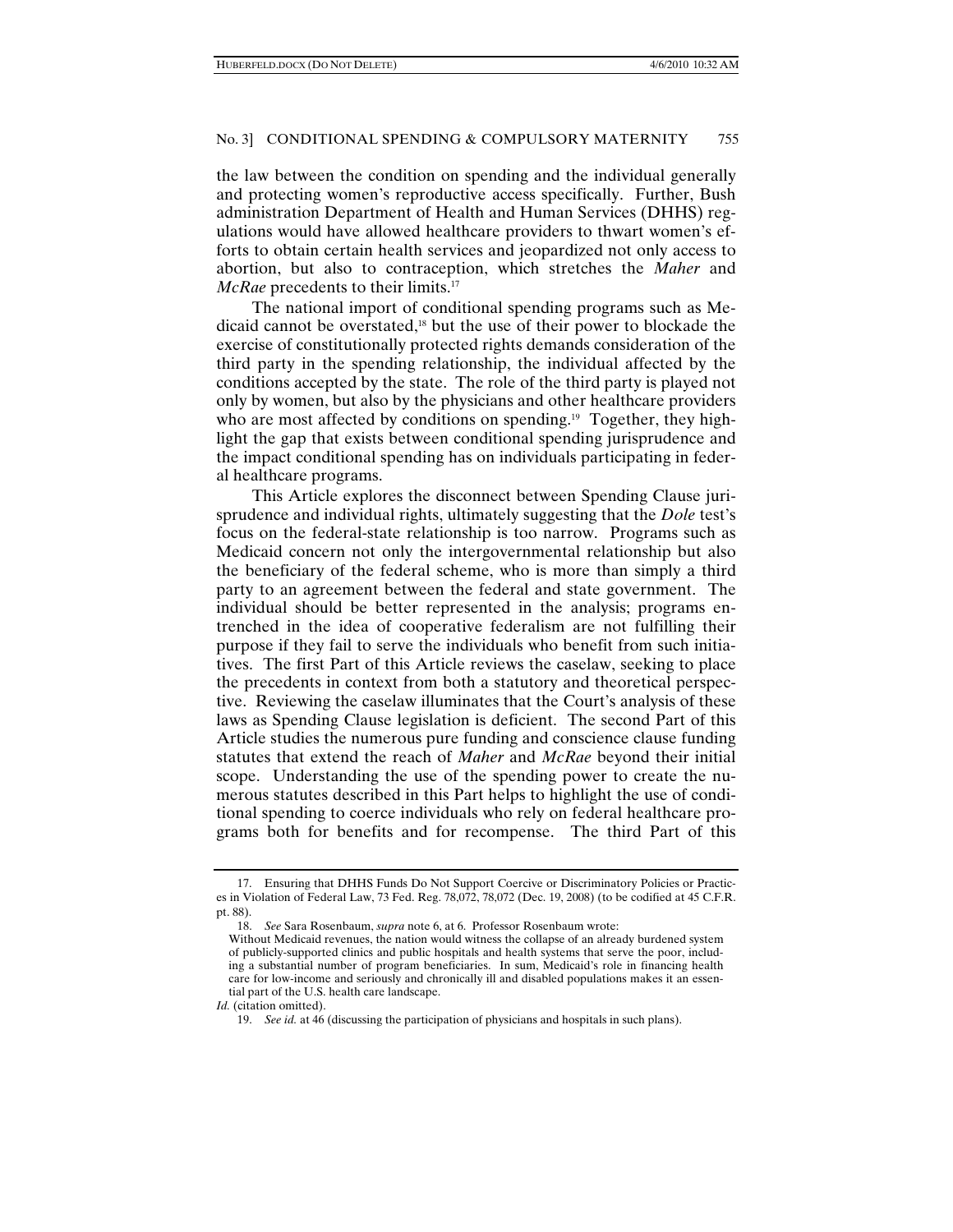Article explores the contours of conditional spending jurisprudence in an effort to determine where individual protection may fit within the existing framework more readily than it does now. The Article concludes that the *Dole* test could protect the interests of individuals when applied in full, which is not the Court's current practice. The Article further concludes that Congress should cease inserting such funding limitations in its healthcare legislation not only because it may be unconstitutional, but also because it greatly hinders women's access to fundamental medical services.

# II. CONDITIONS IN THE CASELAW

This Part explores the caselaw that facilitated the growth of pure funding statutes and conscience clause statutes. Though the caselaw combines two lines of decisions, privacy rights to obtain abortion and federal spending, the spending analysis largely has been ignored. Before tracing the Court's precedents chronologically, this Part provides some background to place the jurisprudence in context. Ultimately this Part shows that the caselaw has two distinct but interrelated threads: first, conditional federal funding impacts state law in important ways; and second, governmental denial of funding affects individuals' ability to exercise their rights. The problem addressed herein lies at the cross-section of these two theoretical strands.

#### *A. Statutory and Theoretical Context*

The caselaw is best understood with three background components in mind: the structure and intent of the Medicaid program, the "greater includes the lesser" theory, and the debate over positive and negative rights. Congress enacted the Medicaid Act as companion legislation to Medicare in 1965.<sup>20</sup> Medicaid was structured to provide medically necessary care to what were dubbed the "deserving poor," people who fit within certain categories—such as pregnant women, dependent children, the elderly, the blind, and the disabled—and who also met the government's definition of poverty.<sup>21</sup> Each state submits a plan (the "State Plan") to the federal government describing how the state intends to comply with the mandatory elements of the Medicaid Act and in which permissive elements the state would like to participate.<sup>22</sup> Thus, even though each state has its own plan, the Medicaid Act deliberately requires all states to ensure that all Medicaid enrollees, statewide, have

 <sup>20.</sup> *See* Medicaid Act, Pub. L. No. 89-97, 79 Stat. 343 (1965) (codified as amended at 42 U.S.C. §§ 1396–1396w-2 (Westlaw through Feb. 2009 amendments)); ROBERT STEVENS & ROSEMARY STEVENS, WELFARE MEDICINE IN AMERICA 51–53 (1974).

 <sup>21.</sup> *See* STEVENS & STEVENS, *supra* note 20, at 57.

 <sup>22.</sup> The State Plan, in addition to the state's per capita income, determines the amount of the federal match for that state's Medicaid program. *Id.* at 59.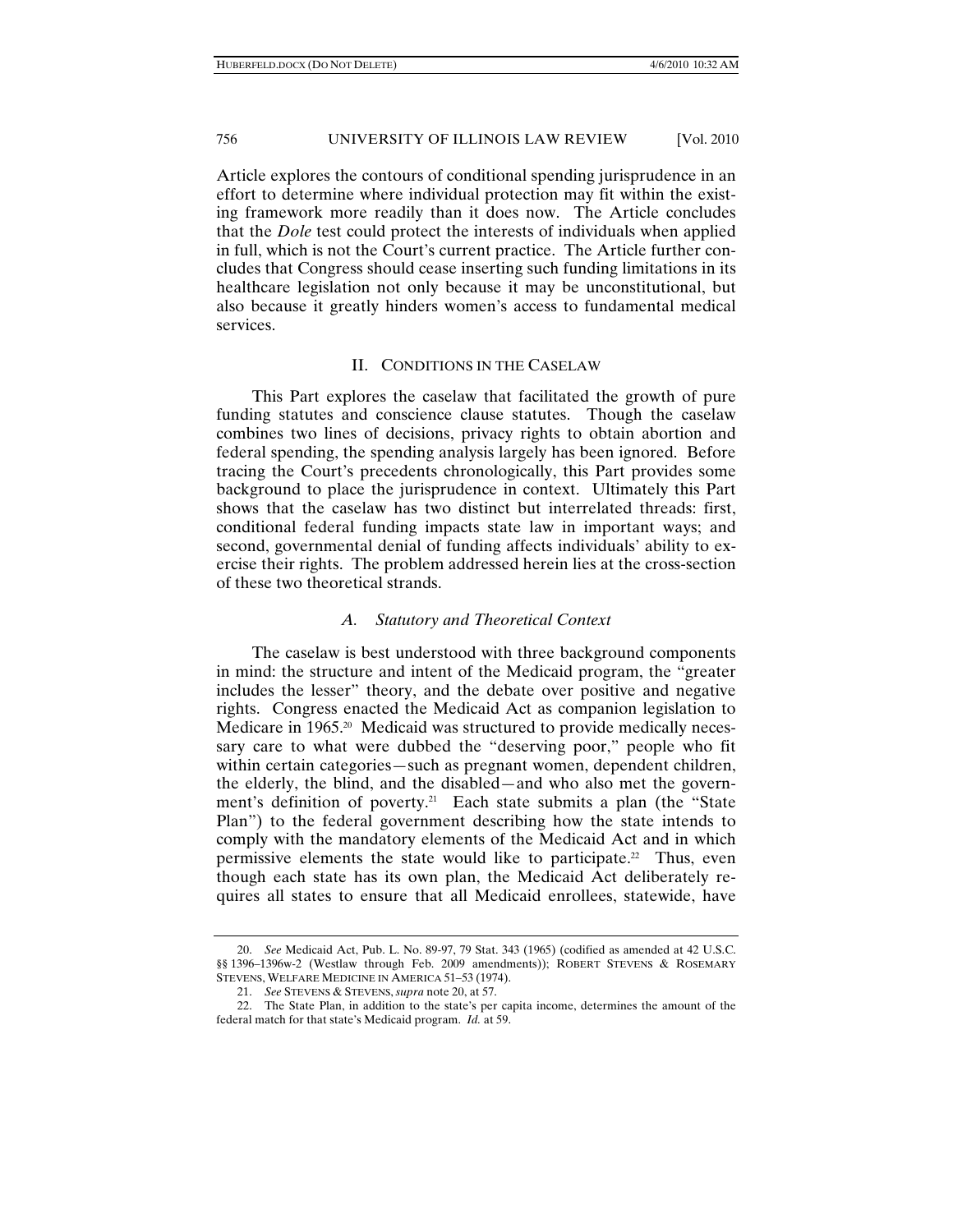access to certain mandatory medical services, which include inpatient and outpatient hospital care, physician services (regardless of the place of service), long term care, and laboratory and radiology services.<sup>23</sup> In so mandating, Congress departed from the predecessor legislation, known as Kerr-Mills, which had provided healthcare funding to the states with little guidance.<sup>24</sup> In other words, for all who qualified, Medicaid was designed to provide consistent access for five simple but far-reaching categories of medical care (and allowed states to choose from many more optional categories, such as prescription drugs, which all states cover).25 Medicaid has become a classic federal conditional spending program.

The Medicaid program is often described as an "entitlement" program, by which different commentators mean to implicate different theories of public spending and its enforceability by recipients.<sup>26</sup> One such theory is the positive/negative rights theory of constitutionally protected individual rights.<sup>27</sup> Usually the theory is expressed as the idea that the government must refrain from impinging certain rights protected by the constitution (negative rights), but it need not facilitate the exercise of those rights (positive rights).<sup>28</sup> Those who want to limit the legal entitlement also tend to want to describe constitutional rights as negative in nature.29 The negative/positive dichotomy is a convenient method to describe the way that the Constitution was drafted, but it is an anachronism considering the amount of money the federal government spends "for the general welfare" and with conditions attached that are designed to influence behavior. As Professor Kreimer noted twenty-five years ago, the active/inactive distinction that accompanied a bounded concept of state power seems "coarse" in the modern era, when the reach of government "has extended far into areas previously reserved to the family, market and church, and this extension confounds easy definition of positive and negative rights."30 In the context of the power to spend,

 <sup>23.</sup> *See* STEVENS & STEVENS, *supra* note 20, at 65–66.

 <sup>24.</sup> *See* Kerr-Mills Social Security Act, Pub. L. No. 86-778, 74 Stat. 924 (1960); STEVENS & STEVENS, *supra* note 20, at 51, 66–67.

 <sup>25.</sup> *See* STEVENS & STEVENS, *supra* note 20, at 65–66.

 <sup>26.</sup> Susan Frelich Appleton, *Beyond the Limits of Reproductive Choice: The Contributions of the Abortion-Funding Cases to Fundamental-Rights Analysis and to the Welfare-Rights Thesis*, 81 COLUM. L. REV. 721, 734 n.98 (1981).

 <sup>27.</sup> *See id.* at 734–35 n.99.

 <sup>28.</sup> *See id.* at 734–38 (describing the negative/positive rights theory and applying it to the abortion-funding cases).

 <sup>29.</sup> *See id.* at 734–35.

 <sup>30.</sup> Seth F. Kreimer, *Allocational Sanctions: The Problem of Negative Rights in a Positive State*, 132 U. PA. L. REV. 1293, 1326 (1984); *see also* DeShaney v. Winnebago County Dep't of Soc. Servs., 489 U.S. 189, 191 (1989) (holding that a state social services agency did not violate the constitutional rights of a child who was being abused by his father when the agency recorded the suspected abuse but did not protect the child from his father, who ultimately beat the child so badly that he became permanently and severely mentally retarded). Justice Brennan's dissent pointedly rejected the majority's description of and reliance on the positive/negative rights distinction. *DeShaney*, 489 U.S. at 203–05 (Brennan, J., dissenting). Justice Brennan wrote: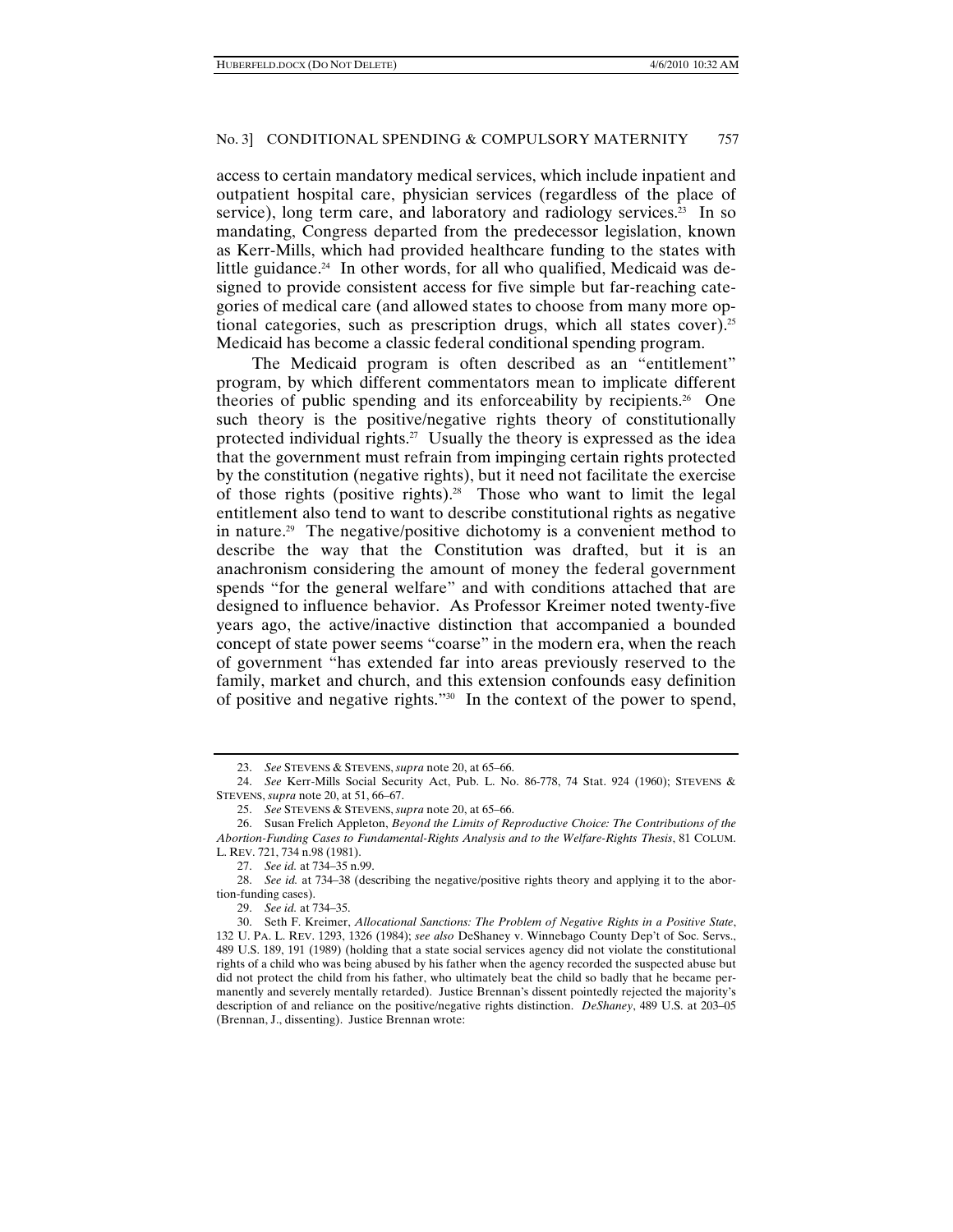wholesale acceptance of the positive/negative rights distinction seems particularly dangerous, as the government deliberately uses this power to influence behavior. Its distinction from criminal sanctions is arguably a matter of degree not kind.31

The positive/negative rights theory overlays another substrate, the "greater includes the lesser" theory of government spending.<sup>32</sup> The Supreme Court has intermittently adopted the idea that Congress is not required to spend on certain programs, and therefore Congress can attach conditions as it chooses to any program when it does decide to provide federal funding for a particular purpose.33 The "greater includes the lesser" theory has been used to justify allowing governmental infringements of constitutional rights by virtue of conditions on spending; in other words, the theory supports the idea that indirectly infringing rights is permissible so long as the vehicle for infringing rights is the placement of conditions on spending, which proponents argue can always be accepted or rejected by the beneficiary of the spending.34 Thus, the infringement becomes a choice to waive a right rather than a governmental burden on that right. This theory dominated Justice Rehnquist's interpretation of the power to spend, and, as will be discussed below, it has been particularly prevalent in cases involving pure funding statutes.<sup>35</sup>

. . . .

I would recognize, as the Court apparently cannot, that "the State's knowledge of [an] individual's predicament [and] its expressions of intent to help him" can amount to a "limitation . . . on his freedom to act on his own behalf" or to obtain help from others. . . .

<sup>.</sup> . . To put the point more directly, . . . a State's prior actions may be decisive in analyzing the constitutional significance of its inaction. . . .

<sup>. . . .</sup>  As the Court today reminds us, "the Due Process Clause of the Fourteenth Amendment was intended to prevent government 'from abusing [its] power, or employing it as an instrument of oppression.'" My disagreement with the Court arises from its failure to see that inaction can be every bit as abusive of power as action, that oppression can result when a State undertakes a vital duty and then ignores it.

*Id.* at 207, 208, 211–12 (alteration in original) (citations omitted) (citing the majority opinion).

 <sup>31.</sup> *See* Kreimer, *supra* note 30, at 1296–97 ("The greatest force of a modern government lies in its power to regulate access to scarce resources.").

 <sup>32.</sup> *See* Kreimer, *supra* note 30, at 1304–14 (describing and deconstructing the theory); Cass R. Sunstein, *Why the Unconstitutional Conditions Doctrine Is an Anachronism (With Particular Reference to Religion, Speech, and Abortion)*, 70 B.U. L. REV. 593, 597–98 (1990) (describing the "Holmesian" view of federal spending that the "supposedly greater power not to create the program includes the supposedly lesser power to impose the condition").

 <sup>33.</sup> The theory is most often attributed to Justice Holmes, who articulated the "greater includes the lesser" theory in a variety of contexts (not just government spending). *See, e.g.*, Hammer v. Dagenhart, 247 U.S. 251, 277 (1918) (Holmes, J., dissenting); W. Union Tel. Co. v. Kansas, 216 U.S. 1, 54 (1910) (Holmes, J., dissenting).

 <sup>34.</sup> Kreimer, *supra* note 30, at 1304 n.31.

 <sup>35.</sup> *See* Rust v. Sullivan, 500 U.S. 173, 193 (1991) (applying the theory by upholding selective Title X spending for family planning services); *see also* Lynn A. Baker, *The Prices of Rights: Toward a Positive Theory of Unconstitutional Conditions*, 75 CORNELL L. REV. 1184, 1190 & n. 12 (1990) (describing the court's long-standing yet occasional use of the doctrine to indicate that "the State's 'greater' power not to bestow the benefit or privilege at all incorporates a 'lesser' power to provide it conditionally" and providing a history of the theory); Lynn A. Baker & Mitchell N. Berman, *Getting off the*  Dole*: Why the Court Should Abandon Its Spending Doctrine, and How a Too-Clever Congress Could Provoke It to Do So*, 78 IND. L.J. 459, 460, 485–86 (2003) (describing the Rehnquist approach to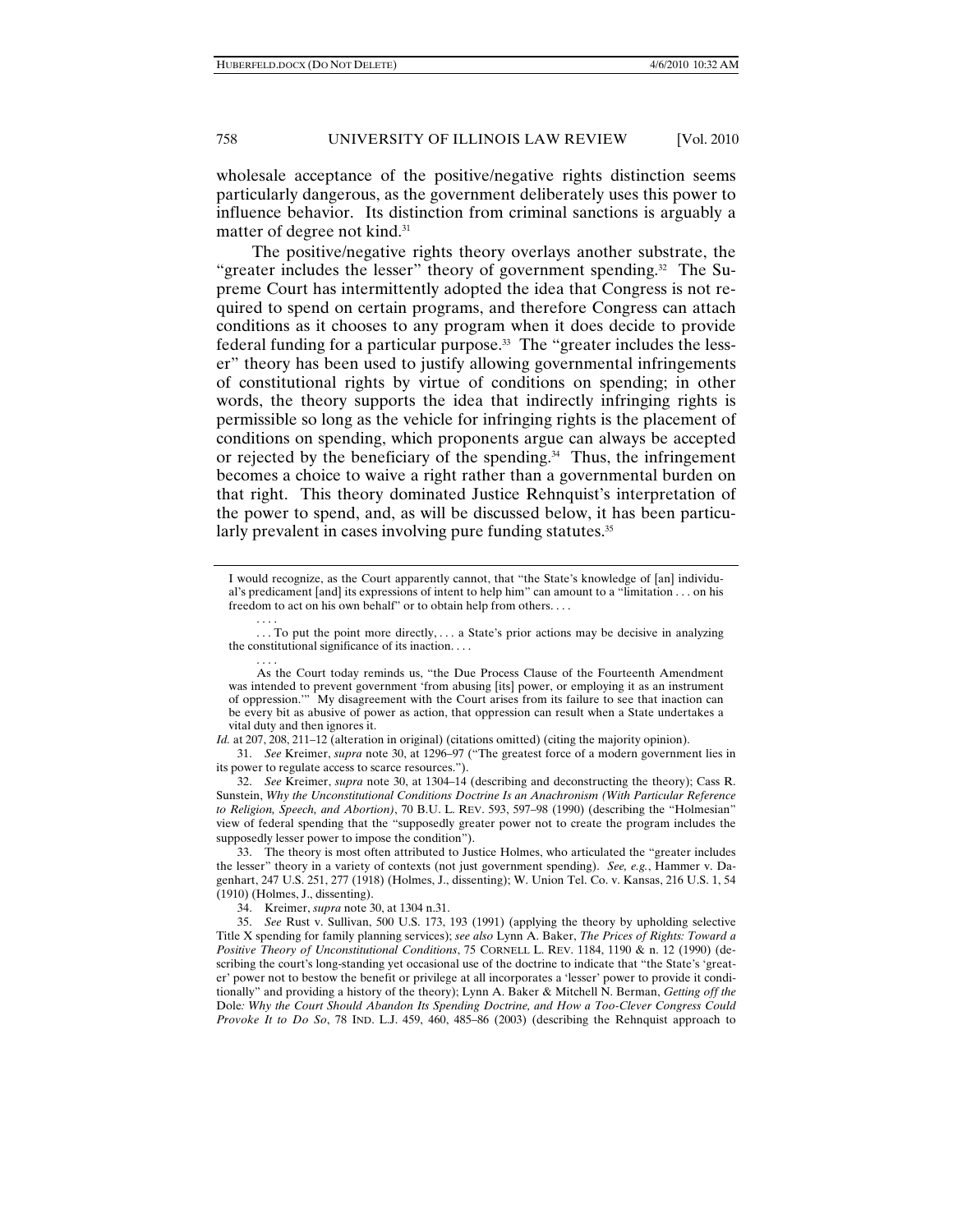These three background points help to illuminate the themes that emerge in the caselaw. Conditional federal funding clearly has had an impact on state law; indeed, as is discussed below, the conditional spending test from *South Dakota v. Dole* focuses only on the federal-state relationship. $36$  When the state does not deliver the conditional spending benefits, individuals sometimes have been prevented from enforcing the benefits created by the conditions the federal government imposed on the state, leaving them with no recourse when the state's failure harms the individual. $37$  Under the "greater includes the lesser" theory, and for those jurists that adhere to a negative rights theory of the Constitution, this is the desired outcome.<sup>38</sup> The Court's rejection of individual enforcement efforts emphasizes the problem described herein, that the individual is deliberately removed from the conditional spending analysis, even when Congress intended that the individual benefit from the conditional spending scheme.<sup>39</sup>

#### *B. The Federal Funding Decisions*

In 1973, the Supreme Court held in *Roe v. Wade* that the right to privacy that had been at the root of the decisions protecting use of contraceptives in *Griswold v. Connecticut* and *Eisenstadt v. Baird* extended to the decision whether or not to terminate a pregnancy.<sup>40</sup> An enormous amount of litigation has followed *Roe*, but one strain can be singled out—those cases related to government funding. This line of cases can be traced to *Singleton v. Wulff*, 41 which often is cited for recognizing and exploring exceptions to the third-party standing prohibition.<sup>42</sup> But Justice Blackmun's 1976 opinion also discussed the import of funding to both the physician and the patient involved in a decision to terminate pregnancy.43 In evaluating Missouri's prohibition on use of Medicaid

Spending Clause jurisprudence as the "'greater includes the lesser' argument" and noting that the Rehnquist Court was unlikely to abandon this approach); Kreimer, *supra* note 30, at 1308–09 (describing Justice Rehnquist's reliance on the doctrine).

 <sup>36.</sup> *See infra* Part IV.B.

 <sup>37.</sup> *See* Blessing v. Freestone, 520 U.S. 329, 333, 344 (1997); Nicole Huberfeld, *Bizarre Love Triangle: The Spending Clause, Section 1983, and Medicaid Entitlements*, 42 U.C. DAVIS L. REV. 413, 428– 38 (2008) (describing the progression of cases that initially allowed § 1983 causes of action broadly and that has narrowed individual access to the courts through § 1983 over time).

 <sup>38.</sup> *See* Huberfeld, *supra* note 37, at 429–30; *see also* Sunstein, *supra* note 32, at 598–99.

 <sup>39.</sup> Though this Article focuses on federal spending, state and local spending create similar problems, especially when the state or local government refuses to fund the exercise of a fundamental right. *See, e.g.*, Poelker v. Doe, 432 U.S. 519, 521 (1977) (holding that a city's refusal to fund "nontherapeutic" abortions in a local public hospital, while funding childbirth, did not violate the Equal Protection Clause because, based on *Maher v*. *Roe*'s holding, a Constitution of negative rights does not require the government to fund the exercise of positive rights (citing Maher v. Roe, 432 U.S. 464 (1977)).

 <sup>40.</sup> Roe v. Wade, 410 U.S. 113, 129 (1973).

 <sup>41. 428</sup> U.S. 106 (1976).

 <sup>42.</sup> *See, e.g.*, Domino's Pizza, Inc. v. McDonald, 546 U.S. 470, 479 (2006); Campbell v. Louisiana, 523 U.S. 392, 397 (1998); Powers v. Ohio, 499 U.S. 400, 410 (1991).

 <sup>43.</sup> The Missouri statute at issue prohibited use of Medicaid funds to pay for any abortion that was not "medically necessary." Physicians who participated in Medicaid challenged the nonpayment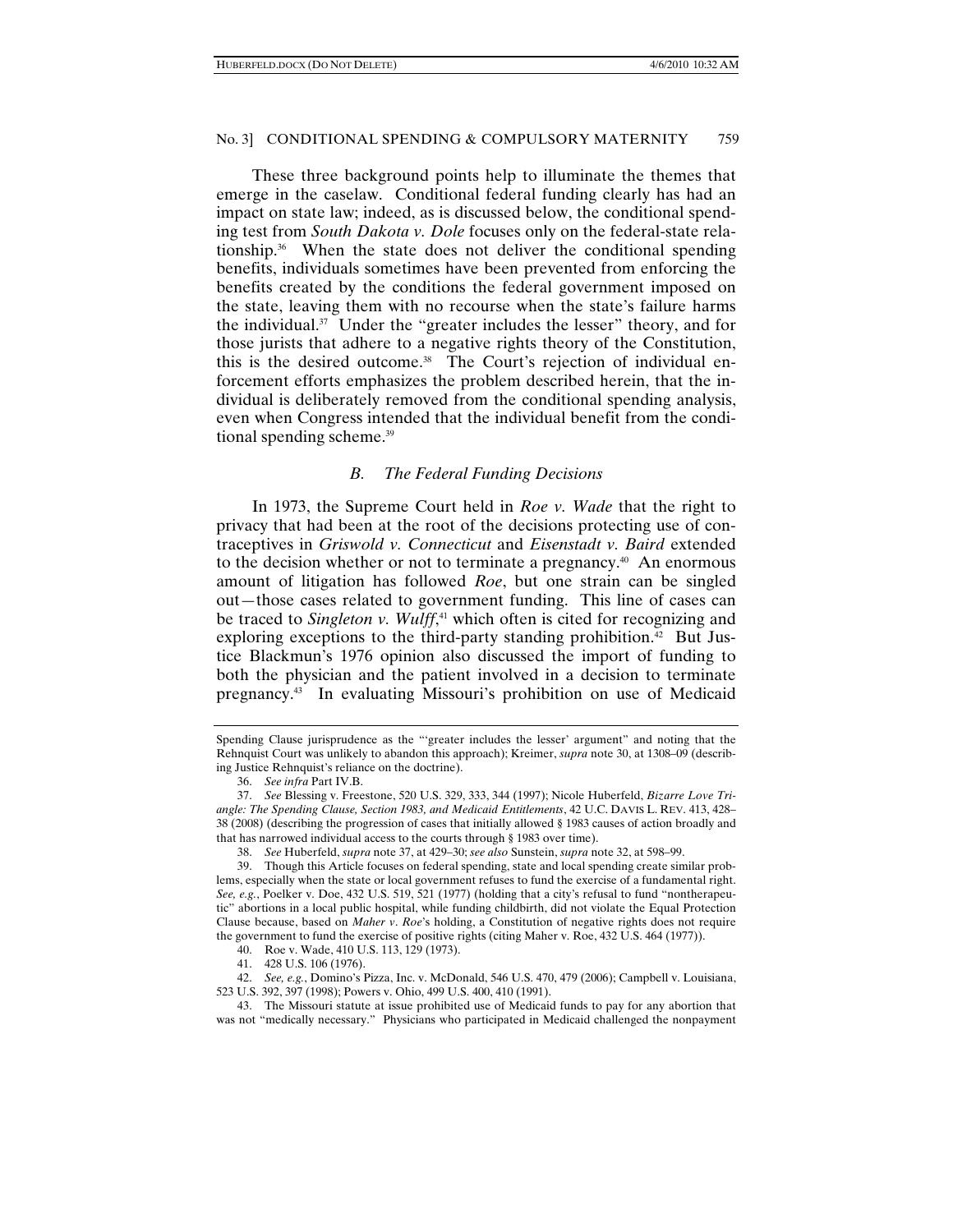funds for so-called nontherapeutic abortions, the Court noted that "[a] woman cannot safely secure an abortion without the aid of a physician, and an impecunious woman cannot easily secure an abortion without the physician's [sic] being paid by the State. The woman's exercise of her right to an abortion, whatever its dimension, is therefore necessarily at stake here."44 Justice Blackmun further observed that lack of funding could pose an obstacle in accessing abortion, noting that "unless the impecunious woman can establish Medicaid eligibility she must forgo abortion."45 Though these statements were support for the standing principles enunciated by the Court, they showed recognition that funding is an obstacle for poor women making reproductive decisions.<sup>46</sup>

Four years after *Roe v. Wade* was decided, the Court heard the companion cases *Beal v. Doe* and *Maher v. Roe*. 47 *Beal* held that the Medicaid Act did not require states to pay for nontherapeutic abortions, a decision based on statutory interpretation.48 *Maher* involved a Connecticut law that limited state Medicaid benefits to medically necessary first trimester abortions.49 Justice Powell's majority held that states do not violate the Equal Protection Clause if they choose not to fund nontherapeutic abortions in their Medicaid programs, the implication of which was that a state that pays for childbirth need not also pay for abortion in its Medicaid program.<sup>50</sup> Both statutory analysis and constitutional law grounded this holding, but the key aspect of the majority opinion was that the Equal Protection Clause was not violated because poverty is not a suspect classification<sup>51</sup> and the law otherwise passed rational basis re-

44. *Id.* at 117.

 47. Maher v. Roe, 432 U.S. 464 (1977); Beal v. Doe, 432 U.S. 438 (1977). It also heard *Poelker v. Doe*, 432 U.S. 519, 521 (1977), which held that a city-owned public hospital (also in Missouri) could refuse to provide abortion services without violating the Equal Protection Clause based upon the analysis in *Maher v*. *Roe*. Interestingly, it appears that this trio of cases marked a divergence between Justice Blackmun and Justice Powell. Though Justice Powell supported Justice Blackmun's analysis in *Roe v*. *Wade*, his majority opinion in *Maher* and its companion cases departed from Justice Blackmun's view of the *Roe* precedent. *See* Linda Greenhouse, *How the Supreme Court Talks About Abortion: The Implications of a Shifting Discourse*, 42 SUFFOLK U. L. REV. 41, 41–42, 49–50 (2008).

 48. Pennsylvania limited payment for abortions to those certified as "medically necessary" by three physicians, where medical necessity equated to a threat to the health of the mother, defects of the fetus, rape, or incest. *See Beal*, 432 U.S. at 441–42. The Court held that the Medicaid Act did not require Pennsylvania to pay for all abortions that were technically legal under Pennsylvania law, even though the Medicaid Act required states to provide access and payment for certain categories of medical care. *See id.* at 444; *see also* 42 U.S.C. § 1396d(a) (1976). The Court called abortion "*unnecessary*—though perhaps desirable—medical services," which the state was not obliged to cover. *See Beal*, 432 U.S. at 444.

50. *Id.*

policy for both themselves and their patients. *See Singleton*, 428 U.S. at 108–11. Thus, Justice Blackmun's statements were made within the context of the close physician-patient relationship that facilitated standing for the plaintiff-physicians.

 <sup>45.</sup> *Id.*

 <sup>46.</sup> Justice Powell, who wrote the majority in *Maher v*. *Roe* and who repudiated the idea in both cases that the state was interfering with the decision to have an abortion by refusing to fund it, focused on this in his dissent. *See id.* at 128–29 (Powell, J., dissenting).

 <sup>49.</sup> *Maher*, 432 U.S. at 466.

 <sup>51.</sup> Justice Powell wrote: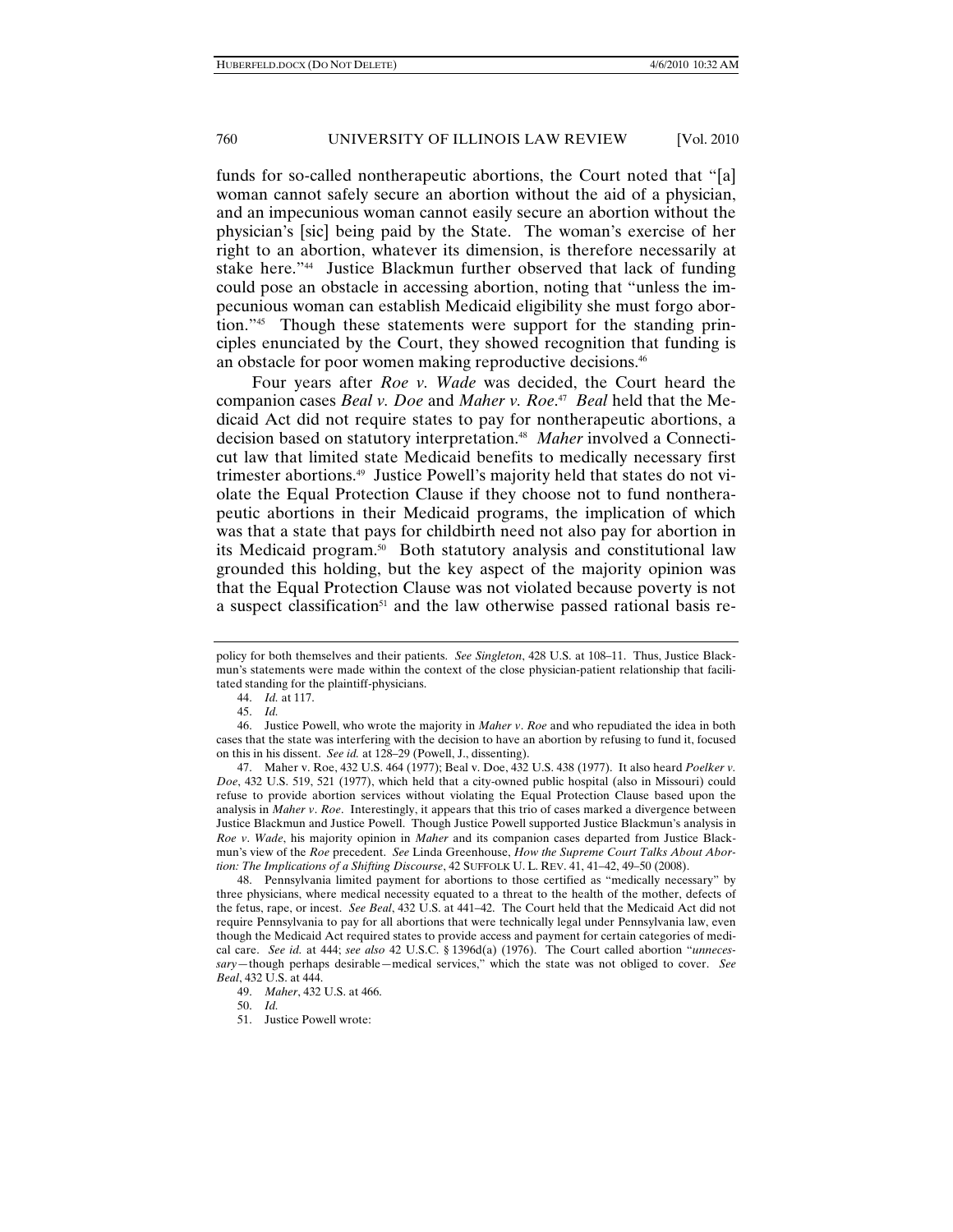view.52 The Court stated that even though medical costs associated with carrying a pregnancy to term are much higher than paying for abortion, the state's decision was rational because the state may encourage "normal" childbirth,<sup>53</sup> which the Court did not deem to be an "obstacle" for poor women.54 The Court stated in dicta that it believed historical mores supported the state's interest in encouraging childbirth, writing: "[A] State may have legitimate demographic concerns about its rate of population growth. Such concerns are basic to the future of the State and in some circumstances could constitute a substantial reason for departure from a position of neutrality between abortion and childbirth."55 This dicta suggests that maternity may be imposed on women who depend on government funds for medical care,<sup>56</sup> a Victorian notion that also implicates the fundamental right to procreate.57

Further, while states had always had some flexibility in the Medicaid program, allowing states to shun one particular medical procedure that would otherwise be covered as an outpatient hospital or physician service ignored the statutory framework of the Medicaid  $Act^{58}$ —as well as its purpose, to ensure that indigent citizens would have equal access to medically necessary services.59 Medicaid was created to secure medical assistance for individuals "whose income and resources are insufficient to meet the costs of necessary medical services."60 Every woman seeking abortion must have the help of a physician to pursue her medical goals, just as a woman giving birth seeks medical care for prenatal services and

*Id.* at 474.

52. *See id.* at 479. Justice Powell urged that

[t]here is a basic difference between direct state interference with a protected activity and state encouragement of an alternative activity consonant with legislative policy. Constitutional concerns are greatest when the State attempts to impose its will by force of law; the State's power to encourage actions deemed to be in the public interest is necessarily far broader.

 53. The district court found this financial decision on the part of the state to be irrational. *See id.* at 468.

The Connecticut regulation places no obstacle—absolute or otherwise—in the pregnant woman's path to an abortion. An indigent woman who desires an abortion suffers no disadvantage as a consequence of Connecticut's decision to fund childbirth; she continues as before to be dependent on private sources for the service she desires. The State may have made childbirth a more attractive alternative, thereby influencing the woman's decision, but it has imposed no restriction on access to abortions that was not already there. The indigency that may make it difficult—and in some cases, perhaps, impossible—for some women to have abortions is neither created nor in any way affected by the Connecticut regulation. We conclude that the Connecticut regulation does not impinge upon the fundamental right recognized in *Roe*.

*Id.* at 475–76.

 <sup>54.</sup> *Id.* at 474.

 <sup>55.</sup> *Id.* at 478 n.11.

 <sup>56.</sup> The district court noted, "To sanction such a justification would be to permit discrimination against those seeking to exercise a constitutional right on the basis that the state simply does not approve of the exercise of that right." Roe v. Norton, 408 F. Supp. 660, 664 (D. Conn. 1975).

 <sup>57.</sup> *Compare* Skinner v. Oklahoma, 316 U.S. 535 (1942) (holding that the right to procreate is a fundamental liberty), *with* Buck v. Bell, 274 U.S. 200 (1927) (holding that mandatory sterilization is within the State's powers).

 <sup>58. 42</sup> U.S.C. §§ 1396–1398w-2 (Westlaw through Feb. 2009 amendments).

 <sup>59.</sup> *See* STEVENS & STEVENS, *supra* note 20, at 57.

 <sup>60.</sup> *Id.*; *see also* 42 U.S.C. §§ 1396–1396w-2 (Westlaw through Feb. 2009 amendments).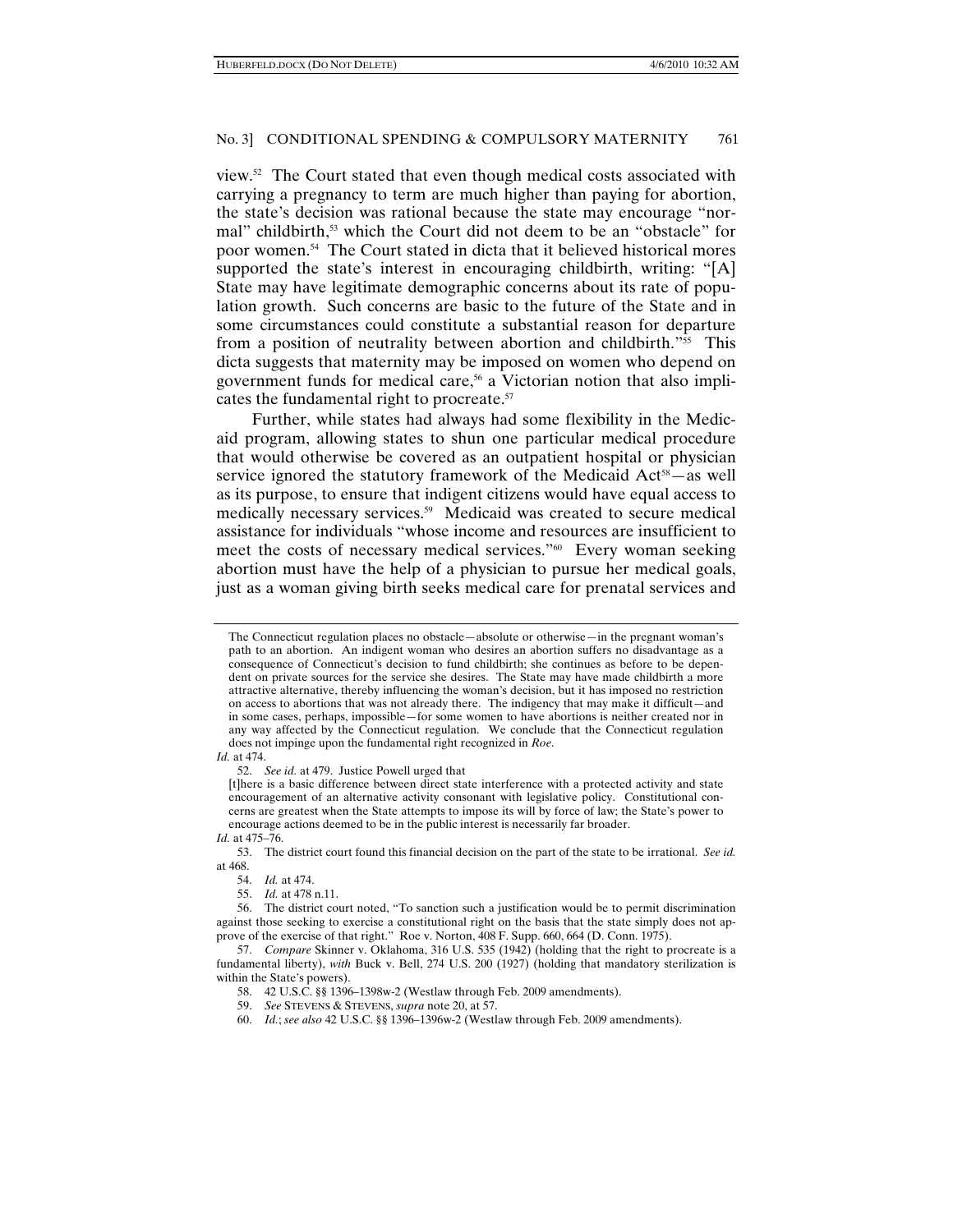labor and delivery.<sup>61</sup> Denying Medicaid payment, then, effectively foreclosed indigent women from obtaining this medical care.<sup>62</sup> The Court's analysis separated the right to obtain abortion from realization of the right, as Justice Blackmun noted, an analysis that reflects the "greater includes the lesser" theory of spending.<sup>63</sup> At the time, very little jurisprudence existed regarding the Spending Clause, but *Maher* generated a line of cases that would support this philosophy.

The misconceptions regarding the Medicaid program and individuals' reliance on it continued a few years later in *Harris v. McRae*. 64 Decided in 1980, *McRae* involved a statutory issue regarding whether states were required to fund medically necessary abortions after the Hyde Amendment prevented use of federal funding.<sup>65</sup> The Court analyzed the most restrictive version of the Hyde Amendment, a provision that only permitted use of Medicaid funds in very limited circumstances.<sup>66</sup> The Court found that states were not required to pay for services that the federal government would not fund, because Medicaid is a cooperative federalism program that involves matching funds, not unfunded mandates.<sup>67</sup>

Evaluating the constitutionality of the Hyde Amendment, the Court relied heavily on its decision in *Maher.* Justice Stewart compared the Hyde Amendment to Connecticut's funding moratorium and reiterated that refusal to fund does not place an "obstacle" in the path of a woman seeking to terminate pregnancy.<sup>68</sup> Instead, the majority determined that the Hyde Amendment, like the law at issue in *Maher*, encouraged an activity "deemed in the public interest."69 Even though the Court reiterated the legitimacy of the *Roe* decision, it held that refusal to fund should not to be equated with a "penalty" even when medically neces-

 <sup>61.</sup> *See* Sylvia A. Law, *Childbirth: An Opportunity for Choice that Should Be Supported*, 32 N.Y.U. REV. L. & SOC. CHANGE 345, 372–77 (2008) (describing how definitions of medical necessity and courts' interpretations of that terminology are at odds with women's health needs).

 <sup>62.</sup> *See* Beal v. Doe, 432 U.S. 438, 455 (1976) (Marshall, J., dissenting). Justice Marshall revealed the Court's legerdemain, stating: "As the Court well knows, these regulations inevitably will have the practical effect of preventing nearly all poor women from obtaining safe and legal abortions." *Id.* Justice Marshall also noted the disparate impact on non-white women of such policies and argued that the Court's equal protection analysis was flawed. *See id.* at 459–60.

 <sup>63.</sup> *See id.* at 462–63 (Blackmun, J., dissenting).

 <sup>64. 448</sup> U.S. 297 (1980).

 <sup>65.</sup> *Id.* at 297.

 <sup>66.</sup> *Id.* at 302–03. This was an important difference from *Maher*, in which Connecticut was paying for so-called medically necessary abortions. Maher v. Roe, 432 U.S. 464, 466 (1977). The Hyde Amendment, in contrast, does not pay for medically necessary abortions except for a few limited circumstances, i.e., the life of the mother is endangered or cases of rape or incest. *McRae*, 448 U.S. at 302–03.

 <sup>67.</sup> *McRae*, 448 U.S. at 309–10. This would never have been a strong argument, given that Medicaid is a federal matching fund program. The plaintiffs might have been more successful arguing that the Hyde Amendment was inconsistent with the statutory goals of Medicaid, but nothing can be gained from playing armchair litigator.

 <sup>68.</sup> *Id.* at 314–15.

 <sup>69.</sup> *Id.* at 315.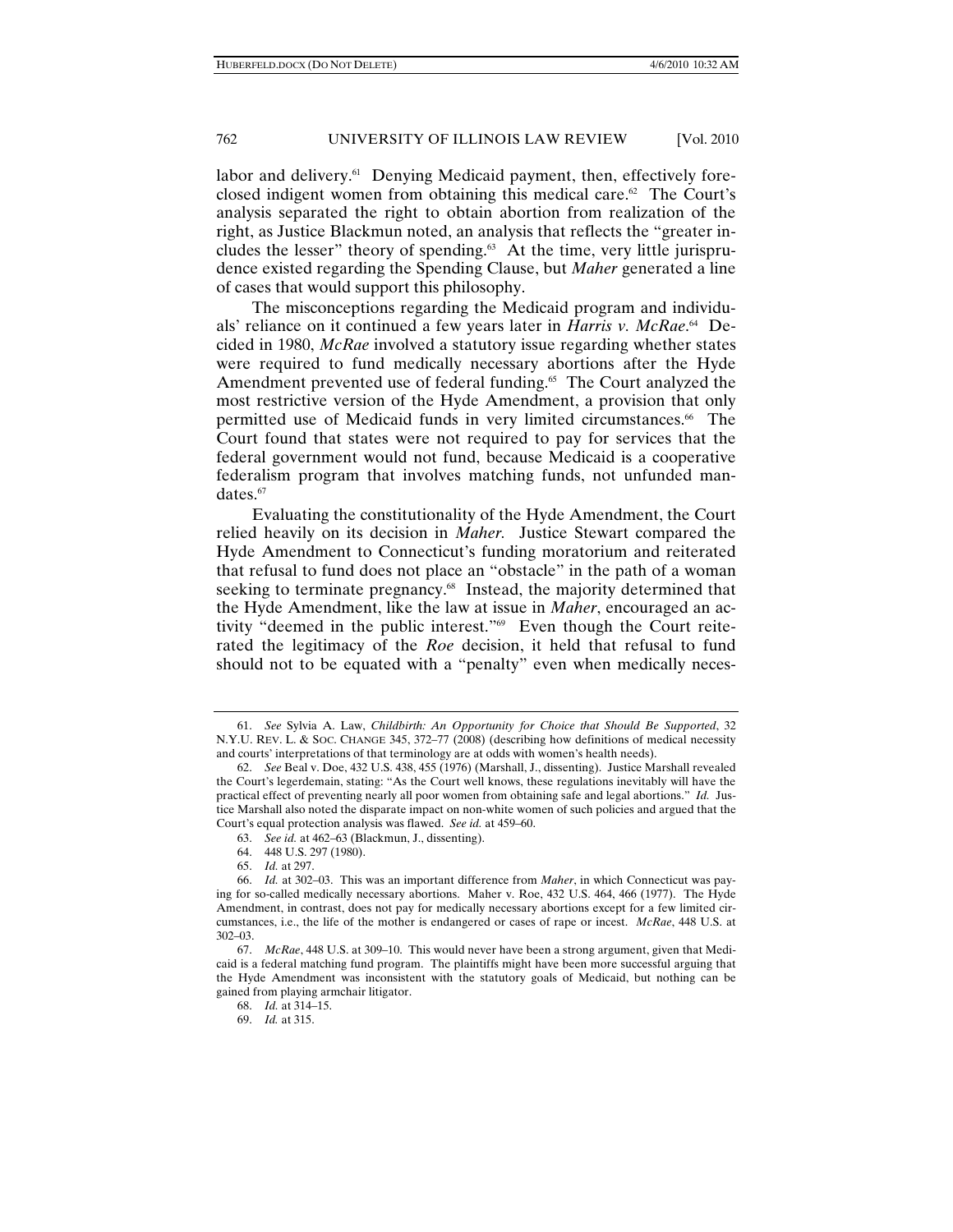sary services are not covered.<sup>70</sup> The Court also refused to consider that the Hyde Amendment was a violation of the Equal Protection Clause.<sup>71</sup>

Justice Brennan's dissent noted, however, that refusal to pay is a deliberate effort to prevent the exercise of a constitutionally protected right.72 Justice Brennan described the Hyde Amendment as a withdrawal of funds for medically necessary services that would otherwise be paid for by Medicaid.<sup>73</sup> In other words, the decision to provide federal spending for healthcare had already been made, and abortions had been paid for by Medicaid until the Hyde Amendment's passage. The Court did not evaluate the legislative history of the amendment, which supported Justice Brennan's assertion that in

both design and ... effect it serves to coerce indigent pregnant women to bear children they would otherwise elect not to have.

When viewed in the context of the Medicaid program to which it is appended, it is obvious that the Hyde Amendment is nothing less than an attempt by Congress to circumvent the dictates of the Constitution and achieve indirectly what *Roe v. Wade* said it could not do directly.74

Representative Hyde unequivocally stated that he would end all abortions if he could, but that the Medicaid Act was the only way that he could flex his legislative muscle.75 Representative Hyde also subscribed to and advanced the Victorian more that a woman naturally should want to be a mother, stating: "When a pregnant woman, who should be the natural protector of her unborn child, becomes its deadly adversary, then it is the duty of this legislature to intervene . . . ."76 The Court's lack of analysis regarding this clear legislative history is startling, given how

 <sup>70.</sup> *Id.* at 317 n.19. The Court wrote: "A refusal to fund protected activity, without more, cannot be equated with the imposition of a 'penalty' on that activity." *Id.* The Court also reiterated the *Maher* holding that poverty is not a suspect classification and thus no Equal Protection Clause violation occurred because legitimate state interests are served in protecting potential life that are rationally expressed by encouraging childbirth. *Id.* at 322–23.

 <sup>71.</sup> *Id.* at 322–23. A number of scholars have critiqued the decision based upon its Equal Protection analysis (or lack thereof). *See, e.g.*, Ruth Colker, Essay, *Equality Theory and Reproductive Freedom*, 3 TEX. J. WOMEN & L. 99, 102–16 (1994); Reva Siegel, *Reasoning from the Body: A Historical Perspective on Abortion Regulation and Questions of Equal Protection*, 44 STAN. L. REV. 261, 270 n.28 (1992); Sunstein, *supra* note 32, at 617–19.

 <sup>72.</sup> *McRae*, 448 U.S. at 330 (Brennan, J., dissenting).

 <sup>73.</sup> *Id.* at 329.

 <sup>74.</sup> *Id.* at 330–31.

 <sup>75. 123</sup> CONG. REC. 19,700 (1977) (statement of Rep. Hyde).

 <sup>76.</sup> *Id.* at 19,701. This statement not only supports Justice Brennan's dissent, it furthers arguments made by Professor Siegel, then-Judge Ginsburg, and other scholars that the Equal Protection Clause is violated when the state interferes in reproductive decisions. *See* Siegel, *supra* note 71, at 326–28; *see also* Ruth Bader Ginsburg, *Some Thoughts on Autonomy and Equality in Relation to* Roe v. Wade, 63 N.C. L. REV. 375, 385 (1985). Sex-based discrimination had just begun to receive intermediate scrutiny in 1980, and the Court had resisted articulating a stricter standard of review for many years. *See* Craig v. Boren, 429 U.S. 190, 209–10 (1976); *see also* LAURENCE H. TRIBE, AMERICAN CONSTITUTIONAL LAW 1561–65 (2d ed. 1988).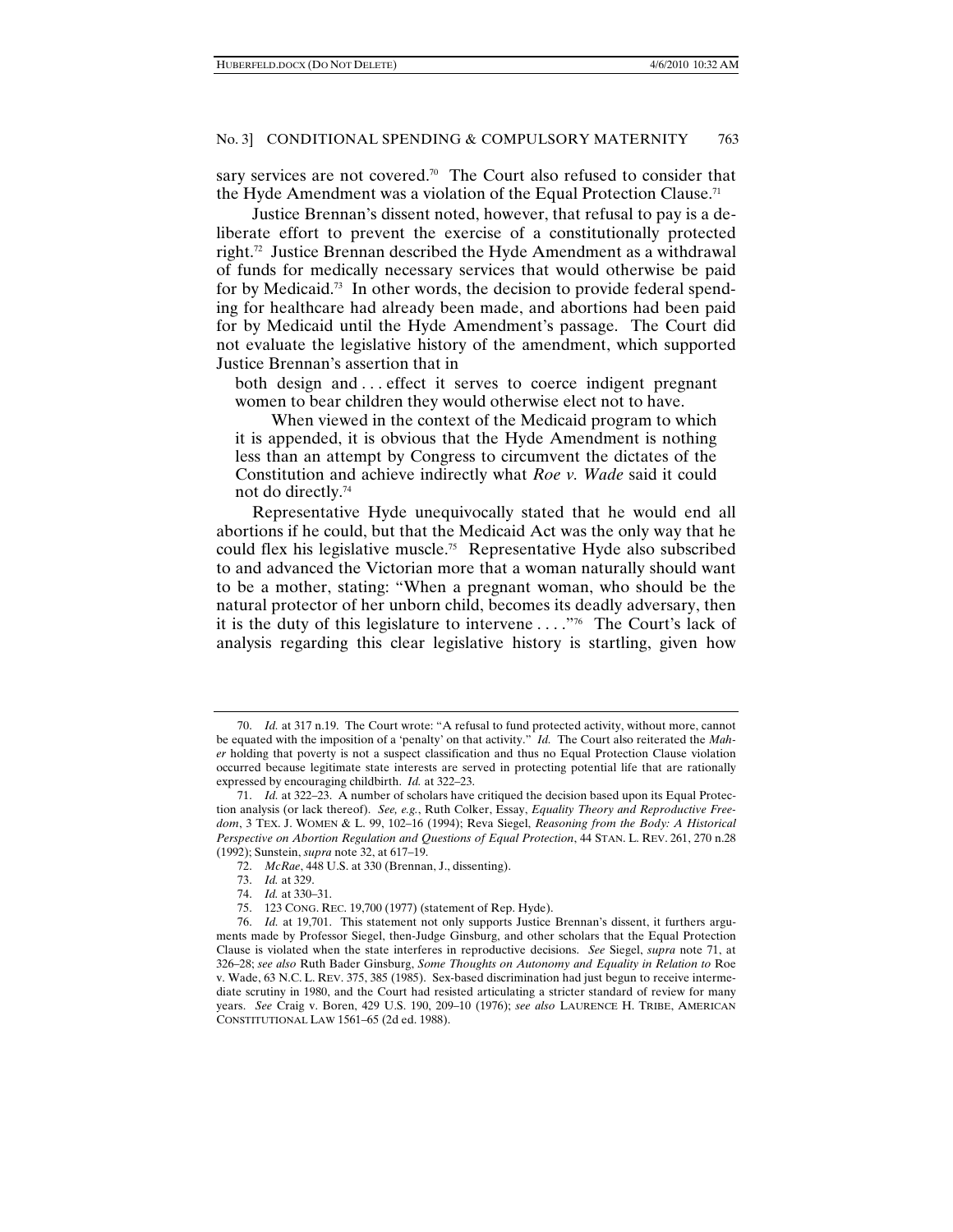open the proponents of the Hyde Amendment were about their goals.<sup>77</sup> Representative Hyde even stated that he knew that women would not have access to abortion if Medicaid did not pay for it; yet, the Court did not mention or discuss this questionable funding condition.<sup>78</sup>

Ten years later, *Rust v. Sullivan* continued the reasoning of *Maher* and *McRae*. 79 *Rust* involved the Public Health Services Act (Title X) Funding for Family Planning Clinics, which provides federal grants to public and nonprofit private entities willing to create family planning clinics that include services for low income populations, rather than Medicaid.80 The statute forbids granting federal funds to "programs where abortion is a method of family planning."81 Petitioners challenged the regulations interpreting Title X, claiming they were outside the bounds of the statute and violated constitutional rights, including the Fifth Amendment Due Process Clause.<sup>82</sup> Describing the "authority" the government possesses under *McRae* and *Maher*, the Court held that Congress could refuse to fund both abortions and abortion counseling to promote childbirth.83 Once again, the Court engaged in an unspoken "greater includes the lesser" analysis and described that this choice in funding is not the same as a penalty and leaves women in same position as if the federal funding did not exist at all.<sup>84</sup> The Court also reiterated that the indigency that may preclude access to other family planning clinics or services is not a problem of the government's making and thus not its duty to change.<sup>85</sup> Chief Justice Rehnquist observed in a footnote that Congress has the power to ensure that funds are properly applied to the intended federal use and that the regulations worked in furtherance of that goal.86 Chief Justice Rehnquist also recognized that, though it was not applicable in *Rust*, the unconstitutional conditions doctrine prevents the government from placing a condition on the recipient of federal funds that prevents engaging in constitutionally protected behavior, the very issue that was ignored in *McRae* and *Maher*. 87 As Justice Blackmun's dissent noted, this is precisely the problem with the Title X "gag rule": the government forces Title X recipients to "distort" information

 <sup>77.</sup> As Professor Perry stated in his forceful deconstruction of *McRae*, it is clear that Congress was acting based on the idea that abortion is per se objectionable, which under the "narrowest coherent reading of *Roe*" is impermissible. Michael J. Perry, *Why the Supreme Court Was Plainly Wrong in the Hyde Amendment Case: A Brief Comment on* Harris v. McRae, 32 STAN. L. REV. 1113, 1121 (1980).

 <sup>78. 123</sup> CONG. REC. 19,700–01 (1977) (statement of Rep. Hyde).

 <sup>79.</sup> Rust v. Sullivan, 500 U.S. 173, 192–93 (1991).

 <sup>80. 42</sup> U.S.C. §§ 300–300a-6 (2006).

 <sup>81.</sup> *Id.* § 300a-6.

 <sup>82.</sup> *Rust*, 500 U.S. at 181.

 <sup>83.</sup> *Id.* at 192–93.

 <sup>84.</sup> *Id.* at 193, 201.

 <sup>85.</sup> Though *Rust* was heard after *South Dakota v*. *Dole*, 483 U.S. 203 (1987), discussed *infra*, the Court did not engage in a Spending Clause analysis. *Rust*, 500 U.S. 173.

 <sup>86.</sup> *Rust*, 500 U.S. at 195 n.4.

 <sup>87.</sup> *Id.* at 196–97.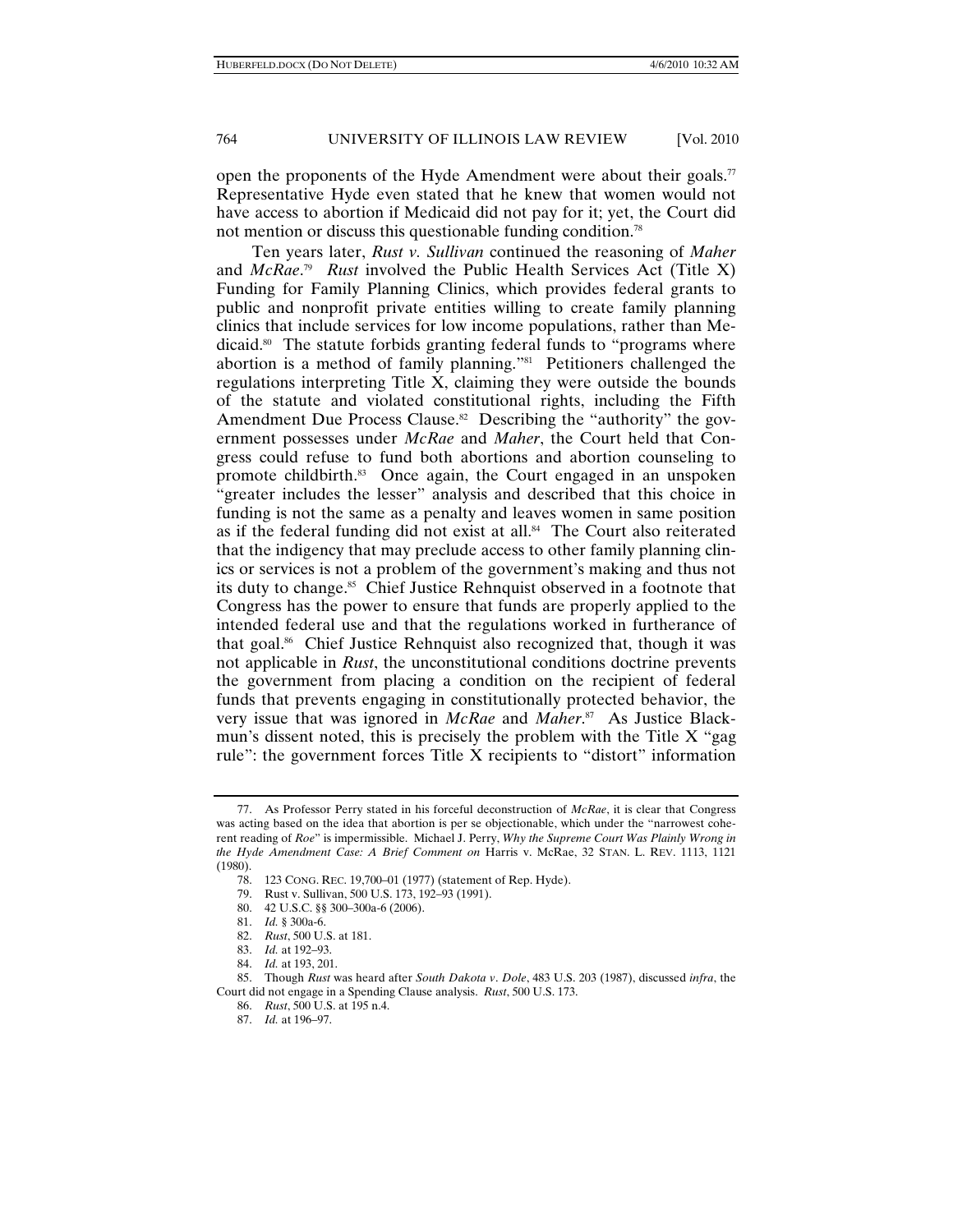so that the right to abortion cannot be exercised. In Justice Blackmun's view, this was no different than if the federal government "banned abortions outright."<sup>88</sup>

In 2001, *Legal Services Corp. v*. *Velazquez*, a case with an analogous issue, was decided in the opposite manner.<sup>89</sup> In *Velazquez*, the Court held that despite the broad power that accompanies federal funding, Congress could not prohibit the Legal Services Corporation (LSC) from representing clients who presented challenges to the welfare program as a whole.<sup>90</sup> The Kennedy majority attempted to distinguish its reasoning from *Rust* by describing limits on LSC counsel as limits on speech that completely prevented welfare recipients from challenging certain aspects of welfare law and policy, which the majority found improperly impacted the justice system as a whole and completely prevented the plaintiffs from making certain legal arguments.91 The Court distinguished *Velazquez* from *Rust* by reasoning that the women who seek reproductive health counseling at Title X centers had other avenues to learn of abortion and related services.<sup>92</sup> Though Justice Scalia's dissent urged that this analysis militated toward finding that the restrictions on the LSC were permissible, it seems that the opposite conclusion is even more persua- $\sin \theta - Rust$  was wrongly decided.<sup>93</sup> The Court's arguments are unpersuasive, as the impositions on the legal profession are equally troubling for the medical profession. The funding restrictions operate in the same manner; the plaintiffs in *Velazquez* were as limited in hiring private counsel as the plaintiffs in *Rust* were limited in utilizing private funding (and just as women enrolled in Medicaid are limited in seeking private medical services), and each of these limits prevents access to a legal service.

A year after *Rust*, the Court decided *Planned Parenthood of Southeastern Pennsylvania v. Casey*, 94 which also drew on the faulty foundation of *Maher* and *McRae*. Though *Casey* was not a Spending Clause– related case, its analysis of governmental interference with abortion is pertinent to the current discussion. Justice O'Connor's plurality reduced the standard of review from strict scrutiny to an "undue burden" analysis that had been used in dicta in prior abortion cases but that had not become the official standard of review.<sup>95</sup> In so doing, the joint opinion attempted to describe what would constitute an undue burden by the state on a woman's exercise of her privacy right, relying in part on *Maher* and

 <sup>88.</sup> *Id.* at 218 (Blackmun, J., dissenting). Consistent with his majority opinion in *Roe v*. *Wade*, Justice Blackmun focused on the intrusion into the physician-patient relationship and the key role a physician plays in a woman's decision to continue or terminate a pregnancy. *Id.*

 <sup>89.</sup> Legal Servs. Corp. v. Velasquez, 531 U.S. 533 (2001).

 <sup>90.</sup> *Id.*

 <sup>91.</sup> *Id.* at 540–43.

 <sup>92.</sup> *Id.* at 546–47.

 <sup>93.</sup> *See id.* at 553–55 (Scalia, J., dissenting).

 <sup>94. 505</sup> U.S. 833 (1992).

 <sup>95.</sup> *Id.* at 874.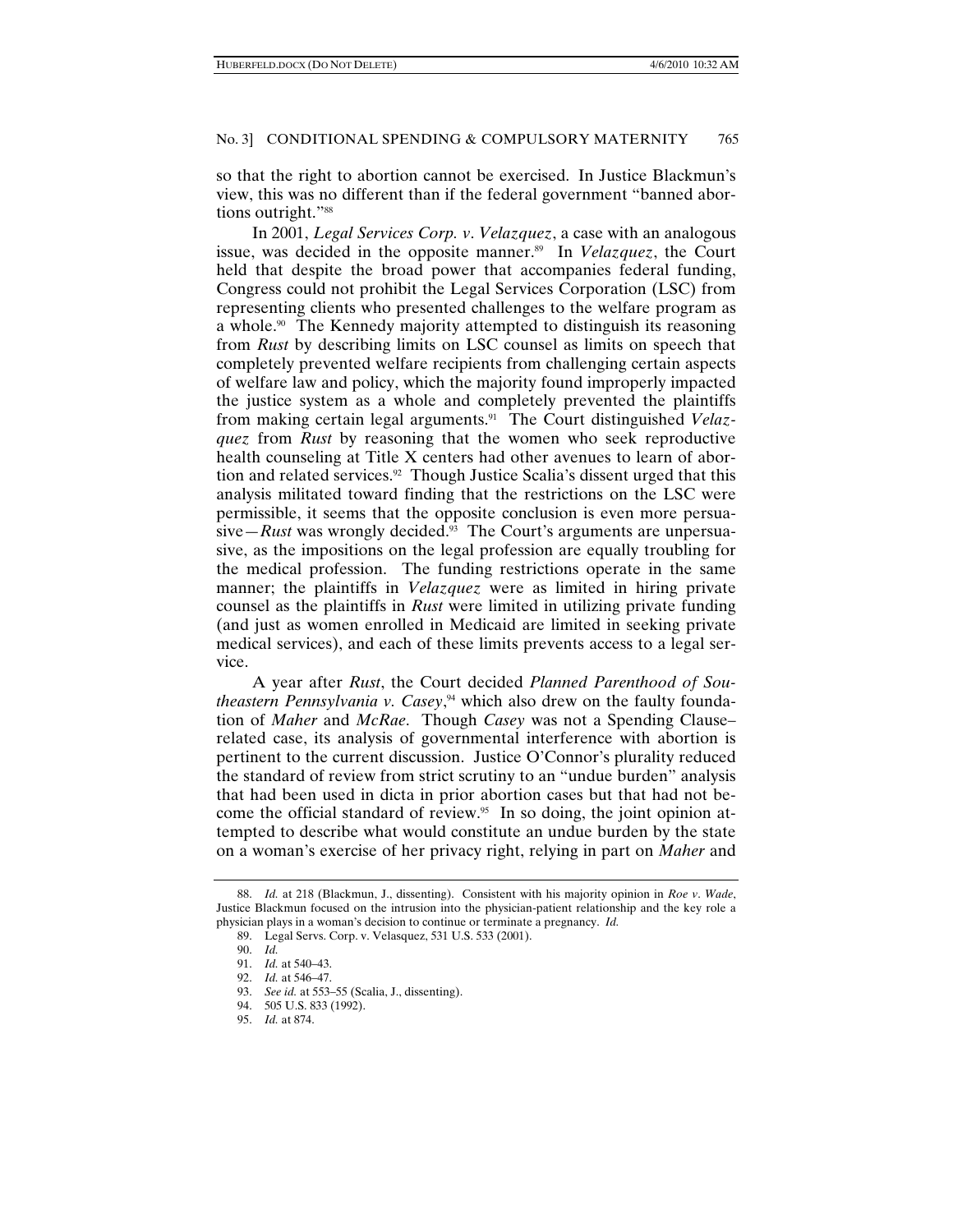*McRae*: "The fact that a law which serves a valid purpose, one not designed to strike at the right itself, has the incidental effect of making it more difficult or more expensive to procure an abortion cannot be enough to invalidate it."96 As with *Maher* and *McRae*, the *Casey* Court ignored the burden placed on a woman of no means when abortion becomes more expensive as well as the state's intent to "strike at the right itself."97 Paradoxically, Justice O'Connor further explained: "[F]inding of an undue burden is a shorthand for the conclusion that a state regulation has the purpose or effect of placing a substantial obstacle in the path of a woman seeking an abortion of a nonviable fetus."98 The Court used this language and analysis similar to that in *Maher* and *McRae* to uphold such state obstacles as a twenty-four-hour waiting period between information regarding abortion and performance of the procedure.<sup>99</sup>

Decided fifteen years later by the newly composed Roberts Court, *Gonzales v. Carhart* built on the foundation of the aforementioned precedents.100 Again, though not a spending case, *Carhart* is relevant to the spending analysis because it continues the reasoning begun in *Maher* and *McRae*. 101 Justice Kennedy "assumed" that *Roe* and *Casey* remained good precedent and, in so doing, also relied on the obstacle language from *Casey* that drew from *Maher* and *McRae*. 102 Thus, the refusal to recognize the kind of state action that can result in an obstacle to the individual who seeks to exercise constitutionally protected rights continued.

# *C. Trends*

The line of spending-related caselaw exposes at least two trends. First, in contrast to the nearly constant tinkering with the *Roe* precedent, the doctrine from *Maher* and *McRae* has remained remarkably steady, allowing an ongoing impact on the exercise of individual rights. This unwavering reliance on *Maher* and *McRae* has permitted the Court to continue a fallacy in its analysis, that the government does not unduly burden a woman's privacy right by refusing to pay for abortion in federal spending programs while favoring childbirth. The Court ignored clear legislative history in its analysis of the state's intent when analyzing "undue burden," which has allowed Congress and the states to burden this

 <sup>96.</sup> *Id.*

 <sup>97.</sup> Conspicuously, the law at issue was called the Pennsylvania Abortion Control Act, and the state had been attempting to limit access to abortion since *Roe v. Wade* was decided. *See* Brief of Petitioners and Cross-Respondents at 2–5, Planned Parenthood of Se. Pa. v. Casey, 505 U.S. 833 (1992) (No. 91-744) (describing the many incarnations of the Pennsylvania Abortion Control Act and the many federal court decisions that struck down Pennsylvania's attempts to prevent abortion).

 <sup>98.</sup> *Casey*, 505 U.S. at 877.

 <sup>99.</sup> *Id.* at 885–86.

 <sup>100.</sup> Gonzales v. Carhart, 550 U.S. 124, 146 (2007).

 <sup>101.</sup> *Id.*

 <sup>102.</sup> *Id.*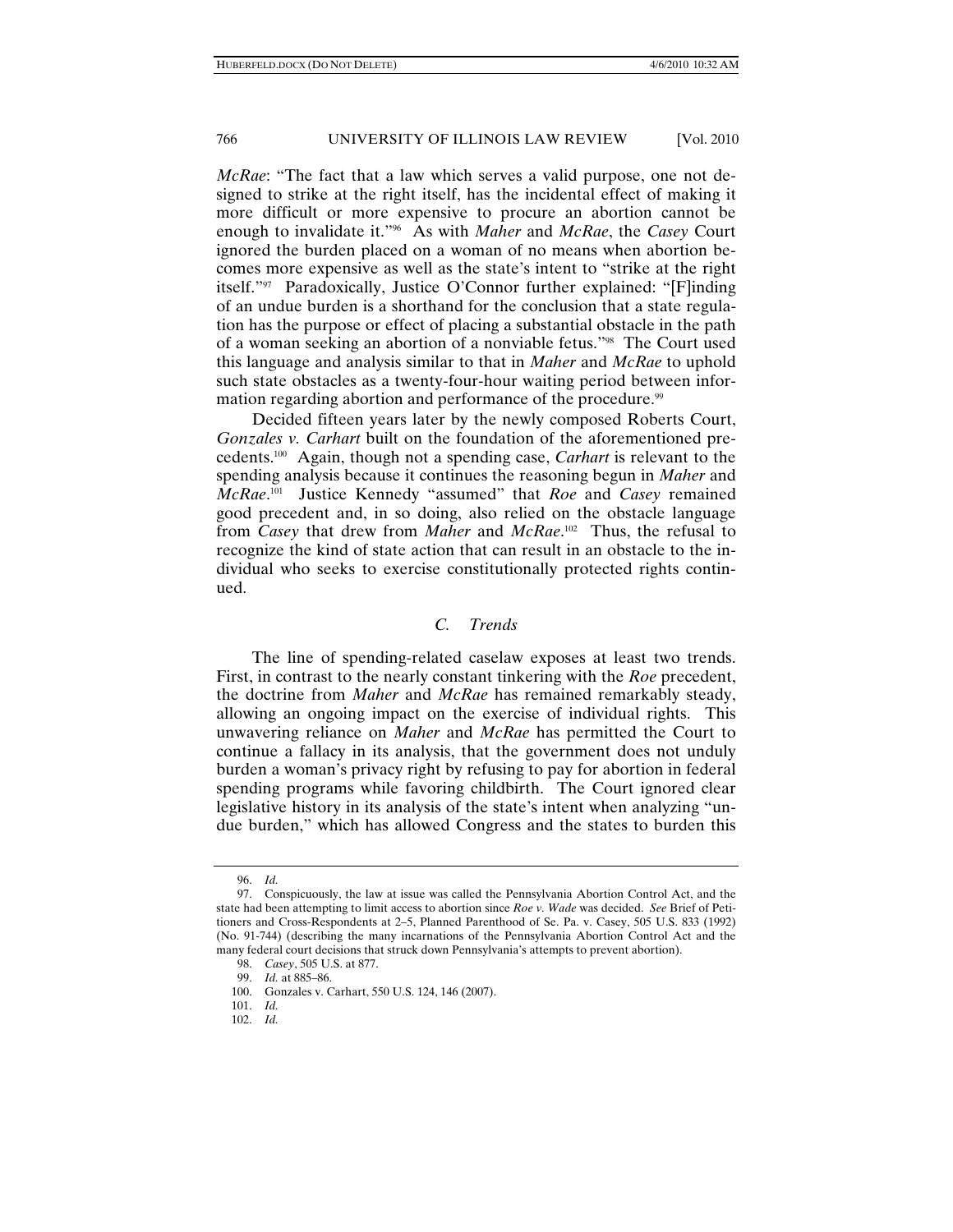particular right in ways that likely would be impermissible for other fundamental rights.103 Such an analysis can exist by virtue of the "greater includes the lesser" theory and is reinforced by continued interest in the positive/negative rights dichotomy. Both theories ignore the reality of modern government, which rides not only on the deterrent effect of criminal punishment but also on the coercive effect of pervasive federal funding.104

Second, the Court's acceptance of these sister precedents affords Congress exceptionally broad power under the Spending Clause to use conditions on spending to prohibit use of federal funds for abortion, thereby influencing state policy, private policy, and the rights of both physicians and individual women. But the congressional authority created by *Maher* and *McRae* has grown beyond its original context, as Congress has created not only pure funding statutes that prohibit payment for abortion but also conscience clause statutes that prohibit recipients of federal funds from controlling the behavior of their healthcare providers.105 The funding statutes that are the legacy of *Maher* and *McRae* are explored next.

### III. LEGISLATIVE LEGACY

A surprising number of conditional spending statutes have sprouted from the fertile soil of *Maher* and *McRae*. The first type are "pure funding statutes," meaning laws that forbid use of federal funds for abortion procedures and/or abortion counseling. The second type are "conscience clause funding statutes," meaning laws that forbid recipients of federal funds from discriminating against those healthcare providers who refuse to participate in abortion or abortion counseling on religious or moral grounds.106 The two varieties of statutes have given *Maher* and *McRae* broad influence that may reach beyond the abortion realm into general reproductive services, including contraception and sterilization, for both

 <sup>103.</sup> *See supra* Part II.B.

 <sup>104.</sup> *See* Laurence H. Tribe, *The Abortion Funding Conundrum: Inalienable Rights, Affirmative Duties, and the Dilemma of Dependence*, 99 HARV. L. REV. 330, 331 (1985).

 <sup>105.</sup> *See, e.g.*, 10 U.S.C. § 1093a (2006); 20 U.S.C. § 1688 (2006); 42 U.S.C. § 300a-7b (2006).

 <sup>106.</sup> Some urge that conscience clause statutes are an important, or at least legitimate, method for protecting the First Amendment rights of healthcare providers. *See, e.g.*, Kent Greenawalt, *Objections in Conscience to Medical Procedures: Does Religion Make a Difference?*, 2006 U. ILL. L. REV. 799, 818–25 (arguing that religious exemptions reflected in conscience clauses tend to be constitutionally legitimate but that moral objection clauses may be unprotected); Leslie C. Griffin, *Conscience and Emergency Contraception*, 6 HOUS. J. HEALTH L. & POL'Y, 299, 312–13, 317 (2006) (explaining that the Supreme Court's free exercise jurisprudence allows legislatures to create conscience-based legal exemptions); Maxine M. Harrington, *The Ever-Expanding Health Care Conscience Clause: The Quest for Immunity in the Struggle Between Professional Duties and Moral Beliefs*, 34 FLA. ST. U. L. REV. 779, 808, 832–33 (2007) (arguing providers should be able to refuse to provide healthcare procedures because of moral objections, but conscience clause legislation should balance the interests of the patient); Robert K. Vischer, *Conscience in Context: Pharmacist Rights and the Eroding Moral Marketplace*, 17 STAN. L. & POL'Y REV. 83, 86 (2006) (urging use of the market to balance the rights of pharmacists who have moral objections and patients who seek access to legal prescriptions).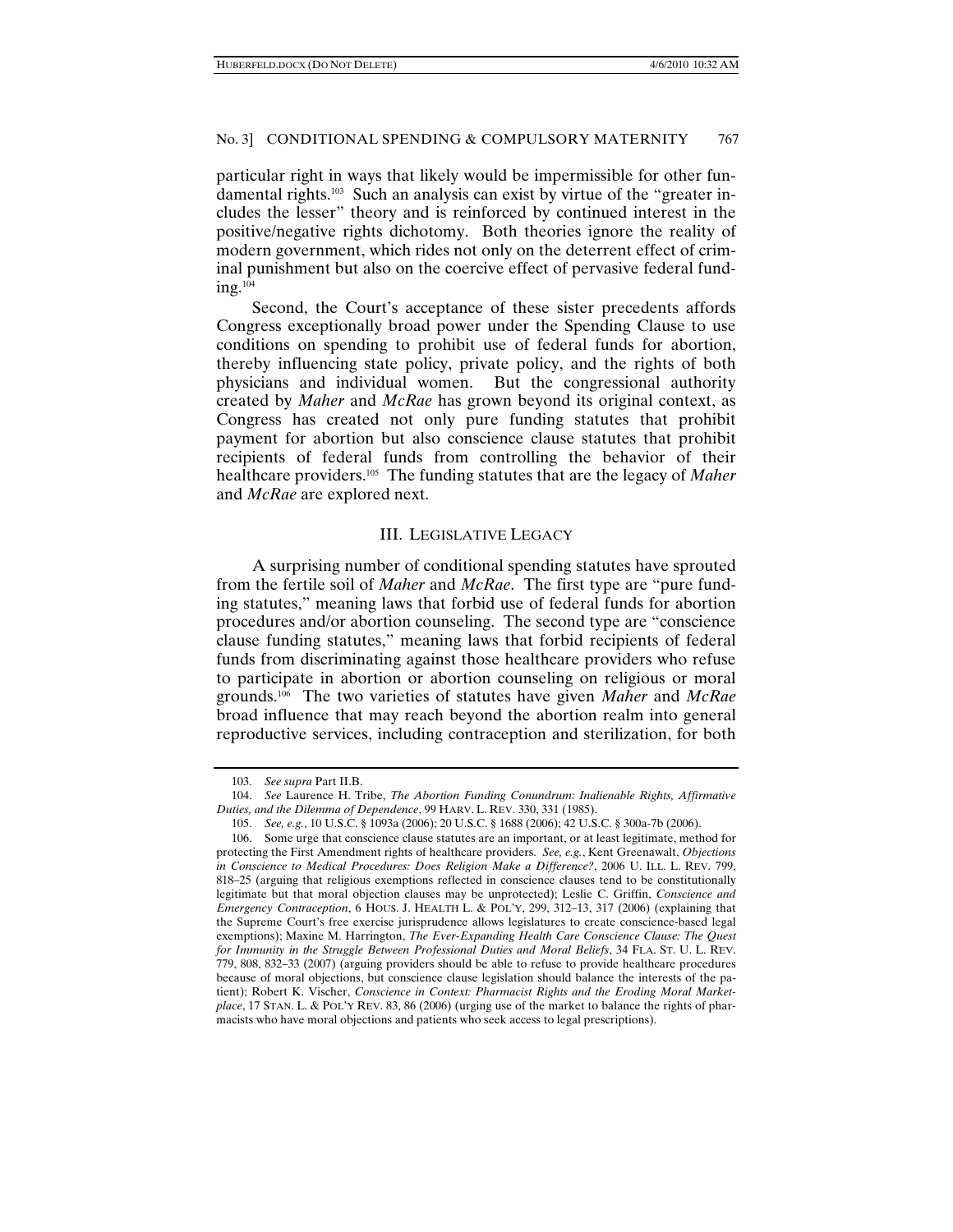women in public programs and women who have private insurance. These laws also reveal the breadth of Congress's power to place conditions on federal funds in ways that surely run afoul of current Spending Clause jurisprudence and reflect the permissiveness of the "greater includes the lesser" model for conditional spending statutes. Moreover, these statutes reach beyond the Medicaid program into programs such as Medicare (the social insurance program for the elderly) to place limitations on healthcare providers in unexpected ways.

# *A. Pure Funding Statutes*

The Hyde Amendment, a short but powerful rider to federal appropriations legislation, affects two major conditional spending programs, Medicaid and CHIP.<sup>107</sup> The Hyde Amendment was first passed as a rider to the annual Department of Health, Education, and Welfare and Department of Labor appropriations bill in 1976 as a response to the decision in *Roe v. Wade*.<sup>108</sup> The Hyde Amendment has been renegotiated and modified each year, which has resulted in the exceptions for rape, incest, and health being dropped, added, and dropped again, but it is always attached to the funding for DHHS, the agency responsible for Medicare, Medicaid, and CHIP.109 The current version of the amendment includes exceptions for the life of the mother, rape, and incest, but not for the health of the mother or for fetal abnormalities.<sup>110</sup> Representative Hyde stated during the floor debate: "I certainly would like to prevent, if I could legally, anybody having an abortion, a rich woman, a middle-class woman, or a poor woman. Unfortunately, the only vehicle available is the HEW medicaid [sic] bill."<sup>111</sup> This language is important to understand because it has been attached to several other federal spending programs, either written into the legislation creating the program or added by riders to appropriations bills.

 <sup>107. 42</sup> U.S.C. §§ 1396–1396w-2 (Westlaw through Feb. 2009 amendments) (Medicaid); 42 U.S.C. § 1397ee(c)(1) (2006) (SCHIP).

 <sup>108.</sup> Pub. L. No. 94-439, § 209, 90 Stat. 1418, 1434 (1976).

 <sup>109.</sup> *See, e.g.*, Consolidated Appropriations Act, Pub. L. No. 108-447, div. F, §§ 507(a), 508(a), 118 Stat. 2809, 3163 (2004) (prohibiting federal funds for Health and Human Services programs, including Medicaid, from being used for abortions, except in cases of rape, incest, or if the life of the mother is endangered; notably, prohibitions on use of federal funds pervade this public law, including prohibitions on use of funds for abortions for the Department of Justice, for the military, for overseas projects, and for federal employee health benefits); Pub. L. No. 103-112, § 509, 107 Stat. 1082, 1113 (1993); Pub. L. No. 98-619, § 204, 98 Stat. 3305, 3321 (1984); Pub. L. No. 97-12, § 402, 95 Stat. 14, 95–96 (1981); *see also* 42 C.F.R. §§ 441.200–.208 (2008).

 <sup>110.</sup> Omnibus Appropriations Act, 2009, Pub. L. No. 111-8, div. F, tit. V, §§ 507–508, 123 Stat. 524, 802–03.

 <sup>111. 123</sup> CONG. REC. 19,700 (1977) (statement of Rep. Hyde). Representative Hyde retired at the end of 2006 and passed away in late 2007. Despite Representative Hyde's retirement at the end of 2006, the Hyde Amendment has not been repealed or rejected by Congress yet. Some believe that Democrats have been afraid to repeal the amendment because it would highlight the Medicaid program in a way that could lead to general reductions in Medicaid funding. *See* Heather D. Boonstra, *The Heart of the Matter: Public Funding of Abortion for Poor Women in the United States*, GUTTMACHER POL'Y REV. 12, 16 (2007), http://www.guttmacher.org/pubs/gpr/10/1/gpr100112.pdf.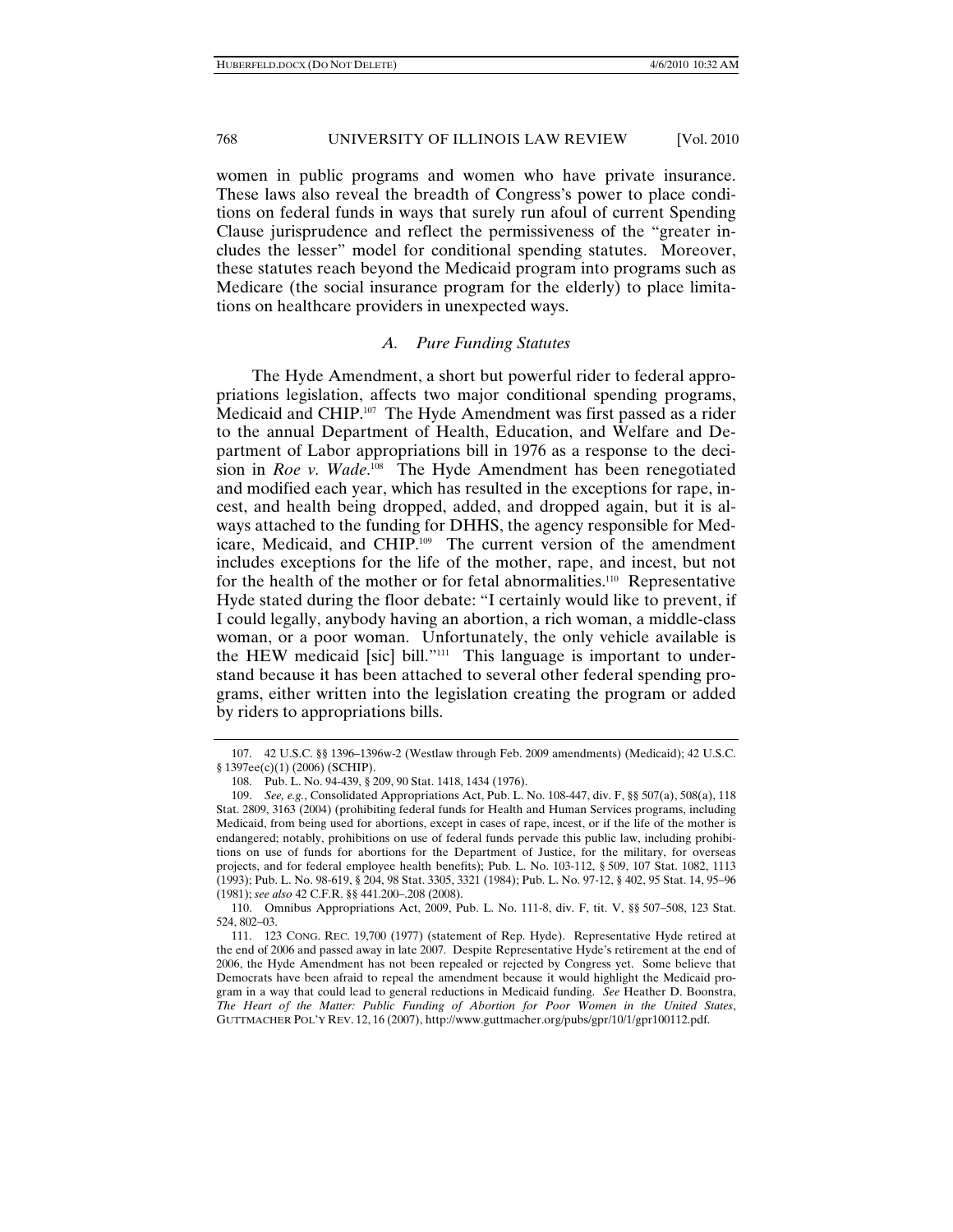#### *1. Medicaid*

As was described above, Medicaid is a classic cooperative federalism program by which the federal government agrees to match funds that states spend to provide "medical assistance" to certain very poor citizens pursuant to a State Plan.112 Medicaid is structured to cover the needs of certain "categorically" poor, thus the program only covers about forty percent of all of the nation's poor.113 The Medicaid Act obligates states to provide medical assistance for enrollees in certain categories of medical care, and the states generally must provide the same benefits to all enrollees, a funding condition known as comparability.<sup>114</sup> Among the items that must be covered are the cost of care and/or services for both outpatient hospital services and physician services for all Medicaid enrollees.115 Despite these requirements, the Hyde Amendment has been a condition on the federal funding for Medicaid since 1977; though it has not been codified in the Medicaid Act,<sup>116</sup> the ban is written into the regulations for Medicaid.<sup>117</sup> Technically the Hyde Amendment only addresses the DHHS distribution of federal funds; it does not prohibit states from paying for abortion.<sup>118</sup> But states have no obligation to pay for those services that the federal government will not fund (under *McRae*),<sup>119</sup> rendering the Hyde Amendment effectively a condition on federal spending.

Some basic statistics highlight the impact of funding restrictions such as the Hyde Amendment. About twelve percent of all women of childbearing age were enrolled in Medicaid as of 2006, and women comprise sixty-nine percent of the adult beneficiaries in Medicaid.120 Of the adult women enrolled in Medicaid, nearly two-thirds are of child-bearing age.<sup>121</sup> Medicaid pays for forty-one percent of all births nationally and more than half of the births in certain states.<sup>122</sup> Medicaid covers prenatal care, childbirth, and postnatal services,<sup>123</sup> and coverage of pregnant wom-

 <sup>112. 42</sup> U.S.C. §§ 1396–1396w-2 (Westlaw through Feb. 2009 amendments).

 <sup>113.</sup> *Id.* § 1396a(a)(10)(A); KAISER FAMILY FOUND., MEDICAID'S ROLE FOR SELECTED POPULATIONS (July 16, 2009), http://facts.kff.org/chart.aspx?ch=464.

 <sup>114.</sup> *See* 42 U.S.C. § 1396a(a)(10)(B). Even states with special waivers (called section 1115 waivers) have to adhere to comparability. *See id.* § 1315 (2006).Under a recent Medicaid modification, however, states with approved plans called Deficit Reduction Act (DRA) benchmark plans need not. *See id.* § 1396u-7.

 <sup>115.</sup> *See id.* § 1396d(a)(2), (4).

 <sup>116.</sup> The abortion restriction was included in the DRA provisions that permitted states to use certain kinds of managed care for Medicaid populations. *See id.* § 1396u-2(e)(1)(B).

 <sup>117. 42</sup> C.F.R. § 441.200 (2009).

 <sup>118.</sup> Pub. L. No. 94-439, § 209, 90 Stat. 1418, 1434 (1976).

 <sup>119.</sup> Harris v. McRae, 448 U.S. 297, 308 (1980).

 <sup>120.</sup> *See* Boonstra, *supra* note 111, at 12; KAISER FAMILY FOUND., MEDICAID'S ROLE FOR WOMEN 1 (2007), http://www.kff.org/womenshealth/upload/7213\_03.pdf [hereinafter MEDICAID'S ROLE FOR WOMEN].

 <sup>121.</sup> *See* MEDICAID'S ROLE FOR WOMEN, *supra* note 120.

 <sup>122.</sup> *See id.*

 <sup>123. 42</sup> U.S.C. § 1396a(l) (Westlaw through Feb. 2009 amendments).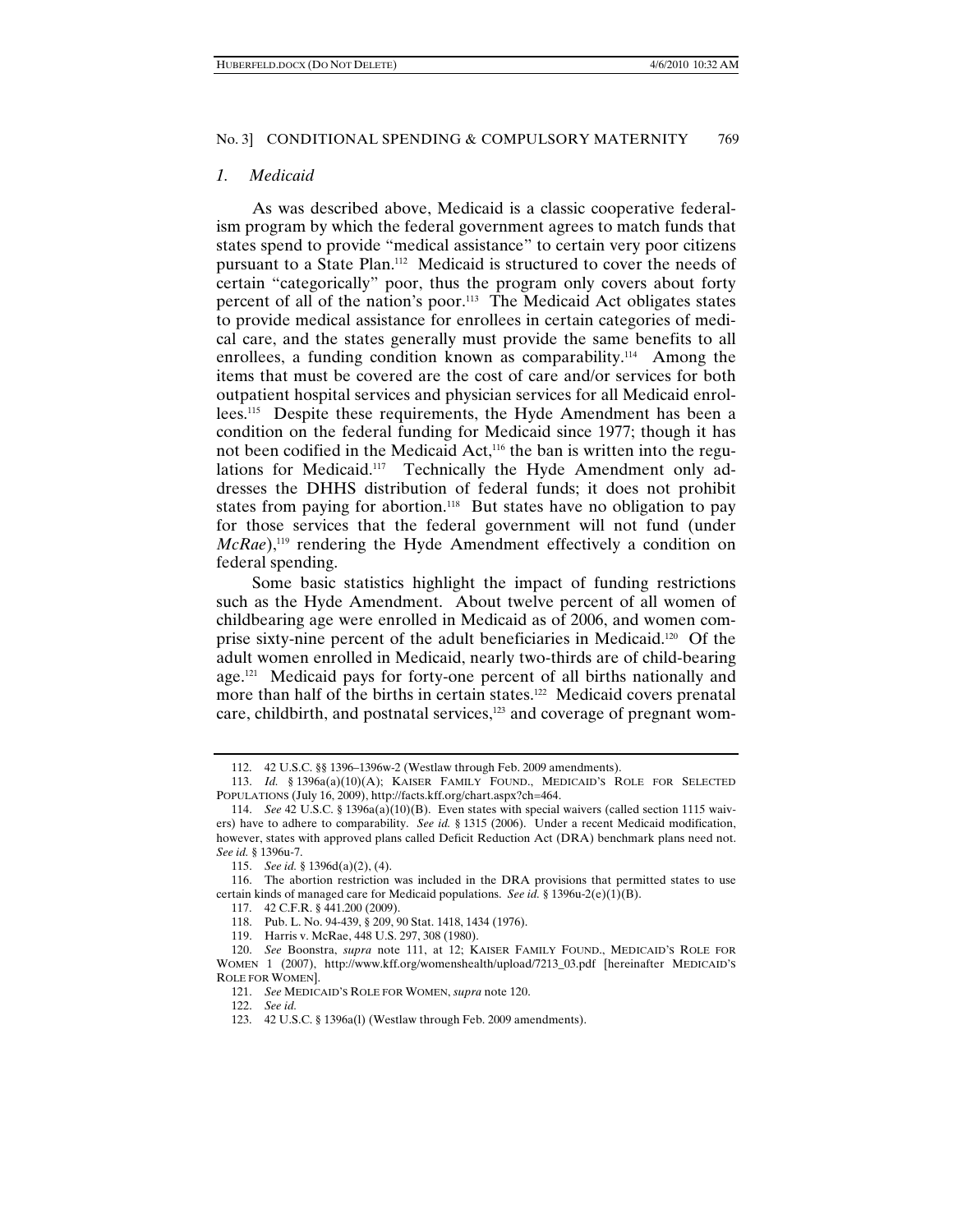en is the category with the highest financial threshold for enrollees (at 133 percent of the federal poverty level).<sup>124</sup> Medicaid also funds family planning through an enhanced federal match to states, resulting in Medicaid covering sixty-one percent of all federal spending for family planning, though family planning cannot cover abortion or counseling regarding abortion.125 In 2009, the federal poverty level for one person was \$10,830 and \$3,740 was added for each additional person in a household.<sup>126</sup> The women who qualify for Medicaid are extremely poor; they can barely cover basic necessities such as housing and food, let alone medical care.

Though Medicaid is not specifically a women's healthcare program, many women depend on Medicaid for access to medical care, and the policies implemented through Medicaid spending have a disproportionate impact on women in general.127 Women enrolled in Medicaid tend to be not only of childbearing age and poor but also less educated, minorities, and parents.<sup>128</sup> As of 2004, five percent of white women were covered by Medicaid, while twelve percent of Hispanic women and fourteen percent of African American women were Medicaid enrollees.129 Conditions placed on use of Medicaid funds are likely to have a greater impact on women of color. This was one of the many concerns expressed by the members of the House that opposed the Hyde Amendment. Representative Parren Mitchell, speaking on behalf of the Black Caucus, stated:

There is simply no denying that the effect of the Hyde amendment would be to exclude only those of limited financial means from access to legal abortions. Medicaid funds are the primary Federal moneys used to pay for abortions, and according to [HEW], some 250,000 to 300,000 abortions were paid for with Federal funds in 1975... the Hyde amendment is discriminatory legislation.... Black women are disproportionately represented among the poor and are relatively more likely to need the assistance of Medicaid to

 <sup>124.</sup> *See* MEDICAID'S ROLE FOR WOMEN, *supra* note 120. Many states cover pregnant women up to 185 percent of the federal poverty level, as permitted by federal law. *See id.*

 <sup>125.</sup> *See id.* The enhanced match is ninety cents to every ten cents states spend; the usual federal match is between fifty percent and seventy-six percent of the state's spending on its Medicaid enrollees depending on the state and its poverty level. *Id.*; *see also* 42 U.S.C. § 1396d(a)(4)(C).

 <sup>126.</sup> *See* Annual Update of the HHS Poverty Guidelines, 74 Fed. Reg. 4199, 4200 (Jan. 23, 2009) (delineating federal poverty guidelines for the Department of Health and Human Services).

 <sup>127.</sup> When the Hyde Amendment was passed, the House contained only eighteen female representatives: "I would say that if there were 417 women in this House instead of 417 men, and if there were 18 men instead of 18 women in this House, that we would not be faced with this amendment today." 123 CONG. REC. 19,708 (1977) (statement of Rep. Holtzman).

 <sup>128.</sup> *See* MEDICAID'S ROLE FOR WOMEN, *supra* note 120.

 <sup>129.</sup> *See* KAISER FAMILY FOUND., WOMEN AND HEALTHCARE: A NATIONAL PROFILE 16 (2005), http://www.kff.org/womenshealth/upload/Women-and-Health-Care-A-National-Profile-Key-Findingsfrom-the-Kaiser-Women-s-Health-Survey.pdf [hereinafter WOMEN AND HEALTHCARE]. Interestingly, thirty-eight percent of Hispanic women were then uninsured, compared to seventeen percent of African American women and thirteen percent of white women, perhaps indicating an outreach problem. *Id.*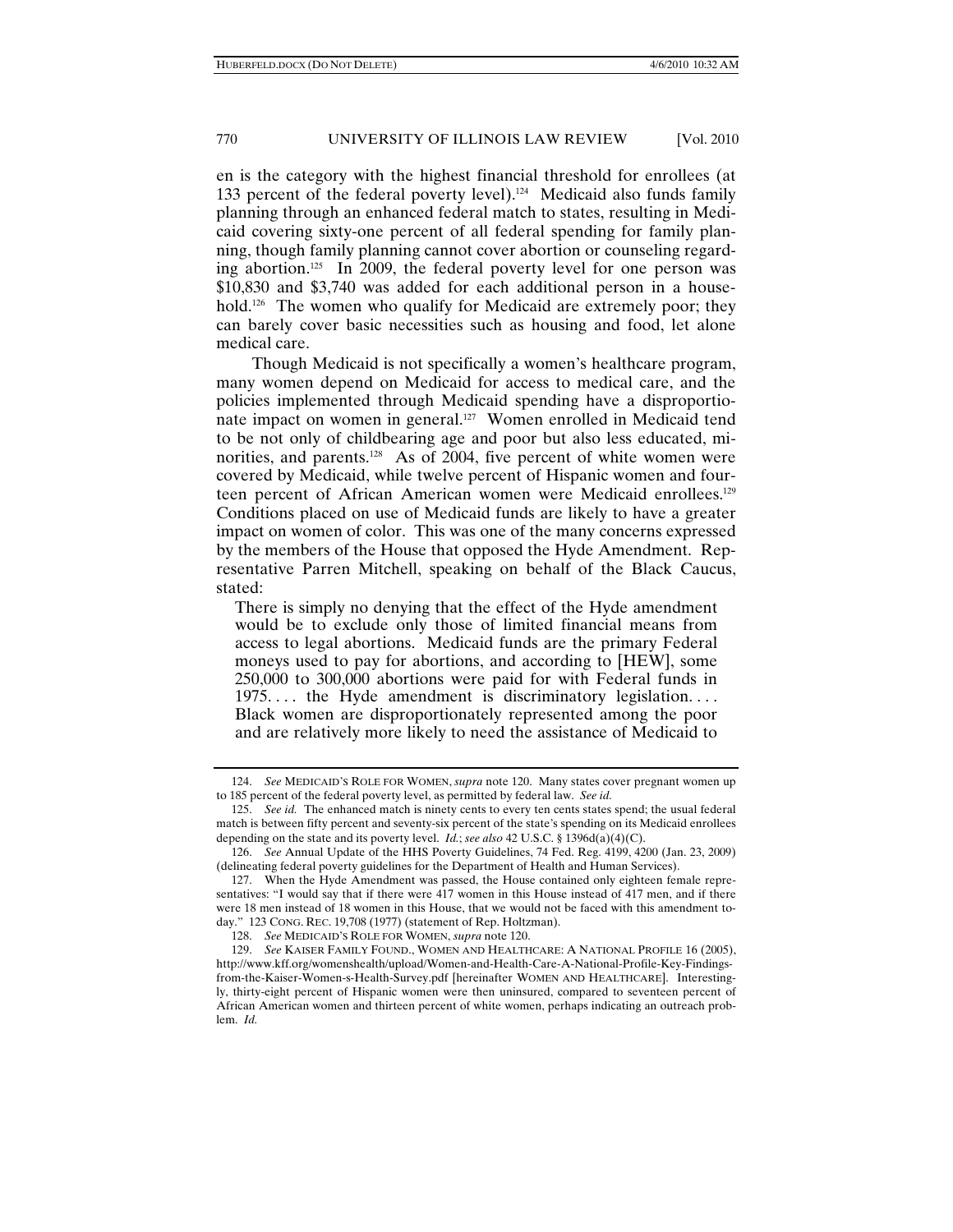obtain the same abortion that their wealthier sisters will be able to obtain in any case.130

Though this statement was made in 1977, it remains true more than thirty years later.

Even though rates of abortion have been decreasing nationally, the trends among poor women and women of color tell a different story.131 Before the Hyde Amendment was passed, just thirteen states had enacted abortion funding bans; but by 1979, forty states had terminated state coverage for abortions not covered by federal Medicaid matching funds.132 Currently, seventeen states use their own funds to provide coverage for abortions that may not be paid for with federal funds.<sup>133</sup> Before Congress ended federal funding, Medicaid paid for almost one-third of all abortions—about 300,000 annually—after, the federal government has paid for virtually none.<sup>134</sup> The rate of abortion has been increasing for all poor women since 1994, and black and Hispanic women consistently have abortions at higher rates than white women.135 Relatedly, between 1994 and 2001, the unintended pregnancy rate rose for Latinas and poor women, which made them more likely to turn to abortion.136 Women of color and poor women are more likely to delay obtaining an abortion due to the effort to raise money;137 an abortion in the first trimester on average costs \$430, whereas in the second trimester it costs an average of \$1260.138 Given the current federal poverty level, a single woman enrolled in Medicaid in a state that allows childless adults to enroll at one hundred percent of the poverty level can make no more than \$902.50 per

 <sup>130. 123</sup> CONG. REC. 19,710–11 (1977) (statement of Rep. Mitchell).

 <sup>131.</sup> Justice Marshall predicted that they would in *Beal*, writing:

It is no less disturbing that the effect of the challenged regulations will fall with great disparity upon women of minority races. Nonwhite women now obtain abortions at nearly twice the rate of whites, and it appears that almost 40% of minority women . . . are dependent upon Medicaid for their health. Even if this strongly disparate racial impact does not alone violate the Equal Protection Clause, "at some point a showing that state action has a devastating impact on the lives of minority racial groups must be relevant."

Beal v. Roe, 432 U.S. 438, 459–60 (1977) (Marshall, J., dissenting) (citations omitted).

 <sup>132.</sup> Fried, *supra* note 11, at 2.

 <sup>133.</sup> *See* KAISER FAMILY FOUND., ABORTION IN THE U.S.: UTILIZATION, FINANCING, AND ACCESS (2008), http://www.kff.org/womenshealth/upload/3269-02.pdf [hereinafter ABORTION IN THE U.S.].

 <sup>134.</sup> *See* 123 CONG. REC. 19,709 (1977) (statement of Rep. Weiss); *see also* ADAM SONFIELD ET AL., GUTTMACHER INST., OCCASIONAL REPORT NO. 38, PUBLIC FUNDING FOR FAMILY PLANNING, STERILIZATION AND ABORTION SERVICES, FY 1980–2006, at 18 (2008) (finding that the federal government contributed to the cost of 191 abortion procedures in 2006, and states paid for the remainder of the 177,000 government-funded abortions).

 <sup>135.</sup> *See* ABORTION IN THE U.S., *supra* note 133. A 2002 study showed African American women's abortion rates to be 49/1000 and Hispanic women's rates to be 33/1000, whereas European American women's rate was 13/1000. *Id.*

 <sup>136.</sup> *See* HEATHER D. BOONSTRA ET AL., GUTTMACHER INST., ABORTION IN WOMEN'S LIVES 26–28 (2006), http://www.guttmacher.org/pubs/2006/05/04/AiWL.pdf.

 <sup>137.</sup> *See id.* at 29.

 <sup>138.</sup> ABORTION IN THE U.S., *supra* note 133.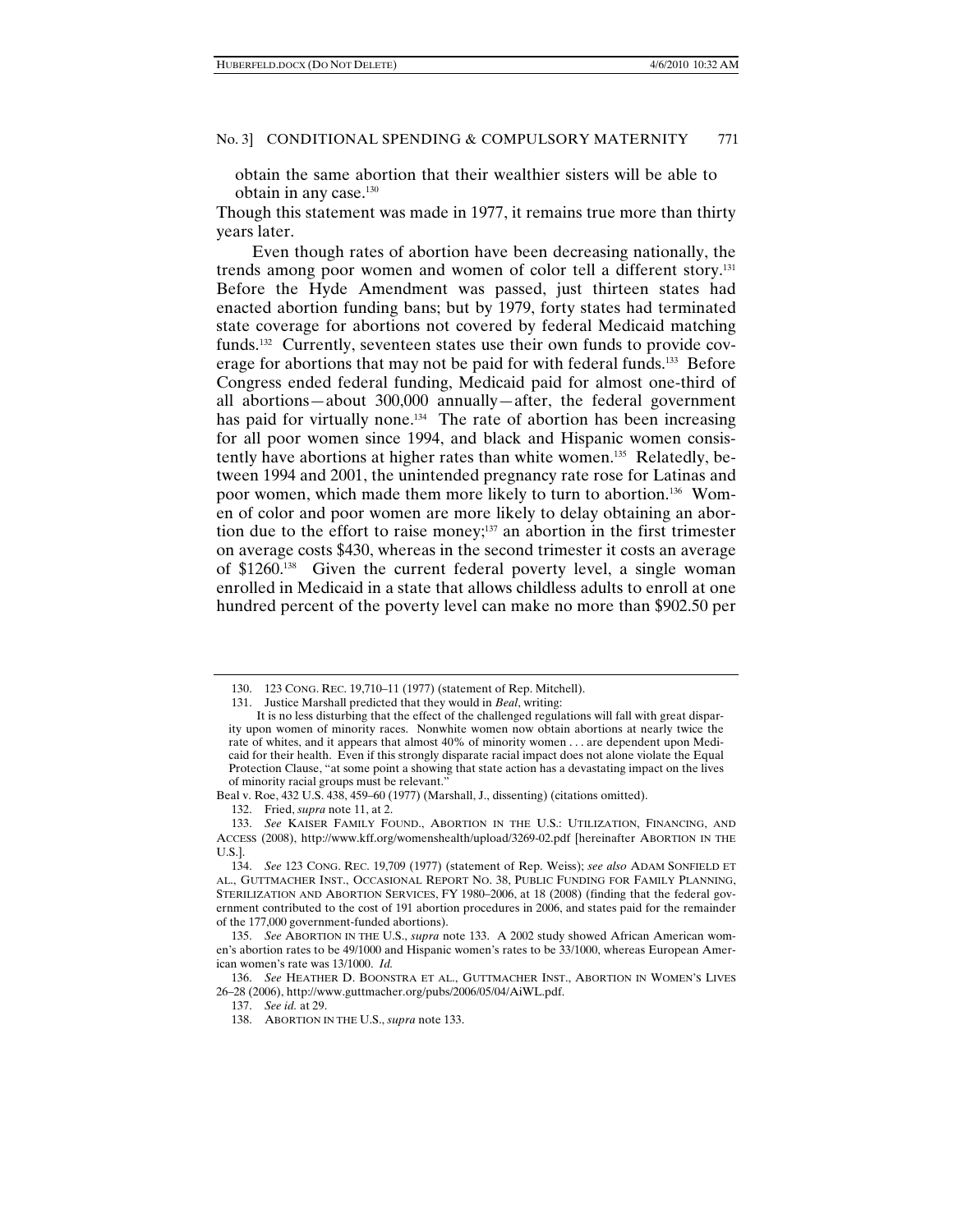month to remain qualified for Medicaid.<sup>139</sup> As the procedure has become more concentrated among the women who are enrolled in Medicaid, it has become more clear that women must divert money for essentials such as rent, food, utilities, clothing, and other necessities in order to be able to financially access the procedure.<sup>140</sup>

#### *2. CHIP*

CHIP is a spending program that provides federal funds to states to provide healthcare coverage to low-income uninsured children and their families.141 CHIP is a federal block grant program, though, so its structure is notably different from Medicaid's. Whereas Medicaid is an entitlement for both the state and the individual, CHIP limits the federal funds provided to states and specifically is not an entitlement for its enrollees.142 Also, whereas Medicaid covers several categories of eligible enrollees, CHIP was written specifically to cover children who do not qualify for Medicaid but who are near-poor (states decided to cover their parents too).143 Finally, whereas Medicaid imposes no limit to the federal match, CHIP is capped at a set federal dollar amount each year.<sup>144</sup>

The Hyde Amendment would have affected CHIP as it affects Medicaid; the Amendment forbids DHHS to spend federal funds on abortion in most circumstances,<sup>145</sup> and DHHS administers CHIP.<sup>146</sup> When CHIP was enacted in 1997, however, the Hyde language was written into the legislation rather than depending on an annual rider.<sup>147</sup> As with Medicaid, CHIP funds may not be used for abortion except in extraordinary circumstances: "[A]ny health insurance coverage provided with such funds may include coverage of abortion only if necessary to save the life

 <sup>139.</sup> *See* KAISER FAMILY FOUND., WHERE ARE STATES TODAY? MEDICAID AND STATE-FUNDED COVERAGE ELIGIBILITY LEVELS FOR LOW-INCOME ADULTS (2009), http://www.kff.org/ medicaid/upload/7993.pdf.

 <sup>140.</sup> Geography and state waiting periods add additional financial hurdles. *See* Colker, *supra*  note 71, at 116–20 (discussing the role poverty should play in reproductive rights analysis). Reporting in early 2009 indicated an increase in abortions and vasectomies due to the economic recession, which is consistent with the decision making occurring among the poor already. David Crary & Melanie S. Welte, *Doctors See Economic Impact on Abortion, Birth Control*, USA TODAY, Mar. 24, 2009, http://www.usatoday.com/news/health/2009-03-24-family-planning\_N.htm.Women who have participated in studies regarding who has abortions and the reasons for the procedure have consistently indicated that lack of financial resources is a primary reason for having an abortion. *See* LAWRENCE B. FINER ET AL., GUTTMACHER INST., REASONS U.S. WOMEN HAVE ABORTIONS: QUANTITATIVE AND QUALITATIVE PERSPECTIVES 112–13, 115 (2005), http://www.guttmacher.org/pubs/psrh/full/3711005. pdf.

 <sup>141. 42</sup> U.S.C. § 1397aa (Westlaw through Feb. 2009 amendments).

 <sup>142.</sup> *See id.* § 1397bb(b)(4).

 <sup>143.</sup> *See id.* § 1397aa(a).

 <sup>144.</sup> *See id.* § 1397dd(b).

 <sup>145.</sup> Pub. L. No. 94-439, § 209, 90 Stat. 1418, 1434 (1976).

 <sup>146.</sup> *See* 42 U.S.C. § 1315 (2006).

 <sup>147.</sup> *Id.* § 1397ee(c)(1).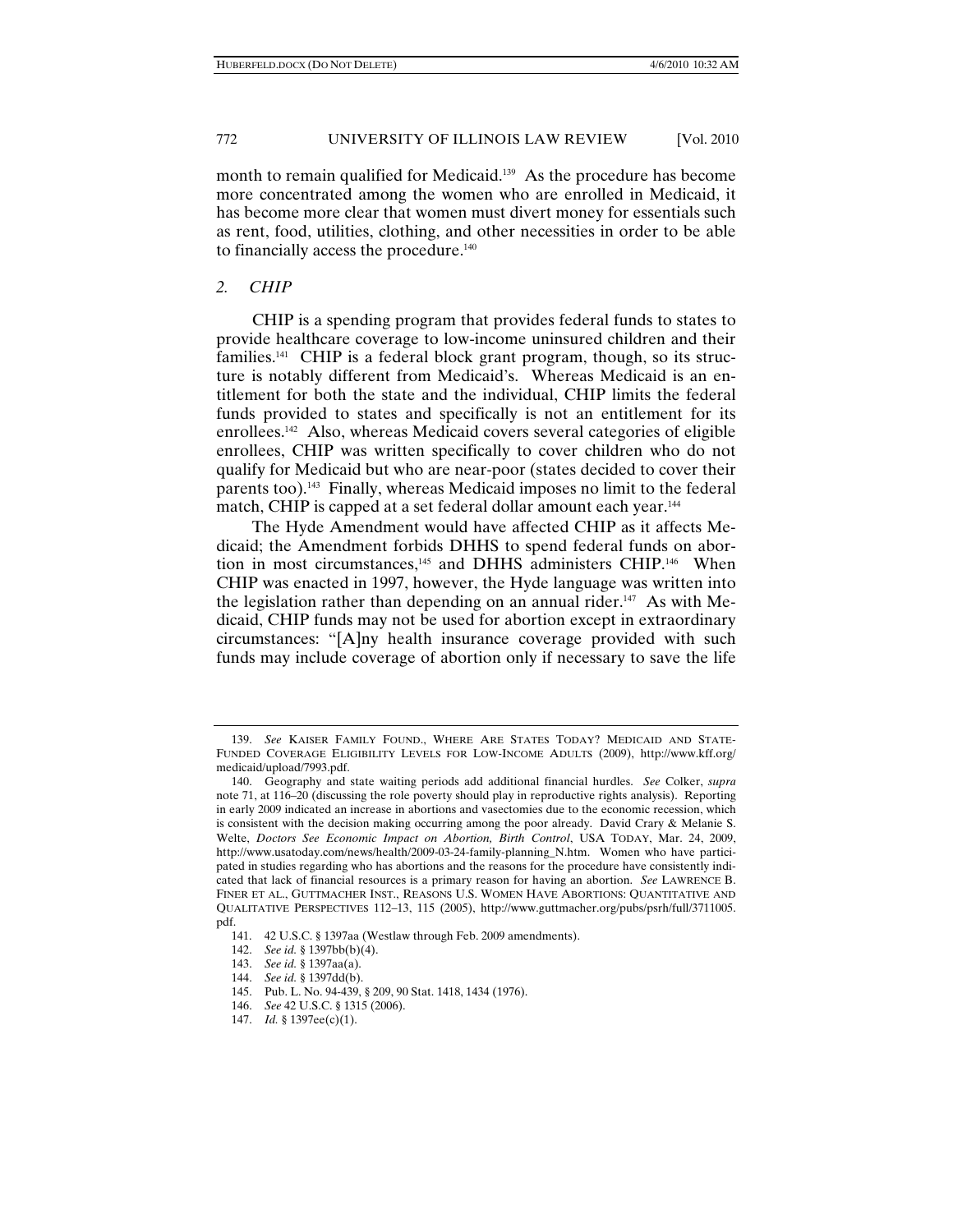of the mother or if the pregnancy is the result of an act of rape or incest."148

Many of the demographics that exist within Medicaid are also true for CHIP. Though teenage pregnancy had been declining from 1990 until 2004, an increase in teen pregnancy occurred between 2005 and 2006.149 Teen abortion rates have also been falling, but both the pregnancy rates and the abortion rates are higher among African American and Hispanic teens.<sup>150</sup> Again, many of the statistics and demographics are reminiscent of Medicaid.151 The CHIP pure funding limitations are potentially more constant, because the CHIP funding limitation is written as a condition of receiving federal funds within the CHIP statute itself.152 Also, the restrictions in CHIP are a deliberate limitation on minors' access to reproductive health services, a group that would have even more difficulty accessing healthcare than most given that minors often need parental support in the form of consent, financial contributions, and the like to access healthcare services.

#### *3. Other Federal Programs*

Legislators have added Hyde-style language to other appropriations bills, thereby denying federal funding for abortion coverage in varied programs such as federal employees,<sup>153</sup> federal prisoners,<sup>154</sup> military personnel and their families,<sup>155</sup> Native Americans,<sup>156</sup> Peace Corps volunteers,157 and foreign aid programs.158 Many of the spending limitations that can be described as pure funding statutes are appropriations bill riders, much like the Hyde Amendment.

 <sup>148.</sup> *Id.*; *id.* § 1397jj(a)(16).

 <sup>149.</sup> *See* KAISER FAMILY FOUND., SEXUAL HEALTH OF ADOLESCENTS AND YOUNG ADULTS IN THE UNITED STATES 1 (2008), http://www.kff.org/womenshealth/upload/3040\_04.pdf.

 <sup>150.</sup> *See id.*

 <sup>151.</sup> *See supra* notes 135–36 and accompanying text.

 <sup>152.</sup> *See* 42 U.S.C. § 1397ee(c)(1).

 <sup>153.</sup> Federal Employees Health Benefits Program funding facilitates this limitation. *See* Consolidated Appropriations Act, Pub. L. No. 110-161, §§ 615–616, 121 Stat. 1844, 2015 (2008) (allowing payment only in instances of life endangerment, rape, or incest).

 <sup>154.</sup> *Id.* §§ 202–204, 121 Stat. at 1912–13. These Department of Justice funding provisions encompass both pure funding and conscience clause funding, as they provide that the funds cannot be used to provide for abortion except to save the life of the mother or in instances of rape, but also that prison guards need not participate in the transportation of female prisoners for such medical services if it contradicts their personal beliefs. *See id.*

 <sup>155. 10</sup> U.S.C. § 1093(a) (2006).

 <sup>156.</sup> Indian Health Service Act, 25 U.S.C. § 1676 (2006).

 <sup>157.</sup> Foreign Operations, Export Financing, and Related Programs Appropriations Act, Pub. L. No. 109-102, 119 Stat. 2172, 2184 (2006).

 <sup>158.</sup> *See, e.g.*, 22 U.S.C. § 2151b(f) (2006) (referred to as the "global gag rule" or the "Mexico City Policy"). President Obama issued an executive order during his first week in office to reverse the Bush administration's policy of preventing use of foreign aid funds to organizations that provide counseling about or services for abortion. *See* Rob Stein & Michael Shear, *Funding Restored to Groups that Perform Abortions, Other Care*, WASH. POST, Jan. 24, 2009, at A3. The so-called "Mexico City Policy" started with President Reagan, was rescinded by President Clinton, reinstated by George W. Bush, and has now been rescinded again by President Obama. *Id.*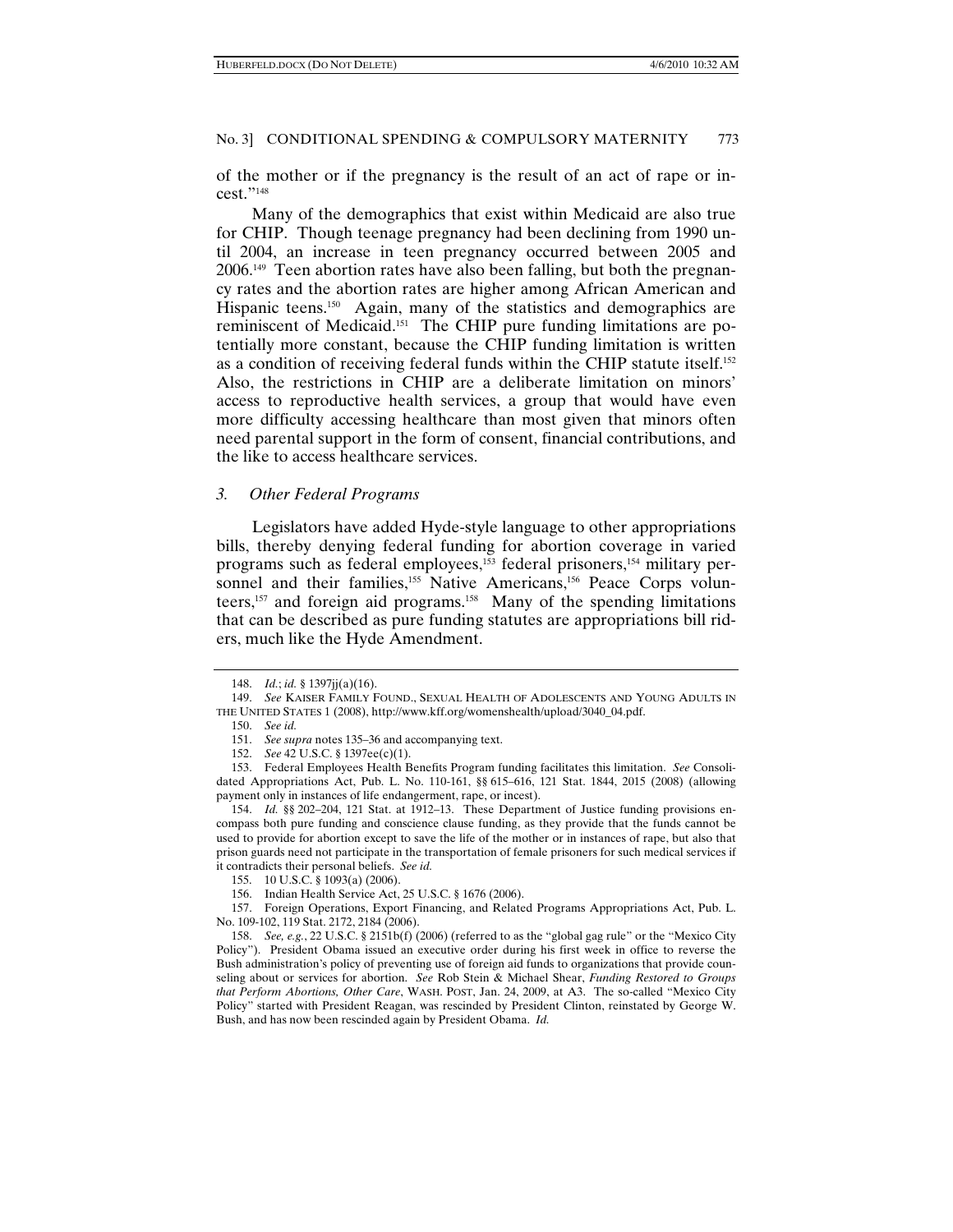Hyde-style language has had some severe results. For example, the healthcare program for military members and their families, known as the TRICARE program,<sup>159</sup> contains the following prohibition: "Funds available to the Department of Defense may not be used to perform abortions except where the life of the mother would be endangered if the fetus is carried to term."160 The TRICARE regulations clarify that abortions performed in the case of "fetal abnormalities"—including anencephaly (the complete lack of a cranial cavity)—are not covered.<sup>161</sup> A recent case highlights the brutal implications of this limitation.162 Mrs. Britell was the wife of an Air National Guard captain and in the midst of a highly desired pregnancy but learned that the fetus was anencephalic.163 She was advised by her physician that anencephaly is untreatable and always fatal, and that she could terminate the pregnancy or carry to term and be induced, but either way the fetus would not survive.164 After consulting with her husband, her priest, grief counselors, and others, she decided to terminate the pregnancy but learned after the induced-labor procedure that TRICARE would not pay for the abortion.165 As the district court noted, TRICARE pays for all medically necessary healthcare services but excludes abortion, including abortion for severe fetal abnormalities, from the payment scheme.<sup>166</sup> Mrs. Britell argued that the TRICARE regulation was unconstitutional as applied to her because the fetus had no potential life, and therefore no state interest in life could be furthered.167 This tactic opened the prospect for a federal court to reconsider the facial challenge analyzed in *McRae*. The district court agreed, holding that even applying the rational basis review standard from

 <sup>159. 10</sup> U.S.C. § 1072(7) (defining the TRICARE program).

 <sup>160.</sup> *Id.* § 1093(a).

 <sup>161. 32</sup> C.F.R. § 199.4(e)(2) (2008). Anencephaly occurs when the fetus's skull does not form and thus only a brain stem, at most, develops. Anencephaly is always fatal, usually within a week of birth. Because the brain does not form, anencephaly can jeopardize a woman's life, as the hormones that trigger labor often are not secreted by the fetus. Britell v. United States, 204 F. Supp. 2d 182, 185–86 (D. Mass. 2002). The regulation provides:

*Abortion*. The statute under which CHAMPUS operates prohibits payment for abortions with one single exception—where the life of the mother would be endangered if the fetus were carried to term. Covered abortion services are limited to medical services and supplies only. Physician certification is required attesting that the abortion was performed because the mother's life would be endangered if the fetus were carried to term. *Abortions performed for suspected or confirmed fetal abnormality (e.g., anencephalic) or for mental health reasons (e.g., threatened suicide) do not fall within the exceptions permitted within the language of the statute and are not authorized for payment under CHAMPUS*. NOTE: Covered abortion services are limited to medical services or supplies only for the single circumstance outlined above and do not include abortion counseling or referral fees. Payment is not allowed for any services involving preparation for, or normal followup [sic] to, a noncovered abortion. The Director, OCHAMPUS, or a designee, shall issue guidelines describing the policy on abortion.

<sup>32</sup> C.F.R. § 199.4(e)(2) (emphasis added).

 <sup>162.</sup> *Britell*, 204 F. Supp. 2d at 182.

 <sup>163.</sup> *Id.* at 183.

 <sup>164.</sup> *Id.*

 <sup>165.</sup> *Id.* at 183–84.

 <sup>166.</sup> *See id.* at 183.

 <sup>167.</sup> *Id.* at 184.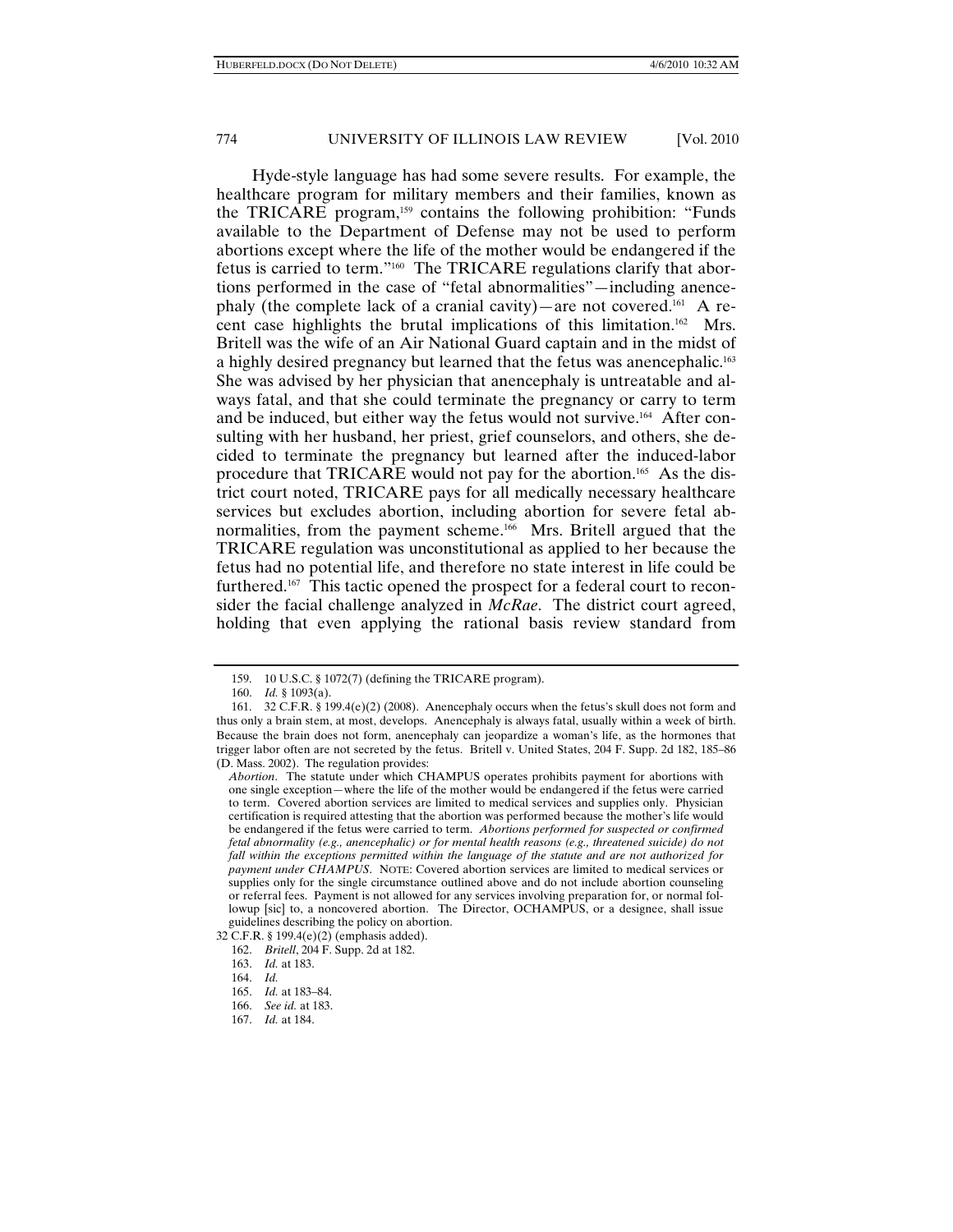*McRae*, the regulation was impermissible, as no legitimate state interest is served by forcing a woman to continue pregnancy with a brain-absent fetus.168

On appeal, the Federal Circuit reversed and held that the government acted pursuant to the legitimate interest in promoting potential life.169 Relying on *McRae* and *Maher*, the circuit court determined that the TRICARE regulation paralleled the Hyde Amendment closely and, like that law, did not violate the Equal Protection Clause because it passed rational basis review.170 The circuit court, in so holding, essentially determined that anencephaly is not always terminal, despite scientific evidence and trial court findings to the contrary.171 The *Britell* holding has traction, though, because of *McRae* and *Maher.*172 *Britell* also displays the deferential analysis that has occurred in these cases. Even assuming rational basis review is the correct standard, it does not mean that courts must give the federal government a free pass on conditions on spending that are neither legitimate nor rational.<sup>173</sup>

Another example of the pure funding statutes is Title X, which prohibits use of federal funds for abortion (or abortion counseling).<sup>174</sup> The "Gag Rule" upheld in *Rust v. Sullivan*175 states that "[n]one of the funds appropriated under this subchapter shall be used in programs where abortion is a method of family planning."176 The purpose of Title X was to fund reproductive health ("family planning") clinics, but those clinics can advise women of only certain reproductive medical options if the clinic accepts Title X funding. $177$  The clinics could provide such counseling so long as it is separated from the federal funding, but in reality clin-

 <sup>168.</sup> *See id.* at 190–91. In concluding, the district court wrote: "Through the funding power the government seeks to encourage Britell and women similarly situated to suffer by carrying their anencephalic fetuses until they are born to a certain death. This rationale is no rationale at all. It is irrational, and worse yet, it is cruel." *Id.* at 198.

 <sup>169.</sup> Britell v. United States, 372 F.3d 1370, 1372–73 (Fed. Cir. 2004).

 <sup>170.</sup> *See id.* at 1380–82.

 <sup>171.</sup> *See id.* at 1382.

 <sup>172.</sup> *See id.* at 1383–84; *see also* Perry, *supra* note 77, at 1120–21. Professor Perry wrote:

*McRae* is inconsistent with the narrowest possible reading of *Roe*. Note that under the narrowest coherent reading of *Roe*, government may not take action predicated on the view that abortion is per se morally objectionable. But that is not to say that government may not take action that has the effect of discouraging women from terminating their pregnancies. As far as *Roe* is concerned, such action is permissible so long as it is not predicated on the view that abortion is per se morally objectionable.

*Id.*

 <sup>173.</sup> The Supreme Court has occasionally struck down legislation under even its most deferential level of review. *See, e.g.*, City of Cleburne v. Cleburne Living Ctr., Inc., 473 U.S 432 (1985); Reed v. Reed, 411 U.S. 677 (1973).

 <sup>174. 42</sup> U.S.C. § 300a-6 (2006).

 <sup>175.</sup> *See supra* text accompanying notes 79–88.

 <sup>176. 42</sup> U.S.C. § 300a-6; Rust v. Sullivan, 500 U.S. 173, 192–93 (1991). If a patient asks about abortion, counseling and referrals may be provided pursuant to current regulations. *See* 42 C.F.R. § 59.5(a)(5) (2008). Conscience clause funding limits, however, may affect this regulation, as discussed below.

 <sup>177. 42</sup> U.S.C. § 300a-6.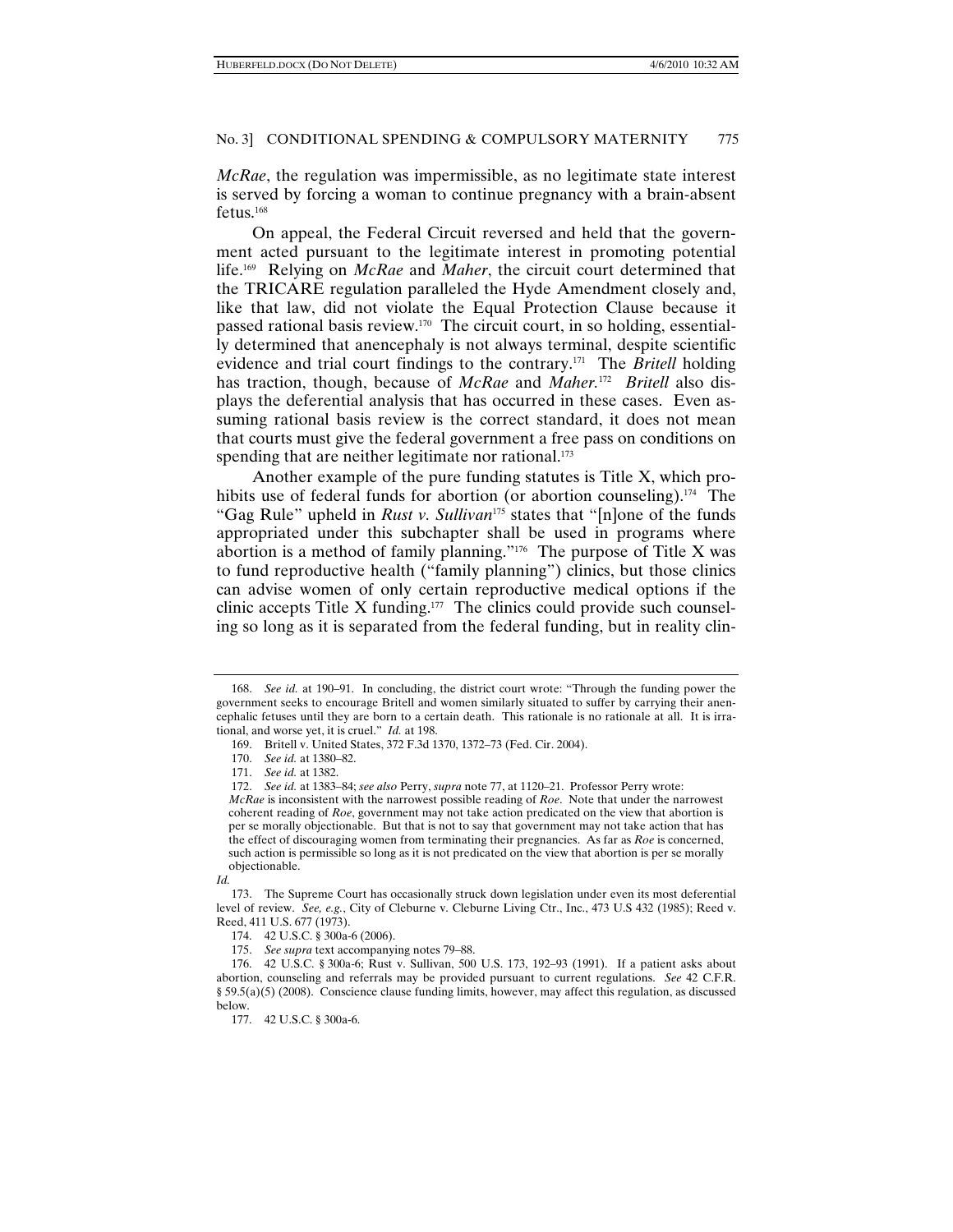ics cannot create such a "Chinese wall" and often must forgo abortion counseling or referrals to secure much needed federal funding.178

The pure funding statutes primarily act upon the enrollees in federal healthcare programs, rather than healthcare providers, though healthcare providers are affected too because they may be limited in the services they can provide to women. The dual effect on enrollees and healthcare providers highlights at least two concerns regarding the current jurisprudential status of conditional spending. The first is the idea that the federal government may place conditions on federal spending so long as the conditions are clear to the recipient, which generally means the state (discussed *infra*). The second involves the "greater includes the lesser" theory that the federal government may impose regulations by virtue of spending that it could not otherwise implement. In the case of programs such as Medicaid, the state accepts the condition on behalf of its citizens, who have no ability to influence the decision. This underlines the disconnect between the existing conditional spending doctrine and its impact on individuals; if the "greater includes the lesser" theory holds that citizens can waive their rights when conditioned funds are offered, then the theory is also plainly incorrect because such waivers are made on their behalf by the states who negotiate with the federal government. The detachment is even more drastic in the case of conscience clause funding statutes, which affect both the healthcare provider and the funding recipient in surprising ways.

# *B. "Conscience Clauses" Tied to Funding*

Conscience clause funding statutes prevent healthcare providers that accept federal funds from discriminating against individuals who refuse to participate in abortion, sterilization, and related services. The conscience clause funding statutes further the reach of the Hyde-type language authorized by *Maher* and *McRae*. Though others have examined the First Amendment implications for conscience clause funding statutes,<sup>179</sup> the use of conditions on federal funding to facilitate federal conscience clauses has not been explored. Three conscience clause funding statutes merit brief description, as they form the basis for a regulation that would have greatly expanded the scope of conscience clause funding statutes.<sup>180</sup>

The Church Amendments, which were originally part of Hill-Burton hospital funding, currently apply to the receipt of federal funds

 <sup>178.</sup> *See, e.g.*, Nadine Brozan, *Some Clinics Plan to Advise and Forgo Aid*, N.Y. TIMES, May 24, 1991, at A1; Tamar Lewin, *Abortion Rules Force Clinic to Weigh Money and Mission*, N.Y. TIMES, June 26, 1991, at A1.

 <sup>179.</sup> *See supra* note 106.

 <sup>180.</sup> Ensuring that DHHS Funds Do Not Support Coercive or Discriminatory Policies or Practices in Violation of Federal Law, 73 Fed. Reg. 78,072, 78,072 (Dec. 19, 2008) (to be codified at 45 C.F.R. pt.88).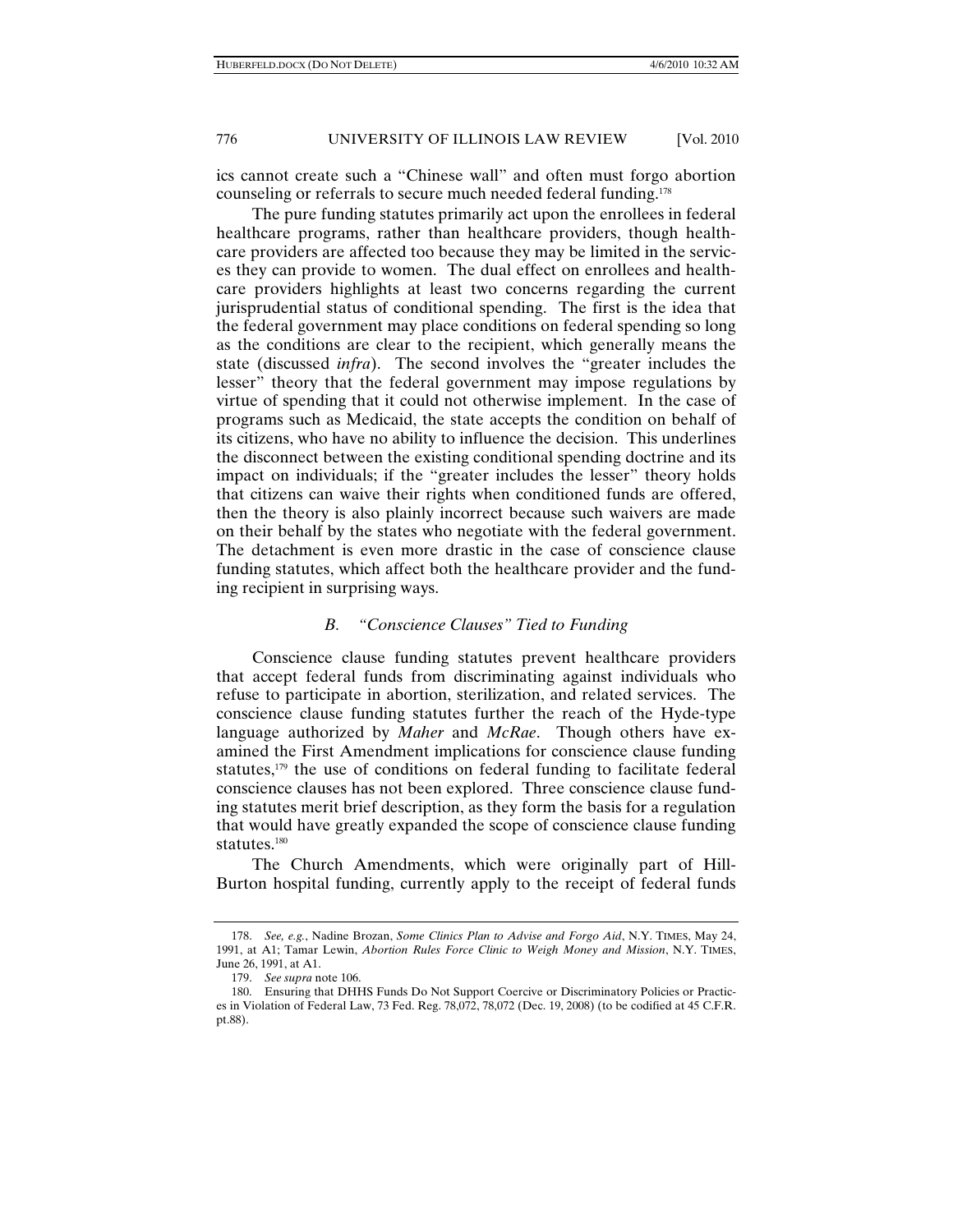related to the Public Health Service Act, the Community Mental Health Centers Act, and the Developmental Disabilities Services and Facilities Construction Act.181 The Church Amendments clarify that federal fund recipients are not required to provide abortion or sterilization, and prevent healthcare providers and other individuals in healthcare entities from experiencing discrimination by recipients of DHHS funds on the basis of their refusal to perform or participate in such healthcare services.<sup>182</sup> Notably, the Church Amendments protect both sectarian hospitals that oppose abortion and sterilization procedures, and the employees of such hospitals who do not share their employers' religious convictions.<sup>183</sup> In other words, the Church Amendments prevent a hospital from being forced by a patient, a doctor, or even a court to perform an abortion in its facility, but that hospital cannot discriminate against a medical professional who supports reproductive rights or who performs abortions or sterilization procedures outside the religious institution.<sup>184</sup>

Likewise, the Danforth Amendment to Title X prohibits "[a]bortion-related discrimination in governmental activities regarding training and licensing of physicians."185 The Danforth Amendment prevents the federal government—and state and local governments that receive federal funds—from discriminating against healthcare providers that refuse to provide a range of abortion-related services, and protects doctors, medical students, and health training programs.<sup>186</sup> This conscience clause funding statute also protects medical training programs from losing accreditation status (which would otherwise jeopardize federal funding) if they refuse to train residents in abortion and sterilization.187 The Danforth Amendment intentionally protects refusals to participate in abortion or abortion-related services for any reason, and it is not limited to religious objections.<sup>188</sup>

Congress passed the Weldon Amendment (or "Hyde-Weldon Amendment") in 2004 as part of an omnibus appropriations bill;<sup>189</sup> like the Hyde Amendment, the Weldon Amendment has become a rider to

 <sup>181. 42</sup> U.S.C. § 300a-7 (named after its sponsor, Senator Frank Church of Idaho).

 <sup>182.</sup> *Id.* § 300a-7(b).

 <sup>183.</sup> *Id.* § 300a-7(c).

 <sup>184.</sup> The same legislative effort that created the Church Amendments in 1973 produced related pure funding statutes. For instance, the Legal Services Corporation Act prevented use of federal funds to support litigation seeking access to "nontherapeutic" abortion, *id.* § 2996f(b)(8), and the Foreign Aid Assistance Act prohibited the use of AID funds to "pay for the performance of abortions as a method of family planning or to motivate or coerce any person to practice abortions." Pub. L. No. 93- 189, § 114, 87 Stat. 714, 716 (1973). Senator Church was involved in pushing all of these legislative maneuvers. *See* Leora Eisenstadt, *Separation of Church and Hospital: Strategies to Protect Pro-Choice Physicians in Religiously Affiliated Hospitals*, 15 YALE J.L. & FEMINISM 135, 145–46 (2003).

 <sup>185. 42</sup> U.S.C. § 238n.

 <sup>186.</sup> *Id.* § 238n(a).

 <sup>187.</sup> *Id.* § 238n(b).

 <sup>188.</sup> *See* Robin Fretwell Wilson, *The Limits of Conscience: Moral Clashes over Deeply Divisive Healthcare Procedures*, 34 AM. J.L. & MED. 41, 49 (2008).

 <sup>189.</sup> Consolidated Appropriations Act, 2005, Pub. L. No. 108-447, §§ 507, 508(d), 118 Stat 2809, 3163.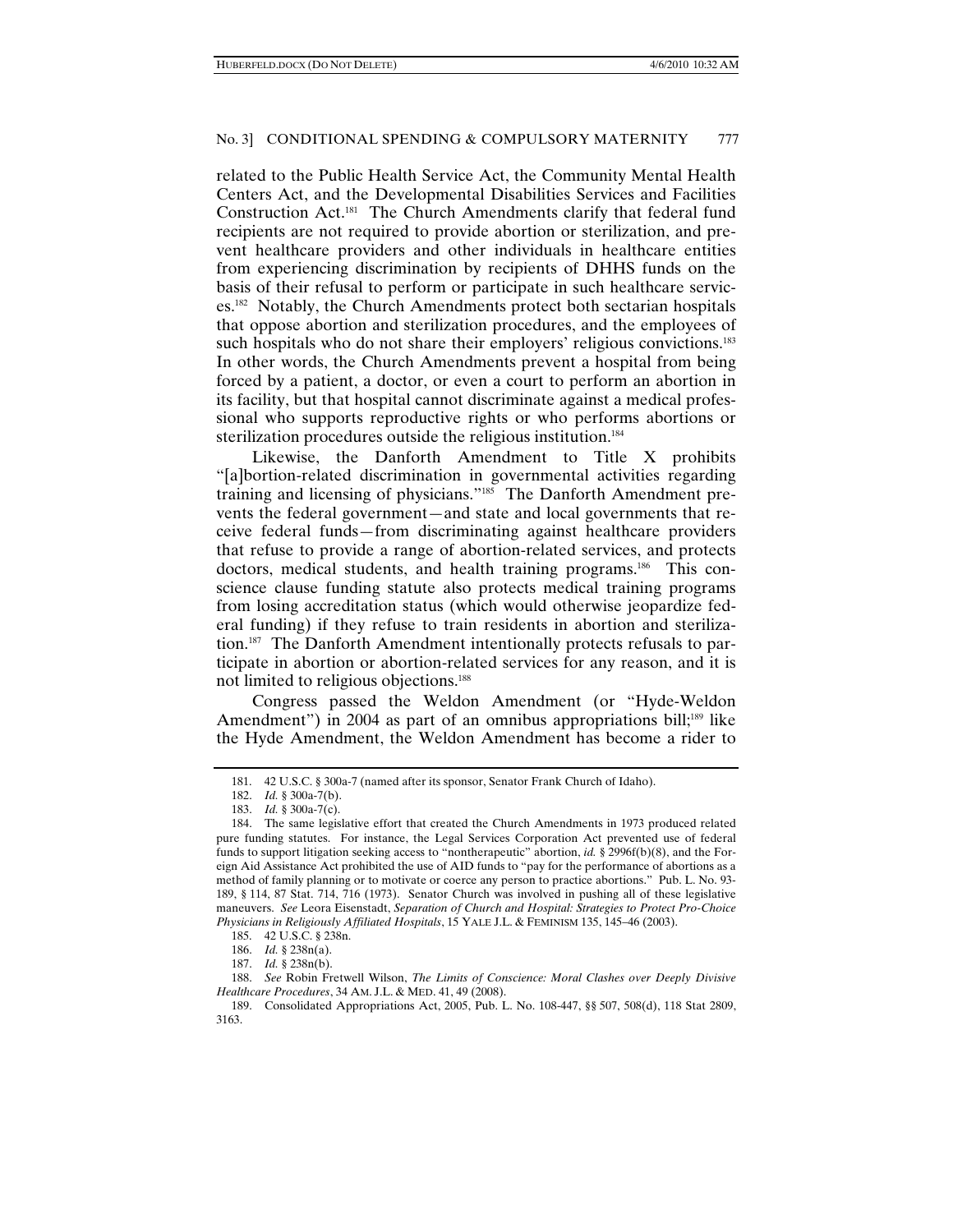the annual HHS/Labor/Education appropriations legislation.190 The Weldon Amendment allows publicly funded institutions to refuse to provide abortion care and referrals.191 Like the Danforth Amendment, the Weldon Amendment is drafted with broad language that does not specify that a religious objection is the sole permissible objection, and it is not limited to the medical procedure of abortion, instead allowing all federally funded healthcare entities to refuse to "provide, pay for, provide coverage of, or refer for abortions."192

The Church Amendments, the Danforth Amendment, and the Weldon Amendment formed the statutory foundation for a Bush administration regulation that was entitled "Ensuring that Department of Health and Human Services Funds Do Not Support Coercive or Discriminatory Policies or Practices in Violation of Federal Law."193 The "conscience regulation" would have required all healthcare providers that receive federal funds to certify compliance with the terms of the Church Amendments, the Danforth Amendment, and the Weldon Amendment.194 DHHS proposed and adopted the rule after the cutoff date at the end of the presidential term<sup>195</sup> "to ensure that, in the delivery of health care and other health services, recipients of Department funds do not support coercive or discriminatory practices in violation of these laws."196 The conscience regulation had the potential to affect approximately 572,000 healthcare providers, including hospitals, nursing homes, physicians, laboratories, dentists, and other allied health professionals (and their training programs) who accept federal funding for one aspect of their reimbursement.<sup>197</sup> The Obama administration, however, has published a proposal to repeal the rule.<sup>198</sup>

Even if the Obama administration revises or eliminates the conscience regulation, $199$  it serves to illuminate how conditional funding is wielded in ways that aggrandize the power to spend and create individual rights dilemmas. In publishing the regulations, DHHS was aware that its power lay in placing conditions on spending. Twice in responding to comments, DHHS stated that an entity that receives federal funds agrees

 191. *Id.* 192. *Id.*

 <sup>190.</sup> Consolidated Appropriations Act, 2008, Pub. L. No. 110-161, § 508, 121 Stat. 1844, 2209.

 <sup>193. 73</sup> Fed. Reg. 78,072 (Dec. 19, 2008) (to be codified at 45 C.F.R. pt. 88).

 <sup>194.</sup> *Id.* at 78,074.

 <sup>195.</sup> *Id.* at 78,089. A commenter noted that the White House had issued a directive that all new regulations be submitted by June 1, 2008 "except in 'extraordinary circumstances.'" *Id.* DHHS rejected the commenter's suggestion that the agency must explain the extraordinary circumstances or withdraw the rule, stating that the internal memorandum gave no one authority to challenge the timing of the DHHS rule. *Id.*

 <sup>196.</sup> *Id.* at 78,072.

 <sup>197.</sup> *Id.* at 78,094.

 <sup>198. 74</sup> Fed. Reg. 10,207 (Mar. 10, 2009). Though repeal has been proposed, it does not appear to have been completed at this time.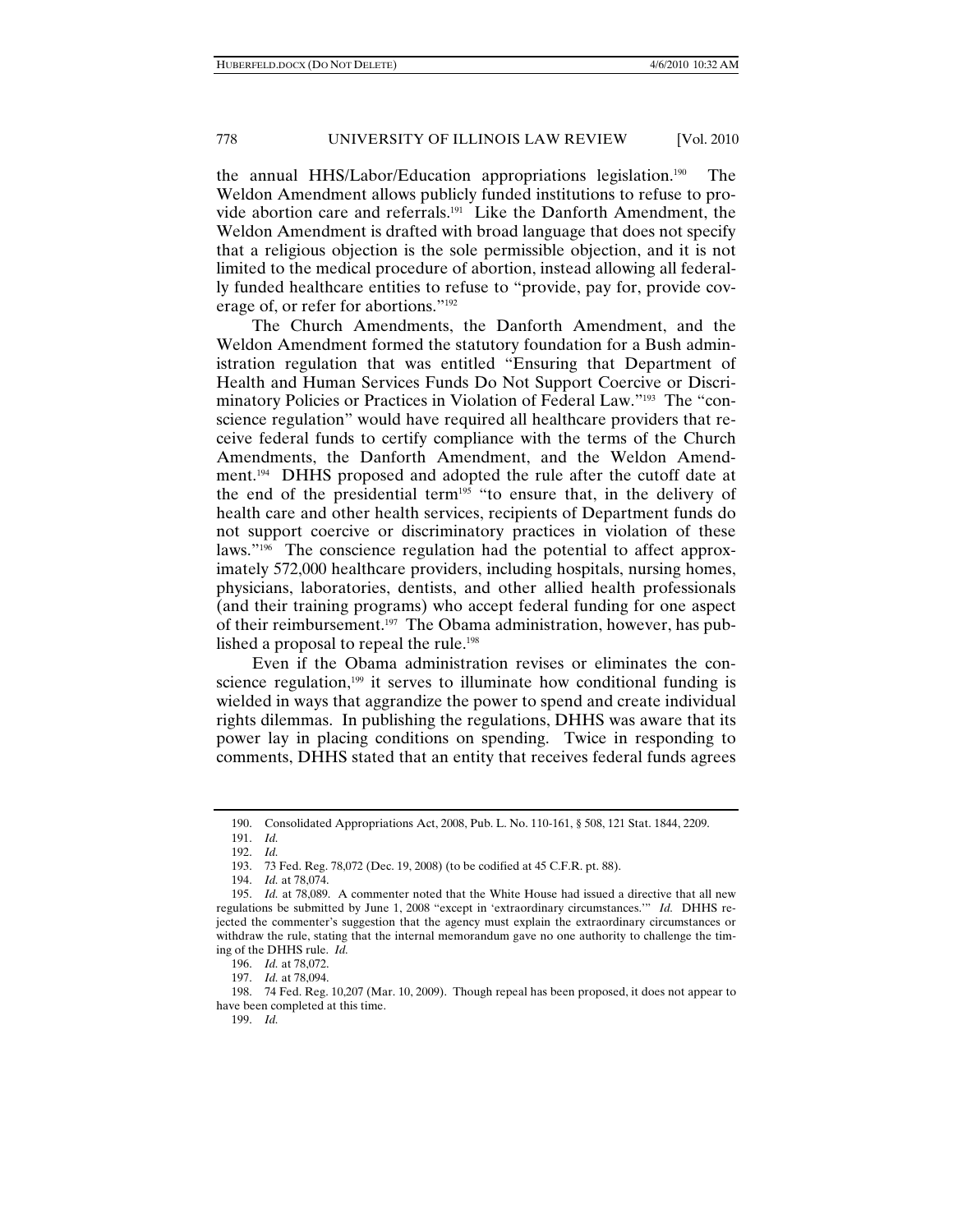to accept that those funds may come with certain conditions.200 The first response was to a concern that the definition of "healthcare entity" was too broadly and generally stated.201 The second rejoinder was more pointed, responding to a concern that state law protecting access to emergency contraception and birth control could conflict with the new conscience regulation.202 DHHS chided states that they must "ensure that they do not take action that would violate these established federal protections. By accepting federal funds, states accept the conditions that the Congress has imposed on the receipt of those funds."203 The regulation was so broadly worded, however, that it could protect those who are opposed to use of contraception, a concept that extends beyond the reach of *McRae* and *Maher*.

In fact, DHHS declined to alter the wording of the regulation so that the term "abortion" would not include contraception, averring

such questions over the nature of abortion and the ending of a life are highly controversial and strongly debated. [DHHS] believes it can enforce the federal health care conscience protection laws without an abortion definition just as [it] has enforced the Hyde Amendment . . . without a formal definition. Additionally, nothing in this rule alters the obligation of federal Title X programs to deliver contraceptive service to clients in need as authorized by law and regulation.204

In other words, DHHS was aware that the regulation protected those who assert that contraception is the same thing as abortion (which is scientifically incorrect) when they refuse to prescribe or dispense contraception or emergency contraception.

DHHS also rejected the argument that this regulation could have a disparate impact on poor women, who rely on federally funded programs to access healthcare services and prescriptions.<sup>205</sup> A number of commenters expressed concern that "low-income patients, minorities, the uninsured, patients in rural areas, the Medicaid population, [and] other medically underserved populations" would suffer under the conscience regulation's requirements.206 The DHHS response was a combination of platitudes and side-stepping. First, DHHS noted that many Americans have problems accessing healthcare and listed a number of unrelated initiatives designed to facilitate medical care for different populations.207 Then the agency stated support for new programs that will increase access to healthcare for all.208 Finally, DHHS disagreed that already dis-

 <sup>200. 73</sup> Fed. Reg. at 78,076, 78,088.

 <sup>201.</sup> *Id.* at 78,076.

 <sup>202.</sup> *Id.*

 <sup>203.</sup> *Id.* at 78,088.

 <sup>204.</sup> *Id.* at 78,077.

 <sup>205.</sup> *See infra* notes 120–40 and accompanying text.

 <sup>206. 73</sup> Fed. Reg. at 78,080.

 <sup>207.</sup> *Id.*

 <sup>208.</sup> *Id.*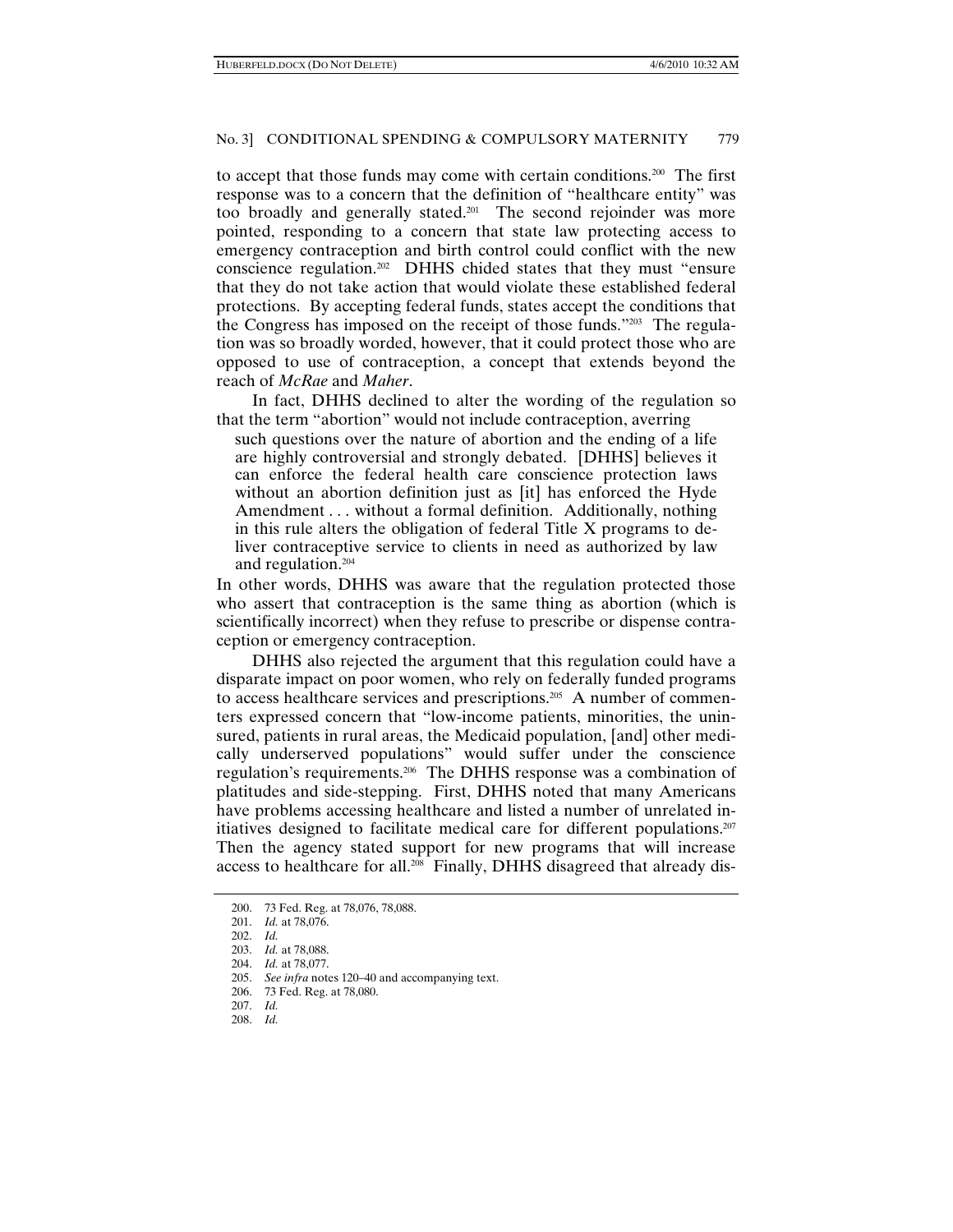advantaged populations would be harmed by the new regulation, focusing instead on the needs of religious healthcare providers and their objections to certain reproductive health services and rejecting the idea that failure to protect contraceptive access in the regulation would actually result in diminished access for vulnerable populations.209

The conscience regulation created a certification requirement that also posed a new conditional spending problem.210 Certification requirements have been successfully used to prosecute civil False Claims Act<sup>211</sup> cases, which open the door to more whistleblower actions.212 The theory is known as a "tainted claim"—even if the healthcare provider has actually performed the medical care as claimed, if the provider is violating a law that is key to the government's decision regarding reimbursement, then the claim can still be deemed false under the terms of the civil False Claims Act.213 This possibility extends beyond the intended reach of the conscience clause funding statutes, but DHHS expressed no substantive response to the concern that a new avenue of False Claims Act cases could arise.<sup>214</sup>

The conscience regulation is problematic for at least three reasons. First, it significantly expanded the laws upon which it built. Though the Danforth Amendment and the Weldon Amendment permit refusal to participate in abortion for religious or general moral motivation, abortion and sterilization were the original targets of these Amendments.215 DHHS drafted the conscience regulation so that it permitted healthcare providers to reject other reproductive health services, such as contraception, with the imprimatur of the federal government, and for reasons that are not protected by the First Amendment. This raises concerns about the agency overstepping its legislative mandate, an issue that was briefed by the states that challenged the conscience regulation in federal court.<sup>216</sup>

 <sup>209.</sup> *Id.* at 78,080–81.

 <sup>210. 45</sup> C.F.R. § 88.5 (2008).

 <sup>211. 31</sup> U.S.C. §§ 3729–3731 (2006).

 <sup>212.</sup> *Id.* § 3730.

 <sup>213.</sup> *See* United States *ex rel*. Mikes v. Strauss, 274 F.3d 687, 699–704 (2d Cir. 2001) (delineating and adopting the theories of express false certification, implied false certification, and worthless services).

 <sup>214.</sup> *See* 73 Fed. Reg. at 78,079 (responding that the agency does not consider the certification to be a "material prerequisite" to payment; this will not stop whistleblowers from filing qui tam actions under 31 U.S.C. § 3731). For a discussion of the harmful consequences of broadly accepted whistleblower-created causes of action under the False Claims Act, see Dayna Bowen Matthew, *The Moral Hazard Problem with Privatization of Public Enforcement: The Case of Pharmaceutical Fraud*, 40 U. MICH. J.L. REFORM 281, 303–39 (2007) (describing the over-litigation that has occurred under the federal False Claims Act as a result of whistleblowers, particularly with regard to the pharmaceutical industry).

 <sup>215.</sup> *See* 42 U.S.C. § 238n (2006); Consolidated Appropriations Act, 2005, Pub. L. No. 108-447, § 508, 118 Stat. 2809, 3163 (2004).

 <sup>216.</sup> Connecticut, California, Illinois, Massachusetts, New Jersey, Oregon, and Rhode Island filed a lawsuit against DHHS in mid-January. David Goodhue, *States, Groups File Suit to Stop Rule Protecting Doctors Who Refuse to Perform Abortions*, ALL HEADLINE NEWS, Jan. 19, 2009, http://www. allheadlinenews.com/articles/7013760235. In addition, New York is suing DHHS, as are the Planned Parenthood Federation of America, the National Family Planning and Reproductive Health Associa-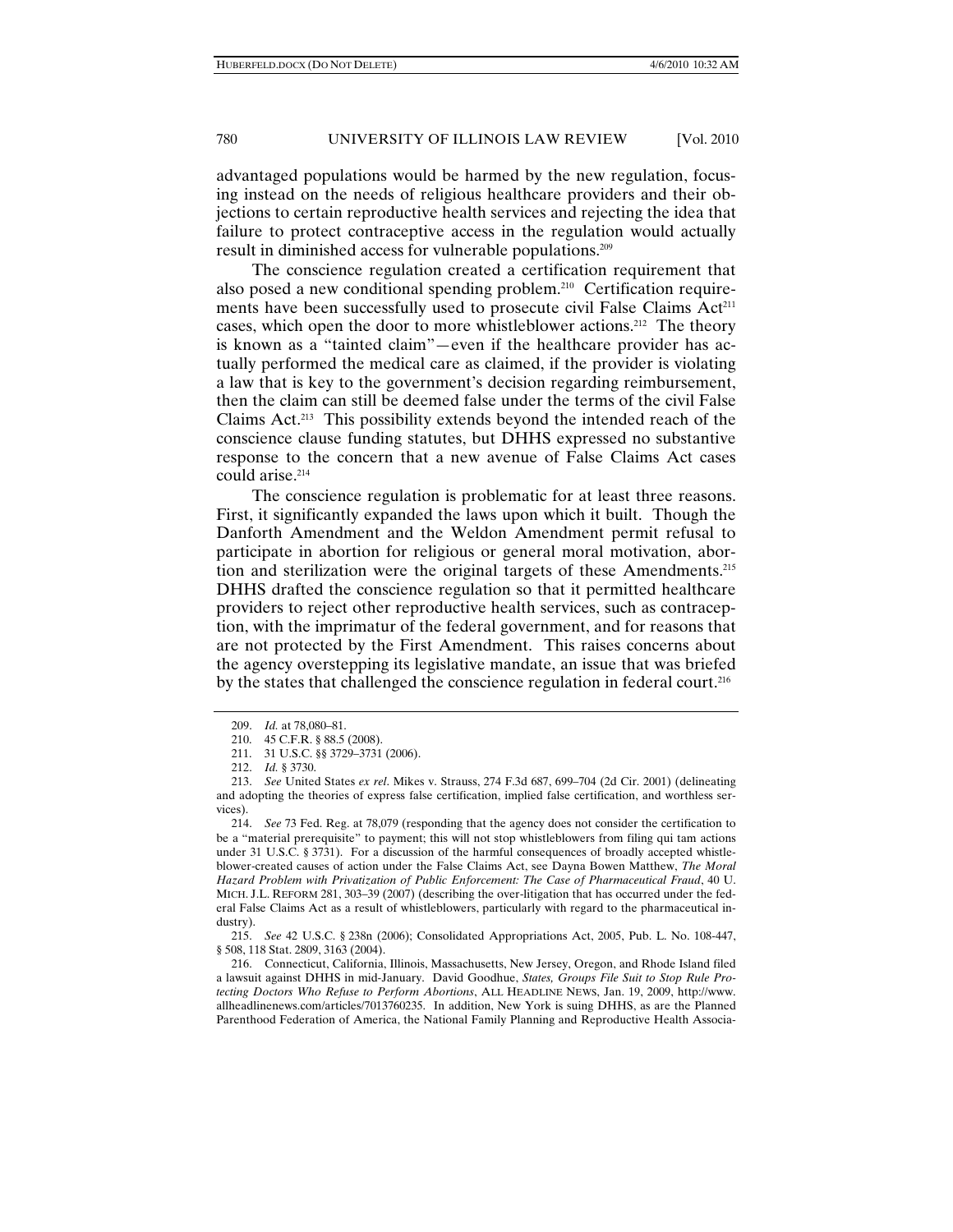Second, federal funding was being wielded in two distinct yet overlapping ways that aggrandize the congressional power to spend. The pure funding statutes prohibit key programs such as Medicaid and CHIP from paying for most abortions, while the conscience clause funding statutes encourage healthcare providers to turn women away with no obligation to provide an alternative.<sup>217</sup> Even if Medicaid paid for abortions, poor women would still face the difficulty of providers being excused from performing certain medical services. Conversely, as was acknowledged in *Singleton v. Wulff*, when Medicaid does not pay, it is harder for a poor woman to find a healthcare provider who will help her pursue her medical options because of the conscience clause funding statutes.<sup>218</sup> By the mechanism of conditions on spending, the federal government maneuvers around *Roe* and *Casey*.

Third, this regulation distended the *McRae* and *Maher* precedents by prioritizing the conscience-exercising healthcare provider's rights above the woman's rights, even if the woman is not subject to the conditions attendant to Medicaid enrollment. In other words, an obstacle exists in the path of *all* who seek abortion, sterilization, or contraceptive use. Even if one accepts the flawed precedents of *McRae* and *Maher*, those cases applied to federal programs that provide medical assistance to the poor. The conscience clause funding statutes and conscience regulation use the federal spending power to narrow access to reproductive care for all women, even in private payment situations, because the laws affect all healthcare providers who accept federal reimbursement. Conditions on federal funds thus affect not only individuals who are the ultimate beneficiaries of the conditional funds but also those who are not.

# IV. RECONNECTING SPENDING CLAUSE JURISPRUDENCE

This Part suggests that either Congress or the Court could effectuate divergence from the current constitutionally questionable path. Given the conservative lean of the Court's current majority, changes seem more likely to occur through Congress altering the legacy of *Maher* and *McRae* via legislative action than through the Court revisiting its long-stable precedents.

tion, and the American Civil Liberties Union. *See* John Gever, *States File Suit to Overturn Healthcare Worker 'Conscience Rule'*, MEDPAGE TODAY, Jan. 19, 2009, http://www.medpagetoday.com/ PublicHealthPolicy/HealthPolicy/12507.

 <sup>217.</sup> *See* 73 Fed. Reg. at 78,089 (commenter recommended that DHHS create a process for providers to refer patients to other medical professionals who did not object, but DHHS refused to include such a requirement in the rule).

 <sup>218.</sup> Singleton v. Wulff, 428 U.S. 106, 117 (1976).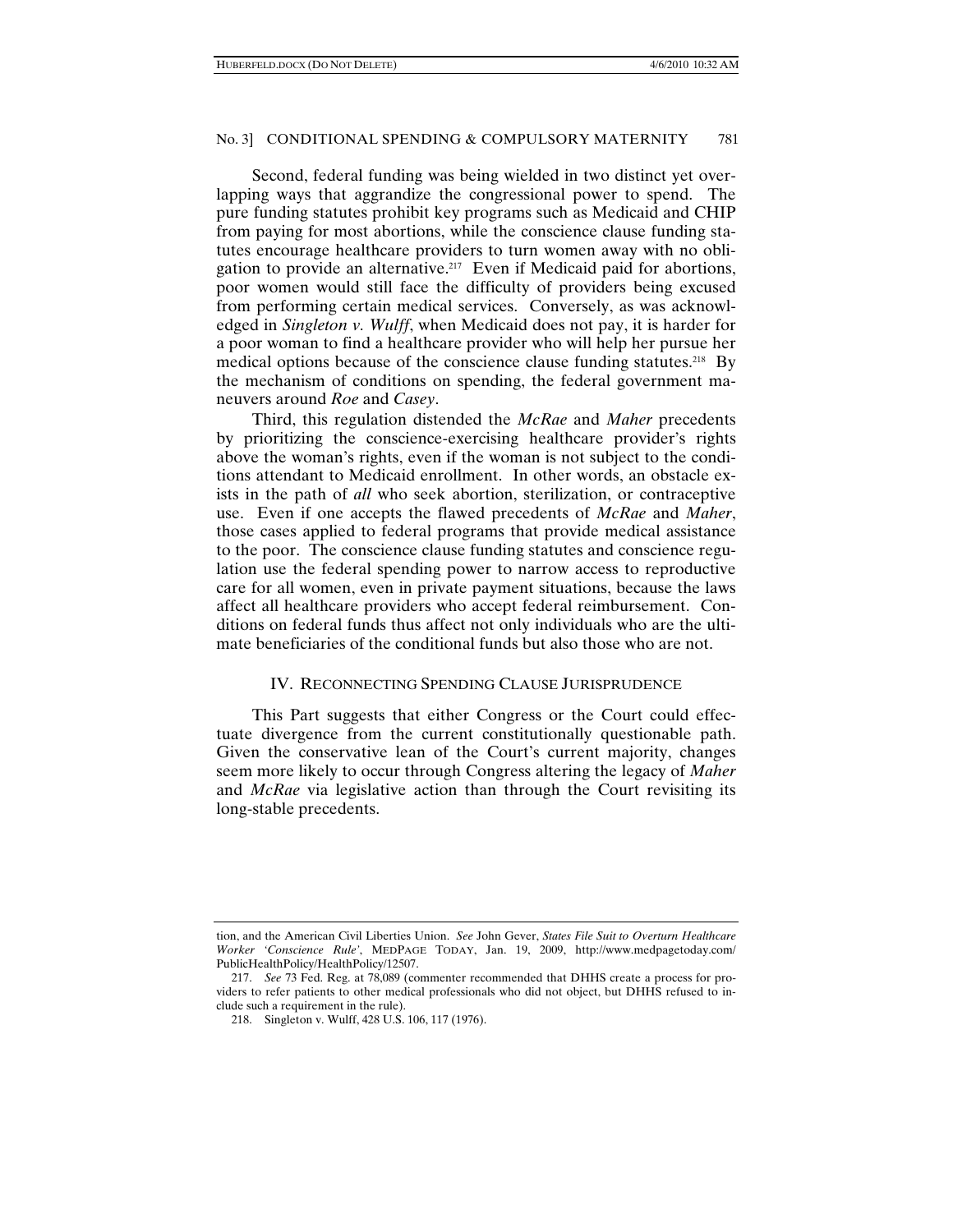# *A. Legislative Constitutionalism*

Congress was responsible for creating the conditions that lead to the benchmark *Maher* and *McRae* decisions, and it can remove those conditions as it continues to restructure federal healthcare programs. Though the Court has given Congress the authority to place conditions such as the Hyde Amendment on federal spending, Congress need not follow the Court's lead by exercising that given authority. The ideas described as "legislative,"<sup>219</sup> "popular,"<sup>220</sup> or "political" constitutionalism<sup>221</sup> describe that the Constitution can and should be interpreted and enforced by the legislative branch and that an active polity should look beyond simply relying on adjudication to protect constitutional rights. In this context, Congress could and should cease creating pure funding statutes and conscience clause funding statutes, or at least modify the most broadly worded existing laws, so that the individual is protected and not negotiated out of the federal-state relationship. The pure funding statutes are easily changed, as they are often riders to appropriations bills. The conscience clause funding statutes are a bit more complex, as they would require affirmative legislative action and hard debate. Though the current healthcare reform debate has been highly partisan and the abortion aspect of the debate has been high profile, it appears to reflect a casual willingness to trade women's reproductive health for a larger cause (rather than actual opposition to abortion.) Though this "trade" is unacceptable in many ways, it may indicate that further modifications to the federal healthcare schema could include greater attention to women's health needs.

A model exists for Congress to improve the impact on women of federal programs such as Medicaid. The American College of Obstetricians and Gynecologists (ACOG) has issued a series of healthcare reform proposals entitled "Health Care for Women Health Care for All" that describe in detail the kind of medical coverage that all women should be able to receive at all stages of life.<sup>222</sup> ACOG describes that all women should have insurance coverage for "1) Primary and preventive services, including family planning; 2) Pregnancy-related and infant care; 3) Medically and surgically necessary and appropriate services in all health care settings, including outpatient, hospital, nursing facility, hospice, and at-home care; 4) Prescription drugs, and 5) Catastrophic care."223 ACOG's intent is to describe minimal basic care for all women,

 <sup>219.</sup> *See, e.g.*, Robert C. Post & Reva B. Siegel, *Legislative Constitutionalism and Section Five Power: Policentric Interpretation of the Family and Medical Leave Act*, 112 YALE L.J. 1943 (2003).

 <sup>220.</sup> *See, e.g.*, LARRY D. KRAMER, THE PEOPLE THEMSELVES: POPULAR CONSTITUTIONALISM AND JUDICIAL REVIEW (2004).

 <sup>221.</sup> *See, e.g.*, MARK TUSHNET, TAKING THE CONSTITUTION AWAY FROM THE COURTS (1999).

 <sup>222.</sup> AMERICAN COLLEGE OF OBSTETRICIANS AND GYNECOLOGISTS, HEALTH CARE FOR WOMEN HEALTH CARE FOR ALL: COVERING SPECIFIC SERVICES IN WOMEN'S HEALTH (2008), http://www.acog.org/departments/govtrel/HCFWHCFA-SpecificServices.pdf.

 <sup>223.</sup> *Id.* at 1.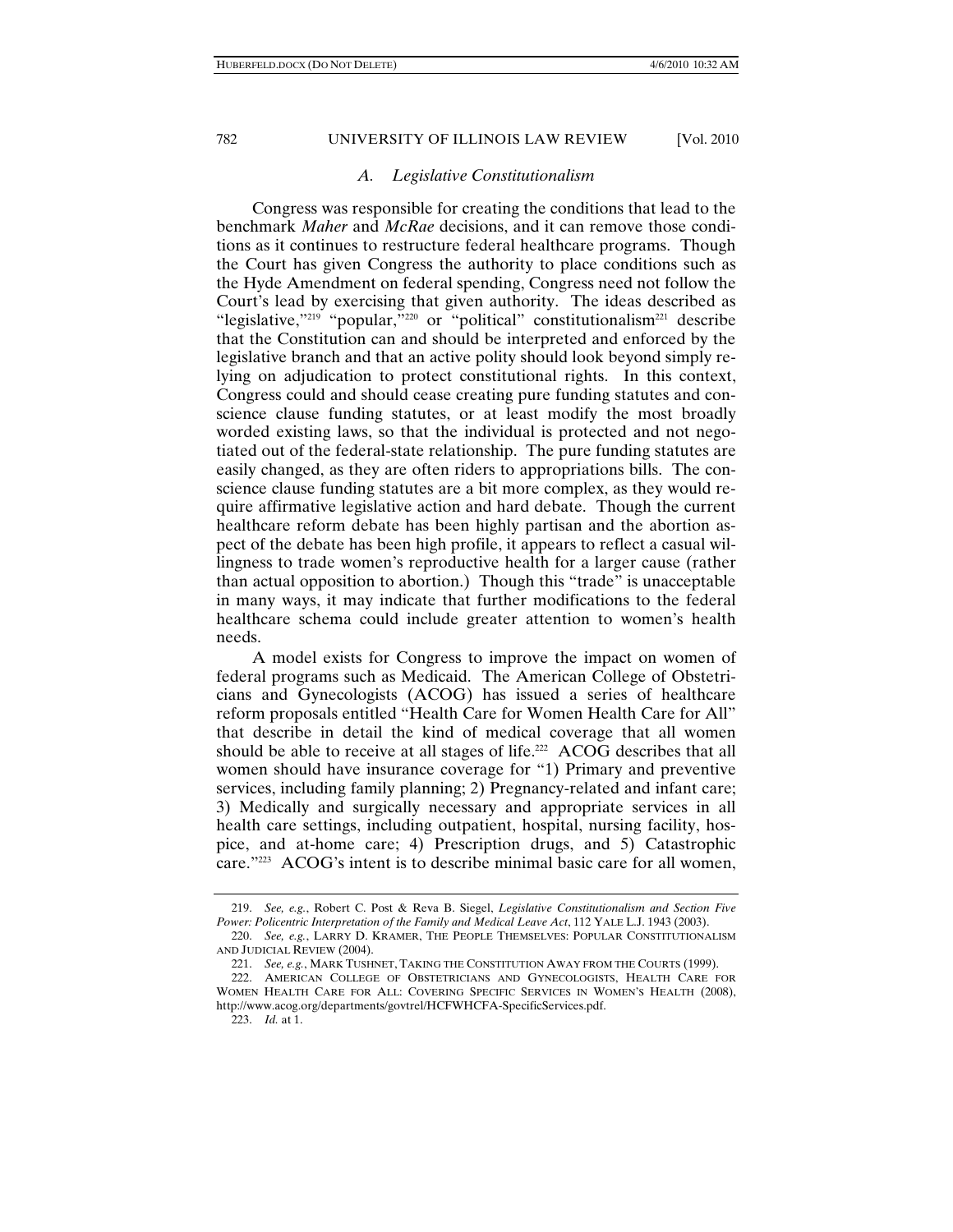regardless of private or public coverage, and it describes exactly the kinds of care that all women should receive at each stage of life. This assessment includes, for instance, preventive care medical evaluations that include family planning beginning at age thirteen; pregnancy-related care that includes "abortion services, including medical abortion" and sterilization; "medically and surgically necessary and appropriate services" that include abortion and sterilization; and prescription drugs that include contraceptives.<sup>224</sup>

The ACOG healthcare reform proposal received some congressional attention. On February 11, 2009, Representative Schakowsky and Senator Stabenow presented resolutions in the House and Senate encouraging adoption of the ACOG plan.225 The concurrent resolutions contain the same language and express the "sense of Congress that national health care reform should ensure that the health care needs of women and of all individuals in the United States are met."226 The concurrent resolutions were merely hortatory, and though they were timely, it now appears that Congress will include Hyde-type language in national healthcare reform legislation.

Admittedly, it seems unlikely that the conscience clause spending statutes will be greatly modified by Congress, even though the conscience regulation has been revisited by the Obama administration. The key would be for Congress to attempt a balance in the conscience clause funding statutes, and not just the kind of balance that the Church Amendments have wherein the healthcare provider cannot be penalized for participating in or refusing to participate in abortion or sterilization services. Though the Church Amendments are more balanced than the Weldon and Danforth Amendments, they still fail to protect the individual impacted by the conditions on spending. A requirement for referrals would help to balance what some see as competing fundamental rights.<sup>227</sup>

Congress's refusal to perpetuate the Hyde-type legislative language would go a long way toward erasing the peculiar legacy of *Maher* and *McRae*. Though the Democrats in the House and Senate attempted to create bills that excluded Hyde-type language, it appears that this legacy will carry through in the national health reform under way. This makes the conditional spending authority that facilitated the Hyde Amendment even more important to evaluate, as Congress appears to be exacerbating the limitations on women's healthcare.

 <sup>224.</sup> *Id.* at 1–4.

 <sup>225.</sup> S. Con. Res. 6, 111th Cong. (2009); H.R. Con. Res. 48, 111th Cong. (2009).

 <sup>226.</sup> *See* S. Con. Res. 6; H.R. Con. Res. 48.

 <sup>227.</sup> *See, e.g.*, Wilson, *supra* note 188, at 59 (proposing that such a balance can be achieved at the state level).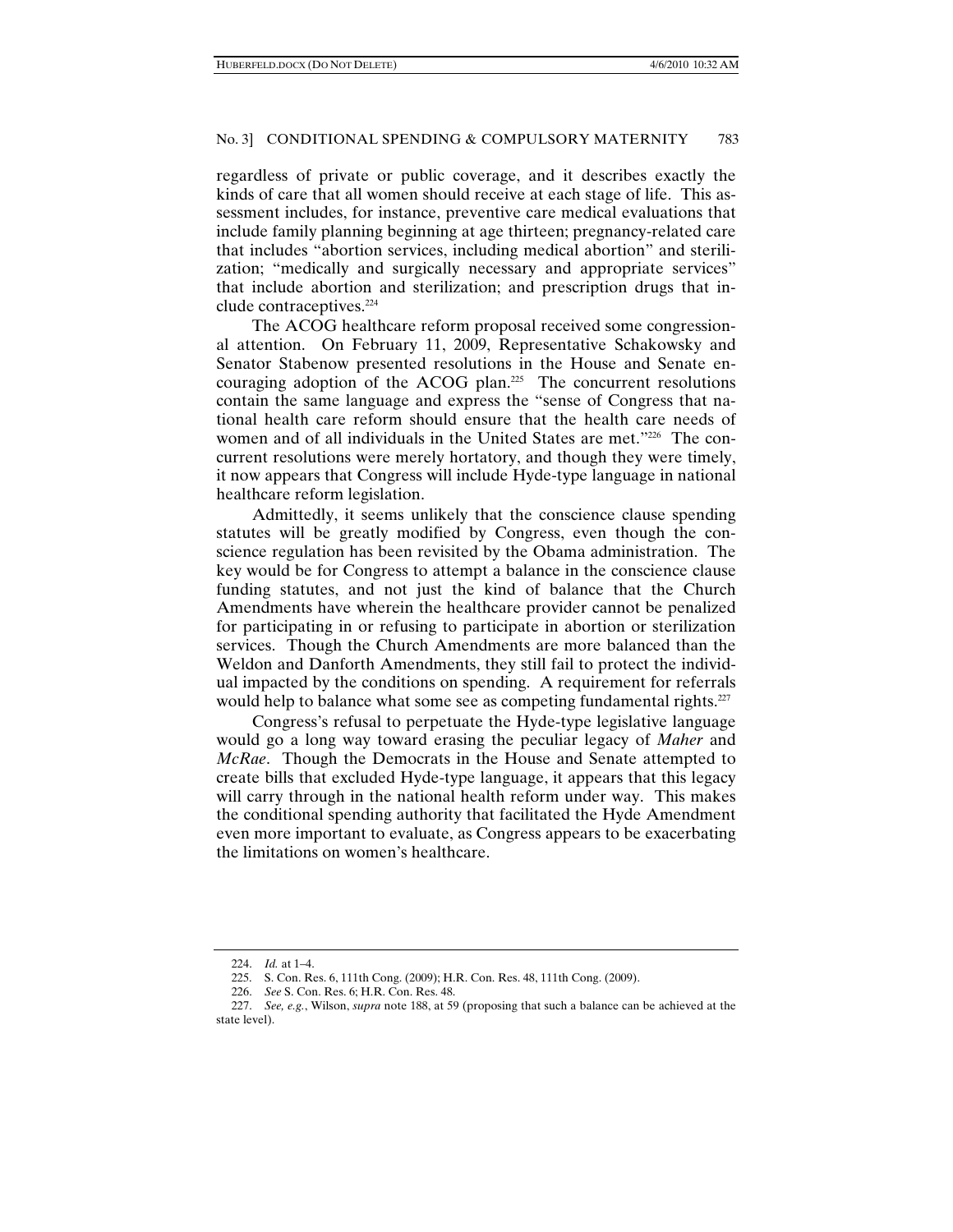### *B. Judicial Constitutionalism*

Compared to other Congressional powers, the Spending Clause has been interpreted relatively infrequently. Though the Court determined in 1936 that the spending power was a stand-alone enumerated congressional power, $228$  the Court did not delineate the test for evaluating when conditions placed on federal funds will be deemed constitutional until 1987 in *South Dakota v. Dole*. 229 South Dakota challenged a minimum drinking age requirement attached to federal highway funding, claiming the condition was unconstitutional.230 Chief Justice Rehnquist rejected this argument by setting forth and applying what is now the five-part test for determining the constitutionality of conditions on federal spending.<sup>231</sup> The *Dole* decision focused on the federal-state relationship and essentially allowed the federal government to regulate states indirectly through conditional spending in ways that it might not be able to do directly.<sup>232</sup> This narrow focus on the federal-state relationship is challenging because programs like Medicaid and CHIP are not just programs that command state compliance with federal law, they are also intended to benefit particular individuals by creating a federal scheme that is to be followed and administered by the states. The *Dole* test fails to account for the individual beneficiary of the federal scheme.

# *1. (Re)Applying the* Dole *Test—General Welfare*

The first element of the *Dole* test demands that the federal government spend only for the "general welfare," which originates from the language of Article I.<sup>233</sup> Chief Justice Rehnquist wrote that courts should defer to the judgment of Congress rather than second guess whether the spending is actually for the general welfare.<sup>234</sup> As a whole, the Medicaid Act can be described as providing for the general welfare. Congress has decided to provide healthcare services to people who would not otherwise be able to access them due to low income status (albeit not all such people).<sup>235</sup>

 <sup>228.</sup> United States v. Butler, 297 U.S. 1, 85 (1936).

 <sup>229.</sup> South Dakota v. Dole, 483 U.S. 203, 207 (1987).

 <sup>230.</sup> *Id.* at 205.

 <sup>231.</sup> *Id.* at 207–08.

 <sup>232.</sup> *See* Lynn A. Baker, *Conditional Federal Spending After* Lopez, 95 COLUM. L. REV. 1911, 1914 (1995).

 <sup>233.</sup> The Spending Clause provides: "The Congress shall have Power . . . to pay the Debts and provide for the common Defence and general Welfare of the United States . . . ." U.S. CONST. art. I, § 8, cl. 1; *Dole*, 483 U.S. at 207.

 <sup>234.</sup> *Dole*, 483 U.S. at 207. The Eighth Circuit's decision below added additional clarification that was not adopted by Rehnquist's majority opinion (which otherwise tracks the appellate court's decision in many ways). That court noted that general welfare means "the well-being of the nation as a whole" rather than a "particular region or locality." South Dakota v. Dole, 791 F.2d 628, 631 (8th Cir. 1986).

 <sup>235. 42</sup> U.S.C. § 1396-1 (2006).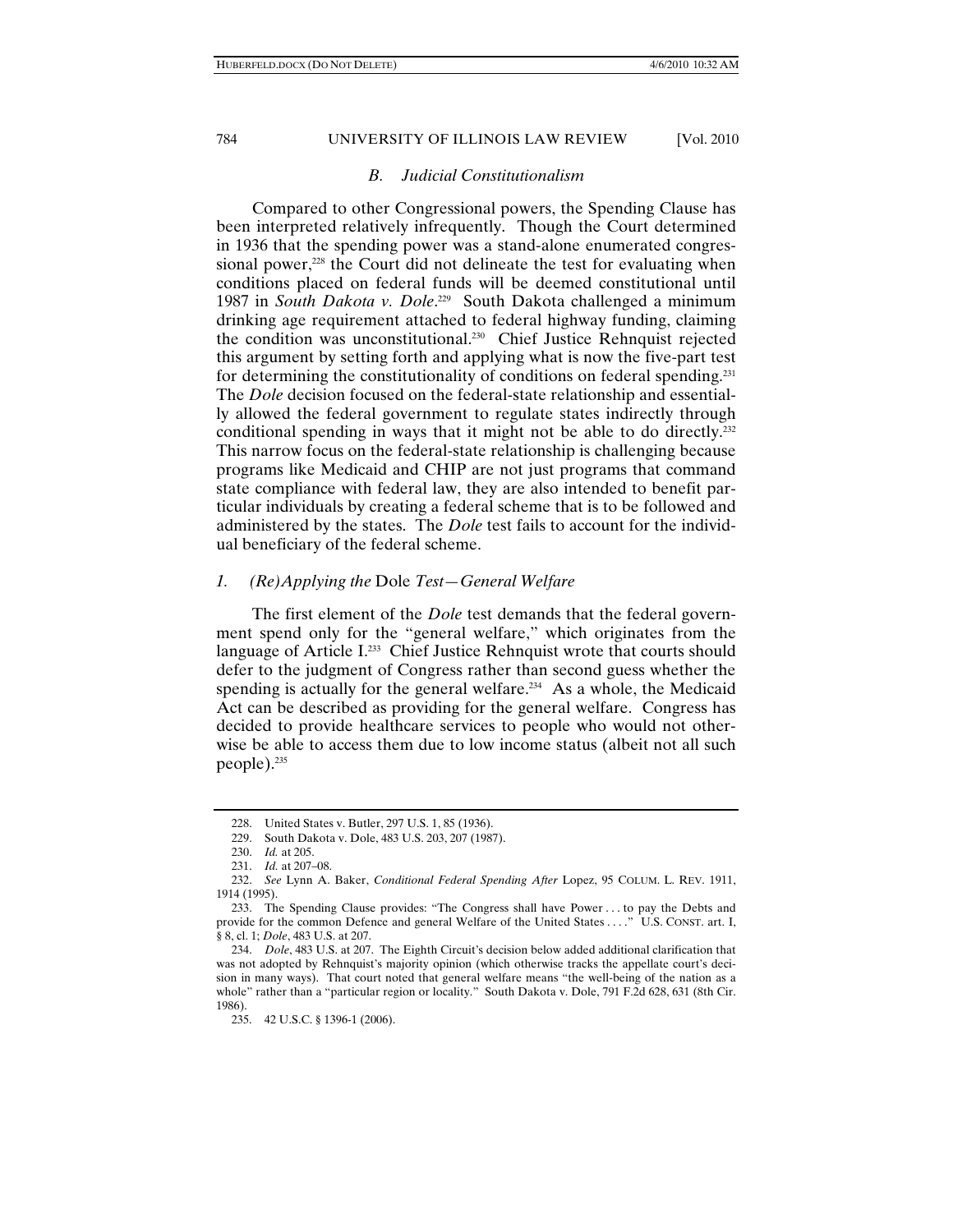But part of the inquiry should be which aspect of the spending program is at issue in determining spending for the general welfare: is it Medicaid as a whole program, or is it the list of limits placed on use of Medicaid funds by the Hyde Amendment? This is as tricky as framing questions of injury for standing, because the characterization determines the outcome. If the spending activity is narrowed to placing limits on use of federal funds to prevent paying for abortion, the benefit for the general welfare is muddied; forcing poor women to birth children, or to forgo life necessities to seek a safe abortion, do not appear to be outcomes that serve the general welfare. Nevertheless, the Court has essentially rendered this element of the *Dole* test a political question, and scholarly observers consider the general welfare requirement to be so much surplusage.236 The remaining four elements of the *Dole* test are not all actively enforced, but neither are they considered to be political questions.

#### *2. Clear Conditions*

The *Dole* test next asks whether the federal government has provided unambiguous notice of conditions on spending, a standard that was narrowed by the 2006 Roberts Court decision in *Arlington Central School District Board of Education v. Murphy,* which demands "clear" notice*.* 237 According to *Arlington*, this means the Court must ask whether "a state official who is engaged in the process of deciding whether the State should accept... funds and the obligations that go with those funds. . . . would clearly understand . . . the obligations of the Act . . . . In other words, we must ask whether the [act] furnishes clear notice."238

As an example for the pure funding statute model, consider the Medicaid Act, a more than forty-year-old law that Congress has modified yearly if not more frequently.239 It is difficult to analyze whether the Medicaid Act provides state officials with clear notice given the everchanging nature of the program and the long-term state reliance on Medicaid funding.240 The Hyde Amendment would seem to defy the notion that a constantly amended statutory scheme cannot be clear; however, it is also technically not a part of the Medicaid Act. It is part of the yearly appropriations bill that facilitates the ongoing funding of the Medicaid program. This pure funding statute does not contain the limitation on abortion services; instead, the condition on spending is placed on DHHS,

 <sup>236.</sup> *See, e.g.*, Baker & Berman, *supra* note 35, at 464 (describing the general welfare prong as a "complete throwaway").

 <sup>237.</sup> Arlington Cent. Sch. Dist. Bd. of Educ. v. Murphy, 548 U.S. 291, 296 (2006); *Dole*, 483 U.S. at 207.

 <sup>238.</sup> *Arlington*, 548 U.S. at 296.

 <sup>239. 42</sup> U.S.C. §§ 1396–1396v.

 <sup>240.</sup> *See* Nicole Huberfeld, *Clear Notice for Conditions on Spending, Unclear Implications for States in Federal Healthcare Programs*, 86 N.C. L. REV. 441, 488 (2008) (describing the changing nature of programs like Medicare and Medicaid and questioning the utility of clear statement rules for such long-standing programs).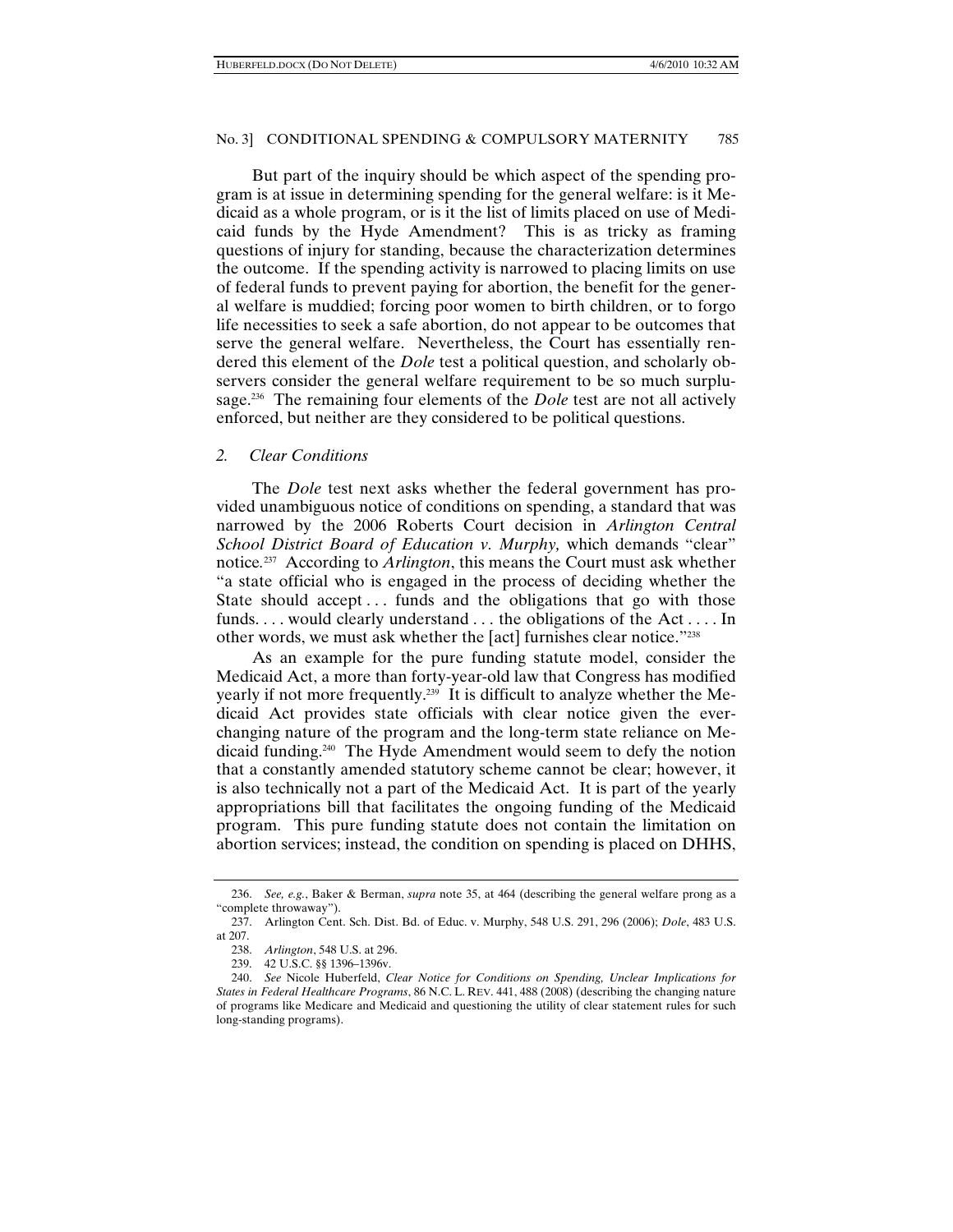which passes the condition on to the states, most of which then choose to pass the limitation on to Medicaid enrollees. Acknowledging this technical linkage, the Hyde Amendment and other pure funding statutes require that no funds may be used for abortion except to save the life of the mother, or sometimes in instances of rape or incest.<sup>241</sup> For purposes of the *Dole* test, this does not appear to be ambiguous language.

The *Dole* analysis ends there, which is at least part of the conundrum. The state accepts certain federal conditions knowing that they are (or may be) unconstitutional as a quid pro quo for much needed federal funds.242 The stance of the Court has long been that the federal government may do indirectly through spending what it may not do directly through other Article I powers.243 But the clear notice prong of the *Dole* test only asks if the state understands the conditions on spending and does not question the constitutionality of the condition or the impact on spending beneficiaries. The fourth *Dole* prong, unconstitutional conditions, focuses on the party directly affected by the spending. But if the state and the federal government are complicit in violating a constitutional right by means of conditional spending, it is nonsensical to simply confirm that the condition is "clear."244

Stated differently, the exercise of this particular right is much like the Sixth Amendment right to assistance of counsel, $245$  in that it requires the assistance of a professional, a physician. Denial of payment to the healthcare provider is denial of the right itself, whether or not the condition of that funding is clear to the state accepting the federal funds. $246$ Both the healthcare provider and the Medicaid enrollee are affected by the state's decision to accept the condition on spending but unaccounted for in the clear statement rule. Jurists, such as Justice Scalia, who believe that third-party beneficiaries of federal spending have no right to sue to enforce benefits may also be likely to assert that the impact on the individual is an unnecessary inquiry.<sup>247</sup> That response would be misleading,

 <sup>241. 42</sup> U.S.C. §§ 1397ee(c)(1), 1397jj(a)(16).

 <sup>242.</sup> States will readily admit that rejecting federal Medicaid funds because of questionable conditions attached to the spending is not an option. For an unsuccessful attempt at arguing this amounts to coercion by the federal government, see West Virginia v. U.S. Dep't of Health & Human Servs., 289 F.3d 281, 297 (4th Cir. 2002).

 <sup>243.</sup> South Dakota v. Dole 483 U.S. 203, 207 (1987). Justice Rehnquist wrote: "[O]bjectives not thought to be within Article I's 'enumerated legislative fields,' may nevertheless be attained through the use of the spending power and the conditional grant of federal funds." *Id.* (citation omitted).

 <sup>244.</sup> *See* Tribe, *supra* note 104, at 333 ("[F]ailure to provide the needed aid at public expense amounts to forced alienation of the underlying right.").

 <sup>245.</sup> *See* Alabama v. Shelton, 535 U.S. 654 (2002) (finding a fundamental right to appointment of counsel in misdemeanor cases where defendant is sentenced to a suspended period of incarceration); Gideon v. Wainwright, 372 U.S. 335 (1963) (finding a fundamental right to appointment of counsel in serious criminal cases).

 <sup>246.</sup> *See* Kenneth Agran, *When Government Must Pay: Compensating Rights and the Constitution*, 22 CONST. COMMENT. 97, 101–02 (2005) (describing a line of decisions requiring the government to pay to facilitate "equal access" for indigent citizens including civil and criminal litigation).

 <sup>247.</sup> Certain Justices believe that beneficiaries of federal spending should not be able to sue to enforce rights to their benefits through 42 U.S.C. § 1983 because third-party beneficiaries could not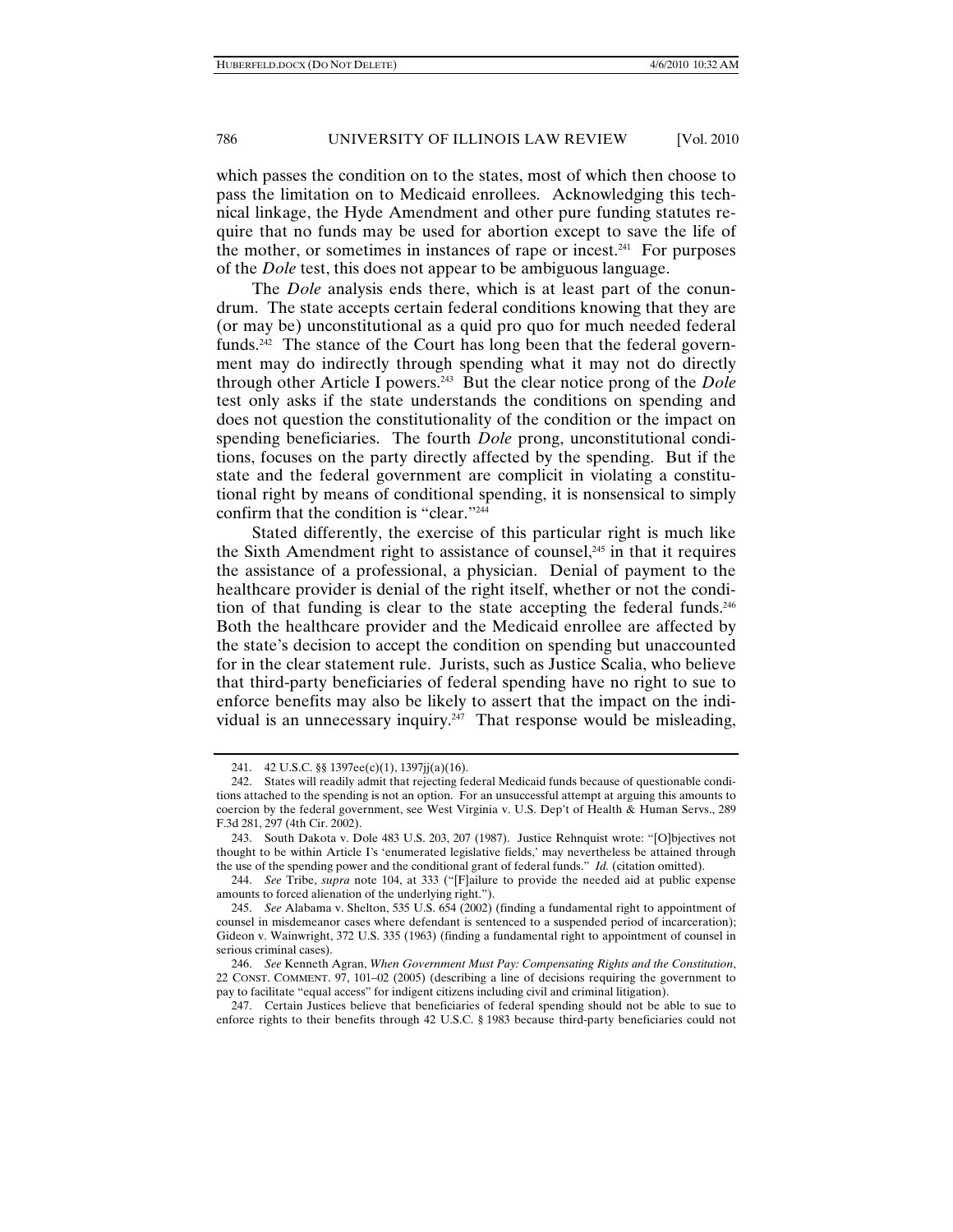though, as conditional spending affects not just the state but also the individual who ultimately receives the benefit of the federal spending. One counter-argument might then be that the federal government could choose not to spend, leaving the beneficiary in a worse situation (the "greater includes the lesser" position). Perhaps, but in the instance of both pure funding statutes and conscience clause funding statutes, the federal government already has chosen to spend and is using that decision to manipulate providers and beneficiaries of federal healthcare programs.

The clear notice requirement is also inadequate in the conscience clause funding statute context. The *Dole* test demands that a state have clear notice, but again, states are not the only parties that accept federal funds. A hospital, for example, chooses to accept federal funds when it participates in Medicaid and accepts the conditions attached thereto. One of those conditions is the conscience clause funding statutes. The clear notice requirement of the *Dole* test does not protect the hospital, as it focuses on a state's acceptance of conditions on federal funds. Further, it does not protect individuals who seek treatment in the hospital and who have no control over the conditions on federal spending that may affect their care.<sup>248</sup>

#### *3. Reasonably Related*

The third *Dole* requirement is that "conditions on federal grants might be illegitimate if they are unrelated 'to the federal interest in particular national projects or programs.'"249 The Rehnquist majority did not consider the "germaneness" element a serious concern for South Dakota and therefore did not elaborate on its boundaries, but Justice O'Connor's brief dissent would have given this prong some teeth.<sup>250</sup> Justice O'Connor wrote:

There is a clear place at which the Court can draw the line between permissible and impermissible conditions on federal grants. "Con-

sue at the time § 1983 was passed, perhaps revealing a larger attitude regarding legal entitlements and the individuals who benefit from such programs. *See* Huberfeld, *supra* note 37, at 433 n.103.

 <sup>248.</sup> The conscience regulation may create a conflict with another federal law, the Emergency Medical Treatment and Active Labor Act (EMTALA), which requires all hospitals that accept Medicare as reimbursement and that have emergency departments to screen and treat, or properly transfer, all patients that present in the emergency department. *See* 42 U.S.C. § 1395dd (2006). If a woman is raped and present in the emergency department, the hospital has an obligation to treat her, for which the standard treatment may include providing her with the morning after pill (a drug that prevents conception and that is not an abortifacient). If a healthcare provider working in the emergency department refuses to provide the morning after pill (and will not refer the patient to another healthcare professional who is willing to supply the drug), then the hospital would be violating its duties under EMTALA and would potentially be civilly liable to the patient and to the federal government for violations of that statute. Though this issue was raised by a commenter to the conscience regulation, DHHS dismissed it summarily. *See* 73 Fed. Reg. 78,087 (Dec. 19, 2008).

 <sup>249.</sup> South Dakota v. Dole, 483 U.S. 203, 207 (1987) (citing Massachusetts v. United States, 435 U.S. 444, 461 (1978) (plurality opinion)).

 <sup>250.</sup> *See id.* at 212–18 (O'Connor, J., dissenting).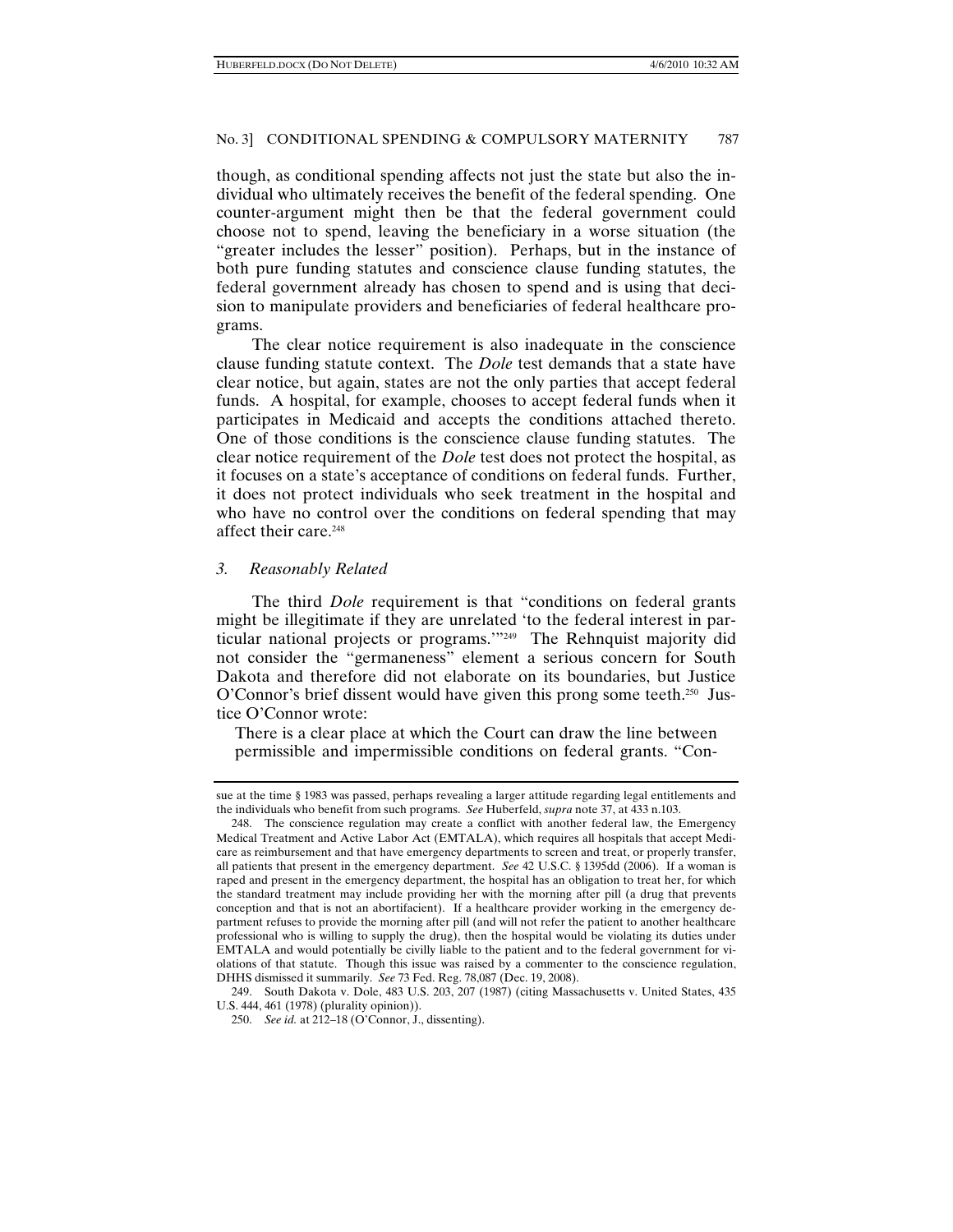gress has the power to spend for the general welfare, it has the power to legislate only for delegated purposes. The appropriate inquiry, then, is whether the spending requirement or prohibition is a condition on a grant or whether it is regulation."251

Justice O'Connor's distinction draws on the notion from *Butler* that the power to spend is not limited to supporting the enumerated powers of Congress in Article I, but it also does not empower Congress to regulate in ways that otherwise would be prohibited.<sup> $2\overline{2}$ </sup> This analysis would then ask whether Congress can prohibit poor women from accessing abortion as a condition of Medicaid enrollment (which Representative Hyde stated was the intent of the Hyde Amendment); the answer would be no.

This does not capture the whole predicament, though, as some of the pure funding statutes are worded so as to directly address the way in which funds should be spent, also part of Justice O'Connor's dissent in *Dole*. 253 Thus, the germaneness analysis must be about more than simply how funds should be spent. For example, the Hyde Amendment is not germane for a second reason. The federal government spends Medicaid dollars to enable "each State . . . to furnish medical assistance on behalf of families with dependent children . . . whose income and resources are insufficient to meet the costs of necessary medical services . . . ."254 Thus, the Medicaid Act facilitates provision of medical care to the indigent, but the Hyde Amendment deliberately withholds care to the indigent. The national statistics are well known: nearly half of all pregnancies in the United States are unintended, a third of all women aged twenty to twenty-four will terminate a pregnancy, and more than a fifth of all women will have an abortion by the end of their reproductive years.<sup>255</sup> Abortion is one of the most commonly performed medical procedures in the United States,256 and it requires the assistance of a medical professional to safely perform the procedure either by medication or surgery.<sup>257</sup> Pure funding statutes such as the Hyde Amendment fail the germaneness test by denying to women legal, nonexperimental, and medically necessary assistance—a direct conflict with the goal of the Medicaid Act.<sup>258</sup> The

 <sup>251.</sup> *Id.* at 215–16 (quoting Brief of the National Conference of State Legislatures et al. as Amici Curiae in Support of Petitioner, South Dakota v. Dole, 483 U.S. 203 (1987) (No. 86-260), 1987 WL 880310).

 <sup>252.</sup> *See id.* at 216–17.

 <sup>253.</sup> *See id.* at 215.

 <sup>254. 42</sup> U.S.C. § 1396 (2006).

 <sup>255.</sup> *See* GUTTMACHER INST., FACTS ON INDUCED ABORTION IN AMERICA 1 (2008), http://www. guttmacher.org/pubs/fb\_induced\_abortion.pdf.

 <sup>256.</sup> Rachel K. Jones et al., *Abortion in the United States: Incidence and Access to Services, 2005*, 40 PERSP. ON SEXUAL & REPROD. HEALTH 6, 6 (2008).

 <sup>257.</sup> *See* NAT'L ABORTION FED'N, SAFETY OF ABORTION 2 (2006), http://www.prochoice.org/ pubs\_research/publications/downloads/about\_abortion/safety\_of\_abortion.pdf.

 <sup>258.</sup> If the goal is to treat as many as possible with minimal federal funds through Medicaid, the Hyde Amendment achieves the opposite result, as abortion is much cheaper than pregnancy and child care. A number of legislators raised this point during the extensive debates over the Hyde Amendment when it was first passed, but Representative Hyde and other anti-abortion legislators likened this argument to Nazi eugenic policies. *See* 123 CONG. REC. 19,703–04 (1977). They failed to support the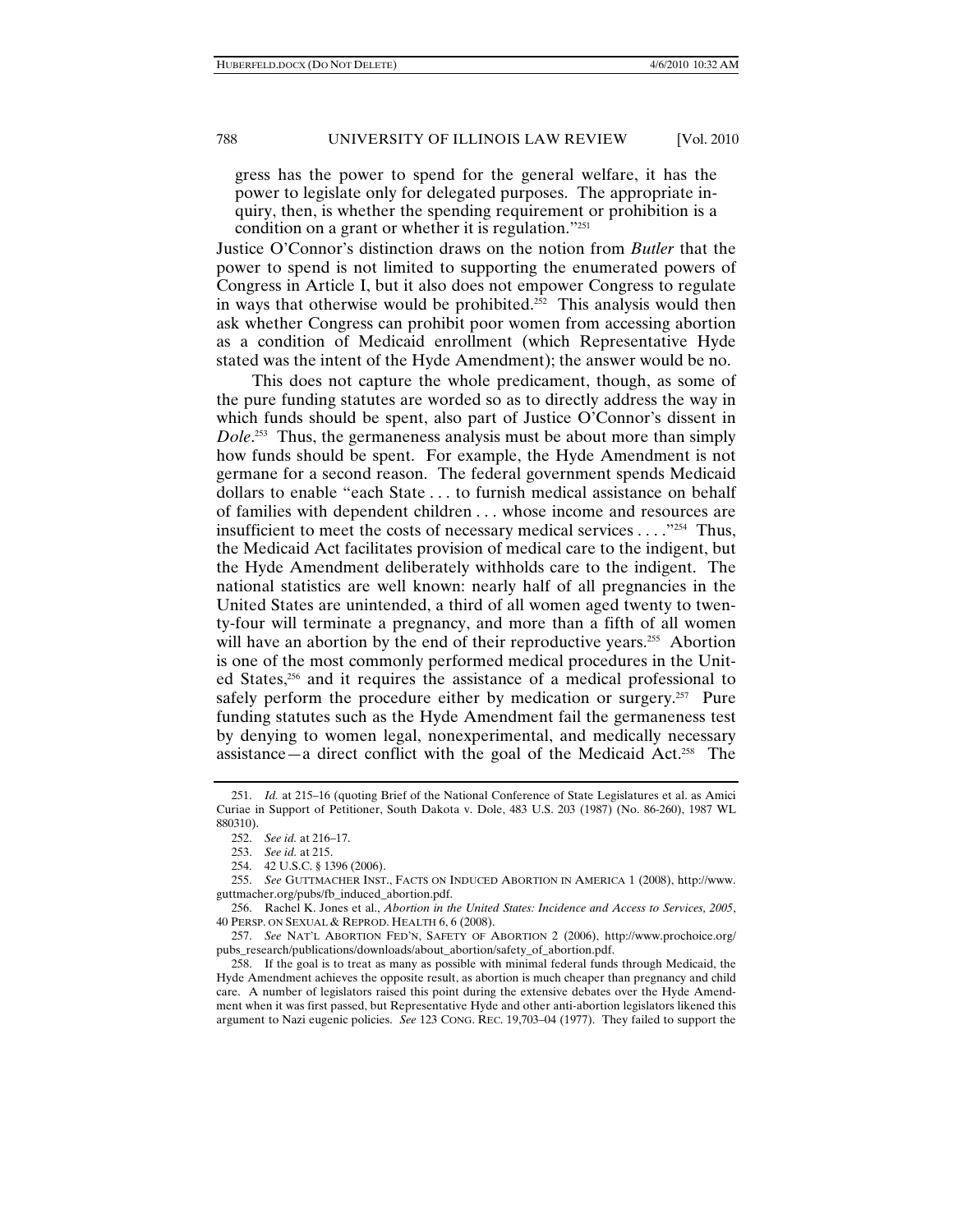privacy right protected by *Roe*, *Casey*, and (perhaps) *Gonzales v. Carhart*  need not be raised to come to this conclusion. Quite simply, refusal to fund a common, necessary medical procedure for a certain portion of the population is not rationally related to funding medical assistance for that portion of the population.259

The reasonable relationship is more attenuated with the conscience clause funding statutes. The *Dole* majority held that "Congress conditioned the receipt of federal funds in a way reasonably calculated to address this particular impediment to a purpose for which the funds are expended," a relatively easy level of review to pass.260 Yet, this standard for analysis is flawed; for example, the Danforth Amendment is attached to Title X, an act that is intended to facilitate creation of "family planning facilities."261 It stretches the bounds of reason to consider the condition to that act allowing healthcare providers to opt out of abortion, sterilization, and contraception to be a condition that is "reasonably calculated" to furthering the congressional goal of providing family planning. But this is what the conscience clause funding statutes do; they attach conditions to spending that are anathema to the goal of the spending itself.

Further, the conscience clause funding statutes attach conditions in such a way that individuals who are not beneficiaries of federal spending are also subject to their limitations. All patients in a hospital, regardless of whether they rely on public or private insurance mechanisms, are subject to the rules that protect healthcare providers who refuse to participate in abortion or sterilization.<sup>262</sup> The condition protects those with moral objections, not just religious objections, and allows everyone in the hospital to refuse to participate, including those who have no direct patient contact. This has the potential to disrupt the work of the hospital, and the treatment of all patients, regardless of the insurance source. The Court's failure to apply germaneness has facilitated this tenuous connection between the condition and the federal funding.<sup>263</sup>

#### *4. Unconstitutional Conditions*

The fourth prong of the *Dole* test states that "other constitutional provisions may provide an independent bar to the conditional grant of federal funds."264 Chief Justice Rehnquist clarified this element by stat-

programs necessary to support women and children once the pregnancy came to term, a concern also raised by legislators during the debates. *See id.* at 19,709.

 <sup>259.</sup> Amicus briefs urged the Court in *Dole* to "establish that a condition on federal funds is legitimate only if it relates directly to the purpose of the expenditure to which it is attached" but the Court declined, reasoning that the petitioners had not requested such an interpretation and that the issues in the case did not require such restrictive language. South Dakota v. Dole, 483 U.S. 203, 208 n.3 (1987).

 <sup>260.</sup> *Id.* at 209.

 <sup>261. 42</sup> U.S.C. § 300 (2006).

 <sup>262.</sup> *See supra* text accompanying notes 182–84.

 <sup>263.</sup> *See* Baker & Berman, *supra* note 35, at 465–66.

 <sup>264.</sup> *Dole*, 483 U.S. at 208.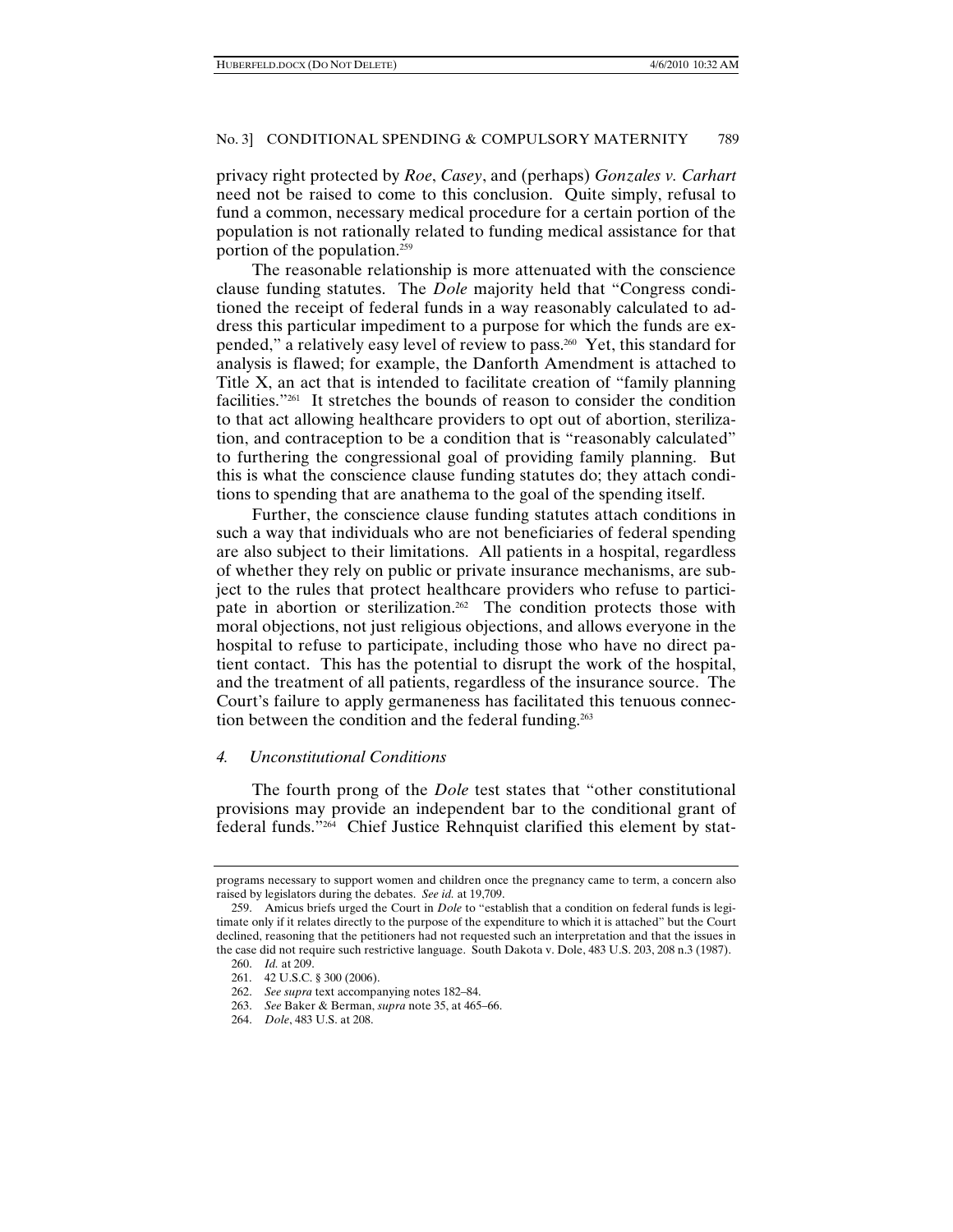ing that the spending power cannot be used "to induce the States to engage in activities that would themselves be unconstitutional."265 The majority used the example that the federal government could not condition receipt of federal funds on the state inflicting cruel and unusual punishment or on the state engaging in violations of the Equal Protection Clause.266 The Court found that the Twenty-First Amendment did not pose an independent constitutional bar to the condition on highway funding.267 The majority simply held that the state was induced to enact a higher drinking age than it might have otherwise, which did not violate the reservation of power to the states in either the Twenty-First or the Tenth Amendments.<sup>268</sup> The Court's articulation of the fourth prong does not necessarily lead to this result, but the unconstitutional conditions doctrine is unpredictable. Indeed, many scholars have observed that the Court applies the doctrine of unconstitutional conditions unevenly, and the outcome seemingly depends on the right at stake rather than a consistent application of the law.<sup>269</sup>

*Dole*'s description of the independent constitutional bar would seem to reverse *McRae* and *Maher*, as they permitted the federal government to impose conditions on federal funds that require the state to either pay for reproductive services without a federal match or require that women who want Medicaid assistance waive their right to access abortion.<sup>270</sup> The former is not necessarily the imposition of an independent constitutional bar, but it does implicate coercion, discussed in the next Section. The latter does implicate an independent constitutional bar, but *McRae* and *Maher* have not been overruled, the result of which is the many pure funding statutes and conscience clause funding statutes discussed herein.

The *Dole* read of the unconstitutional conditions doctrine focuses solely on the relationship between the federal government, the condition, and the state. As this Article has observed, that standard analysis does not account for all parties to the transaction. Admittedly, the Court has chipped away at the *Roe* precedent in such a way that its analysis has been twisted into a different kind of fundamental right.<sup>271</sup> Nevertheless,

 271. Typically, if the government wants to inhibit the exercise of a fundamental right, it must have a compelling reason for doing so and that reason must be narrowly tailored to the compelling govern-

 <sup>265.</sup> *Id.* at 210.

 <sup>266.</sup> *See id.* at 210–11.

 <sup>267.</sup> *Id.* at 209–11.

 <sup>268.</sup> *Id.* at 211–12.

 <sup>269.</sup> A number of legal academic luminaries have attempted to make sense of the unconstitutional conditions doctrine, which Professor Farber recently called a "doctrinal swamp." *See* Daniel A. Farber, *Another View of the Quagmire: Unconstitutional Conditions and Contract Theory*, 33 FLA. ST. U. L. REV. 913, 914 (2006). *See generally* Mitchell N. Berman, *Coercion Without Baselines: Unconstitutional Conditions in Three Dimensions*, 90 GEO. L.J. 1 (2001); Richard A. Epstein, *The Supreme Court, 1987 Term Foreword: Unconstitutional Conditions, State Power, and the Limits of Consent*, 102 HARV. L. REV. 4 (1988); Seth F. Kreimer, *Allocational Sanctions: The Problem of Negative Rights in a Positive State*, 132 U. PA. L. REV. 1293 (1984); Kathleen M. Sullivan, *Unconstitutional Conditions*, 102 HARV. L. REV. 1413 (1989).

 <sup>270.</sup> Harris v. McRae, 488 U.S. 297, 326 (1980); Maher v. Roe, 432 U.S. 464, 474 (1976).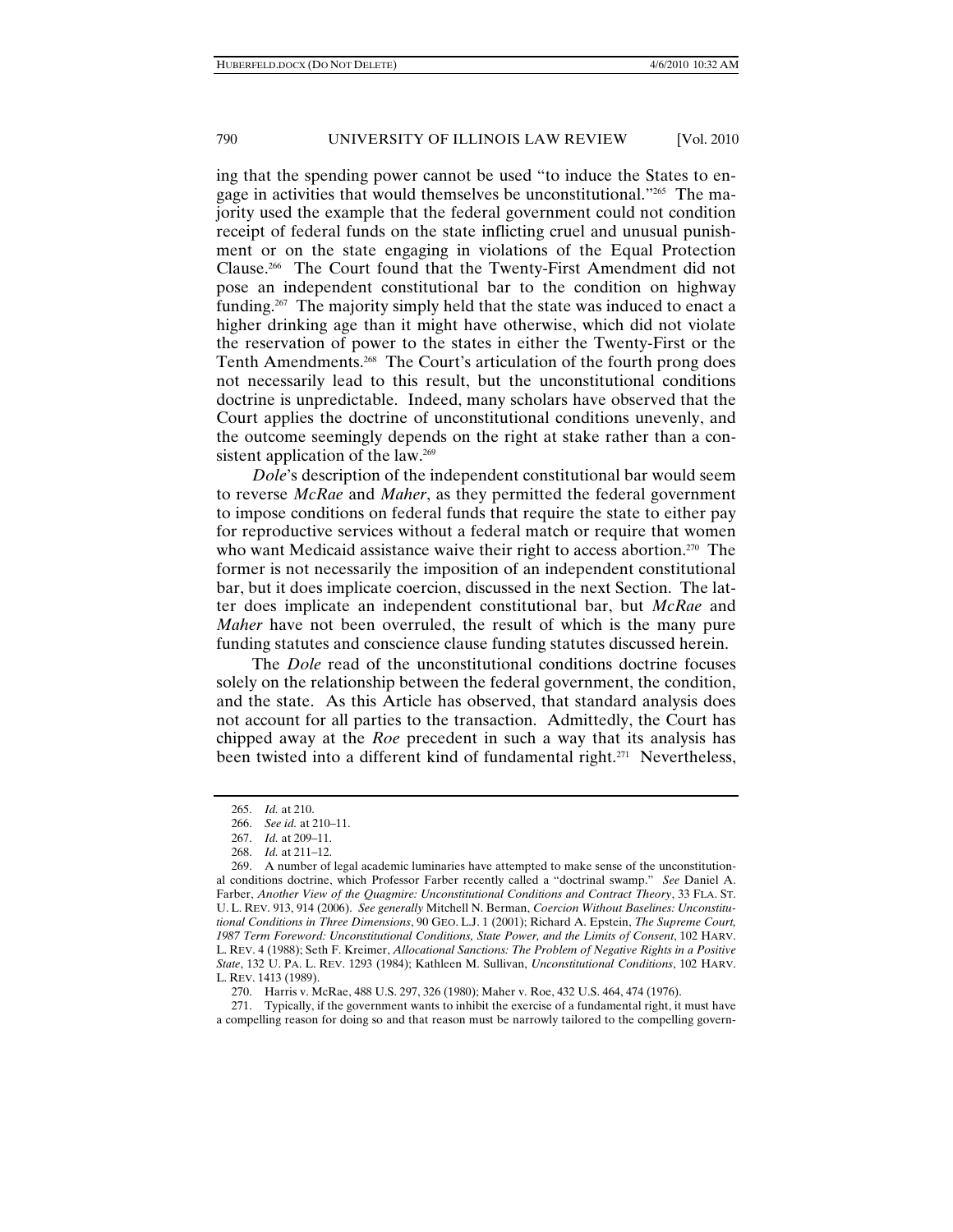the precedents still stand, and yet Congress has bypassed them by paying for medical assistance in every other situation in which medical care is necessary, including childbirth, except this one.

#### *5. Compulsion*

The *Dole* test contains a fifth element, which states that at some point congressional coercion becomes impermissible compulsion.272 The Court's brief analysis indicated that this prong is, at least in part, about the amount of money at stake. In *Dole*, states would lose five percent of the offered federal highway funds if they refused to comply with the drinking age condition; the Court did not deem this potential loss of funds to be "compulsion."273 This is another element of the *Dole* test that has been little interpreted and, as a result, few lower federal courts have been willing to apply the compulsion prong (often referred to as "coercion").274

Even so, the *Dole* Court appeared to find relevant the amount of federal funding provided and jeopardized for noncompliance; in that vein, consider the monetary aspect of the pure funding statutes. States rely very heavily on Medicaid funding, which promises a federal match (known as the FMAP) ranging from fifty percent to eighty-three percent.275 The more a state chooses to spend on its "deserving poor," the more the federal government must pay to match that state's expenditures.276 Every state has participated in Medicaid since the early 1970s, and many of the poorest states are the richest recipients of federal Medicaid funds.277 For example, Mississippi had the lowest median household income in 2007.278 The most recent year for which complete data are available shows that in fiscal year 2006, Mississippi's federal match was

mental interest. This strict scrutiny test was applied in *Roe*, at least pre-viability. *See* Roe v. Wade, 410 U.S. 113, 155, 163 (1973). In *Casey*, however, the level of scrutiny was lowered to an "undue burden" analysis, a standard that had been at least mentioned in other abortion-related cases but that had not been applied to fundamental rights. *See* Planned Parenthood of Se. Pa. v. Casey, 505 U.S. 833, 874, 877–78 (1992). The undue burden standard appears to have been further eroded by *Gonzales v*. *Carhart*, in which Justice Kennedy applied a hybrid undue burden/rational basis review to the federal Partial Birth Abortion Ban Act of 2003. *See* Gonzales v. Carhart, 550 U.S. 124, 167–68 (2007).

 <sup>272.</sup> *Dole*, 483 U.S. at 211. As stated by the majority: "[I]n some circumstances the financial inducement offered by Congress might be so coercive as to pass the point at which 'pressure turns into compulsion.'" *Id.* (internal citations omitted).

 <sup>273.</sup> *Id.* at 211–12.

 <sup>274.</sup> *See, e.g.*, West Virginia v. U.S. Dep't of Health & Human Servs., 289 F.3d 281, 291–92 (4th Cir. 2002). For discussion of this case and its elaboration on the compulsion idea, see Huberfeld, *supra* note 240, at 458–62.

 <sup>275.</sup> *See* 42 U.S.C. § 1396d(b) (2006) (delineating the formula for the Federal Medical Assistance Percentage, or FMAP, which determines the rate at which the federal government will match state funds).

 <sup>276.</sup> *See id.*

 <sup>277.</sup> *See* STEVENS & STEVENS, *supra* note 20, at 60–61.

 <sup>278.</sup> Press Release, U.S. Census Bureau, Household Income Rises, Poverty Rate Unchanged, Number of Uninsured Down (Aug. 26, 2008), http://www.census.gov/Press-Release/www/releases/ archives/income\_wealth/012528.html.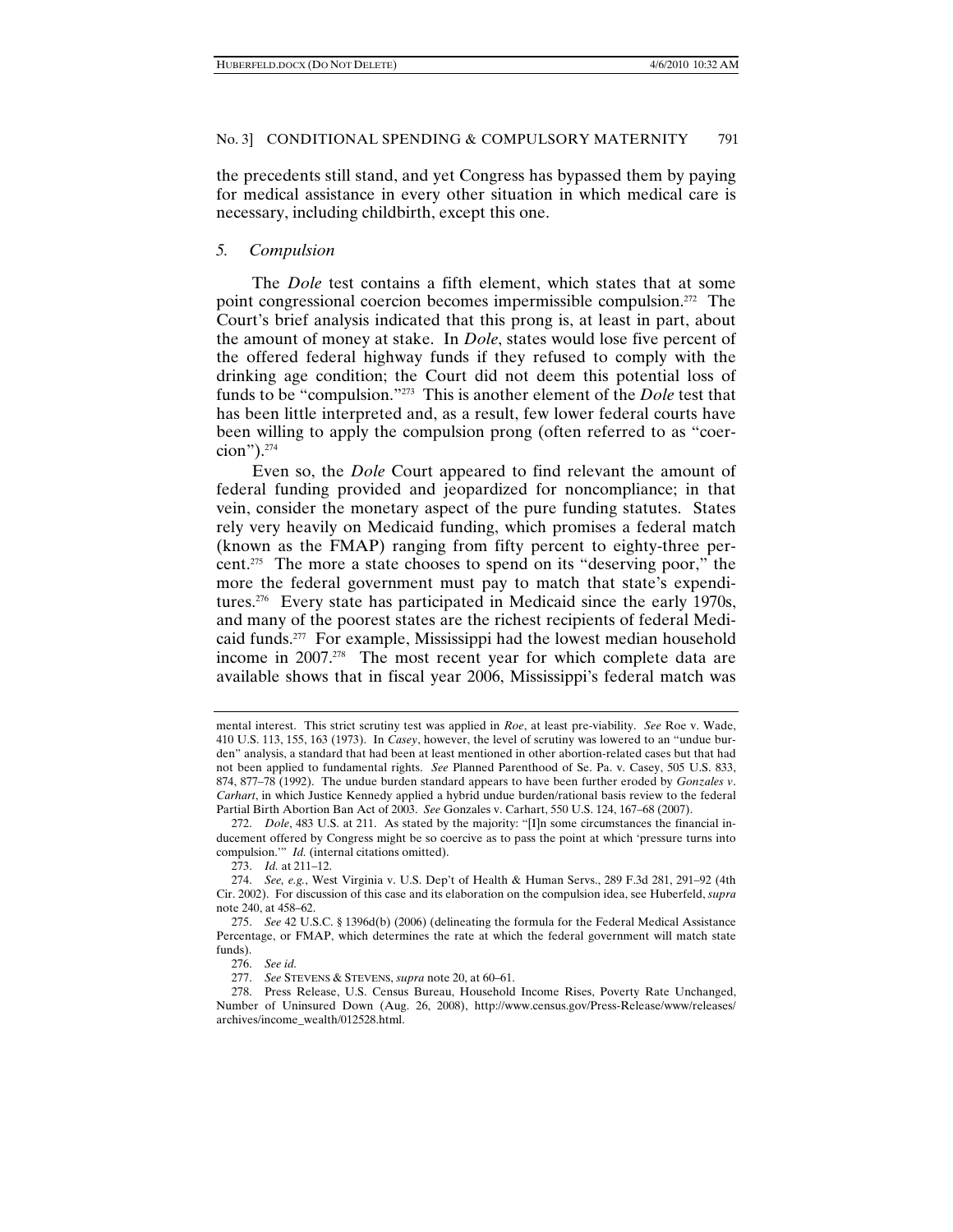seventy-six percent; the state received \$3.17 for every dollar it spent on Medicaid (yet it still spent only \$4144 per enrollee, lower than the national average of  $$4575$ ).<sup>279</sup> In 2002, over half of all births in Mississippi were covered by Medicaid.<sup>280</sup> Compare Mississippi to New York, one of the wealthier states, which had an FMAP of fifty percent in 2006 and still spends significantly more per beneficiary (\$7927), and covers abortion beyond the confines of the Hyde Amendment.<sup>281</sup>

Given the degree to which poor states rely on Medicaid funding, it appears that federal compulsion could be present. Though the Hyde Amendment does not directly force states to choose between accepting Medicaid funding and paying for abortion, most states only pay for the limited abortion services that are permitted by the Hyde Amendment.<sup>282</sup> The examples of Mississippi and New York illustrates that the states that have chosen to pay for abortions beyond the Hyde Amendment are also states that have a lower FMAP, indicating that they can afford to pay for more medical assistance for their poor. The poorest states tend not to pay for more than Medicaid will cover, but given the statistics regarding who relies the most heavily on Medicaid for pregnancy care and who seeks abortion services, it seems that women in these states also need Medicaid's assistance the most.<sup>283</sup> It is difficult to say if most states are choosing not to fund beyond the scope of the Hyde Amendment because of funding, ideology, both, or neither; however, before the Hyde Amendment, all states funded abortion under the requirements of the Medicaid Act, and after the Hyde Amendment only seventeen states provide funding beyond its strictures.284

States have participated in Medicaid for more than forty years, and choosing to reject Medicaid funds based on certain conditions seems improbable, especially knowing that states could not otherwise shoulder the burden of their low-income and chronically ill patients and that their healthcare systems would likely collapse.<sup>285</sup> Though federal courts have

 <sup>279.</sup> Kaiser Family Foundation, Mississippi: Federal Matching Rate (FMAP) for Medicaid and Multiplier, http://www.statehealthfacts.org/profileind.jsp?ind=184&cat=4&rgn=26 (last visited Feb. 15, 2010); Kaiser Family Foundation, Mississippi: Medicaid Payments per Enrollee, FY2006, http://www. statehealthfacts.org/profileind.jsp?ind=183&cat=4&rgn=26 (last visited Feb. 15, 2010).

 <sup>280.</sup> MEDICAID'S ROLE FOR WOMEN, *supra* note 115.

 <sup>281.</sup> Kaiser Family Foundation, New York: Federal Matching Rate (FMAP) for Medicaid and Multiplier, http://www.statehealthfacts.org/profileind.jsp?ind=184&cat=4&rgn=34 (last visited Feb. 15, 2010); Kaiser Family Foundation, New York: Medicaid Payments per Enrollee, FY2006, http://www. statehealthfacts.org/profileind.jsp?ind=183&cat=4&rgn=34 (last visited Feb. 15, 2010).

 <sup>282.</sup> NAT'L ABORTION FED'N, PUBLIC FUNDING FOR ABORTION: MEDICAID AND THE HYDE AMENDMENT 2 (2006), http://www.prochoice.org/pubs\_research/publications/downloads/about\_ abortion/public\_funding.pdf.

 <sup>283.</sup> MEDICAID'S ROLE FOR WOMEN, *supra* note 120 (noting that abortion rates are higher among low-income women and have been increasing since 1994, and that the procedure is becoming increasingly concentrated among poor women, including those on Medicaid).

 <sup>284.</sup> *See supra* notes 58–67 and accompanying text. *See also* ABORTION IN THE U.S., *supra* note 133.

 <sup>285.</sup> *See* Rosenbaum, *supra* note 6, at 6, 27–30 (explaining that the nation and the states cannot survive without Medicaid but that states also resent the financial burden it represents in their budgets).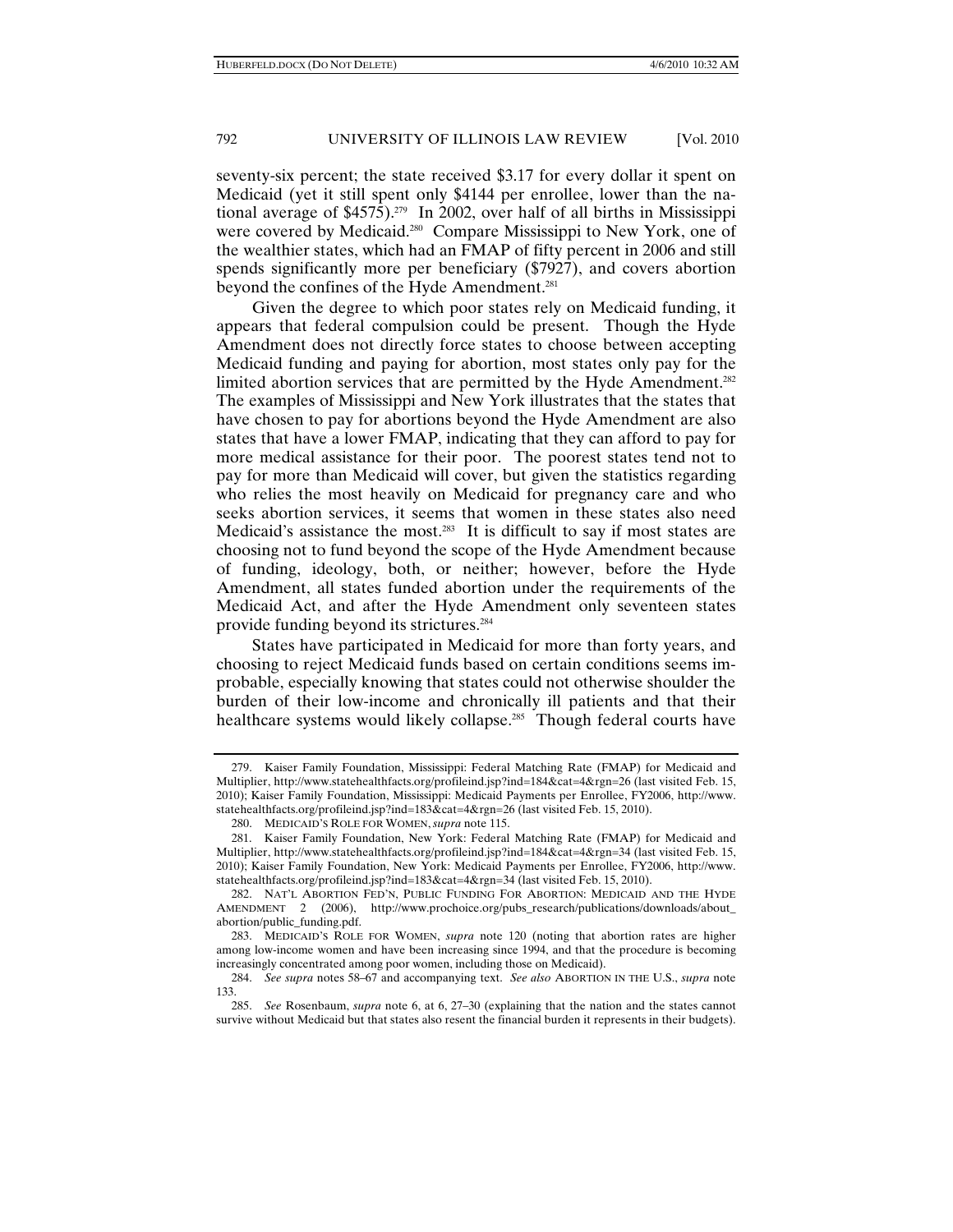often emphasized that states can refuse Medicaid funds if they dislike the conditions imposed on them,286 this response is unrealistic; no matter how burdensome the condition, states have not ceased their Medicaid participation.287 Likewise, poor individuals have the choice of being uninsured, a sure barrier to medical care, or being enrolled in Medicaid (assuming they meet the categorical and financial eligibility requirements).288 The Court in *McRae* and *Maher* indicated a belief that women could still access those services that the government refused to fund through Medicaid, but it is an illusion of choice given that Medicaid beneficiaries are extraordinarily poor and rely on Medicaid for all of their medical assistance.289 Justice Blackmun recognized this fact in *Singleton v. Wulff*<sup>290</sup> and Justice Brennan so noted in his dissent in *Maher*, 291 and it is as true today as it was thirty years ago. Such realities make the idea of coercion more concrete.

The conscience clause funding statutes further the possibility held within the idea of coercion. These statutes are tied to federal funding but primarily for privately run healthcare programs, not state programs, <sup>292</sup> and they help to highlight the missing piece in conditional spending. For example, Title X grant recipients create and maintain family planning clinics.293 They tend to be local government actors and are more often nonprofit organizations.294 The Danforth Amendment prevents them from counseling abortion as a form of family planning, and this restriction must be accepted to continue to receive Title X funding.<sup>295</sup> Once an entity has accepted Title X funding, it would be extremely difficult to

See supra notes 46–47, 67 and accompanying text.

 290. Singleton v. Wulff, 428 U.S. 106, 117 (1976) ("A woman cannot safely secure an abortion without the aid of a physician, and an impecunious woman cannot easily secure an abortion without the physician's being paid by the State.").

 291. Maher v. Roe, 432 U.S. at 464, 485–86 (1976) (Brennan, J., dissenting). The Court's construction can only result as a practical matter in forcing penniless pregnant women to have children they would not have borne if the State had not weighted the scales to make their choice to have abortions substantially more onerous: "For a doctor who cannot afford to work for nothing, and a woman who cannot afford to pay him, the State's refusal to fund an abortion is as effective an 'interdiction' of it as would ever be necessary." *Id.* (quoting *Singleton*, 428 U.S. at 118–19 n.7).

 <sup>286.</sup> *See* South Dakota v. Dole, 483 U.S. 203, 211–12 (1987).

 <sup>287.</sup> Consider, for instance, the Clawback provision in Medicare Part D, which requires states to pay the federal government for the drug costs faced by dual eligibles (people enrolled in both Medicare and Medicaid). Though this appears to be an impermissible condition on spending and perhaps an impermissible intergovernmental tax, no state has dropped their Medicaid State Plan. *See* Huberfeld, *supra* note 232, at 486–91 (discussing the constitutionality of the Clawback provision).

 <sup>288.</sup> Centers for Medicare & Medicaid Services, U.S. Department of Health & Human Services., http://www.cms.hhs.gov/home/medicaid.asp (follow "Medicaid Eligibility" hyperlink) (last visited Feb. 15, 2010).

 <sup>292.</sup> CHRISTINA FOWLER, JULIA GABLE & JIANTONG WANG, RTI INT'L FAMILY PLANNING ANNUAL REPORT: 2007 NAT'L SUMMARY 7 (2008) (showing that fifty-five percent of Title X grants were awarded to state and local health departments, while the remaining forty-five percent were divided between nonprofit family planning agencies, independent clinics, and community health agencies); SONFIELD ET AL., *supra* note 134, at 9.

 <sup>293. 42</sup> U.S.C. § 300 (2006).

 <sup>294.</sup> SONFIELD ET AL., *supra* note 134, at 9.

 <sup>295.</sup> *See* Wilson, *supra* note 188, at 49.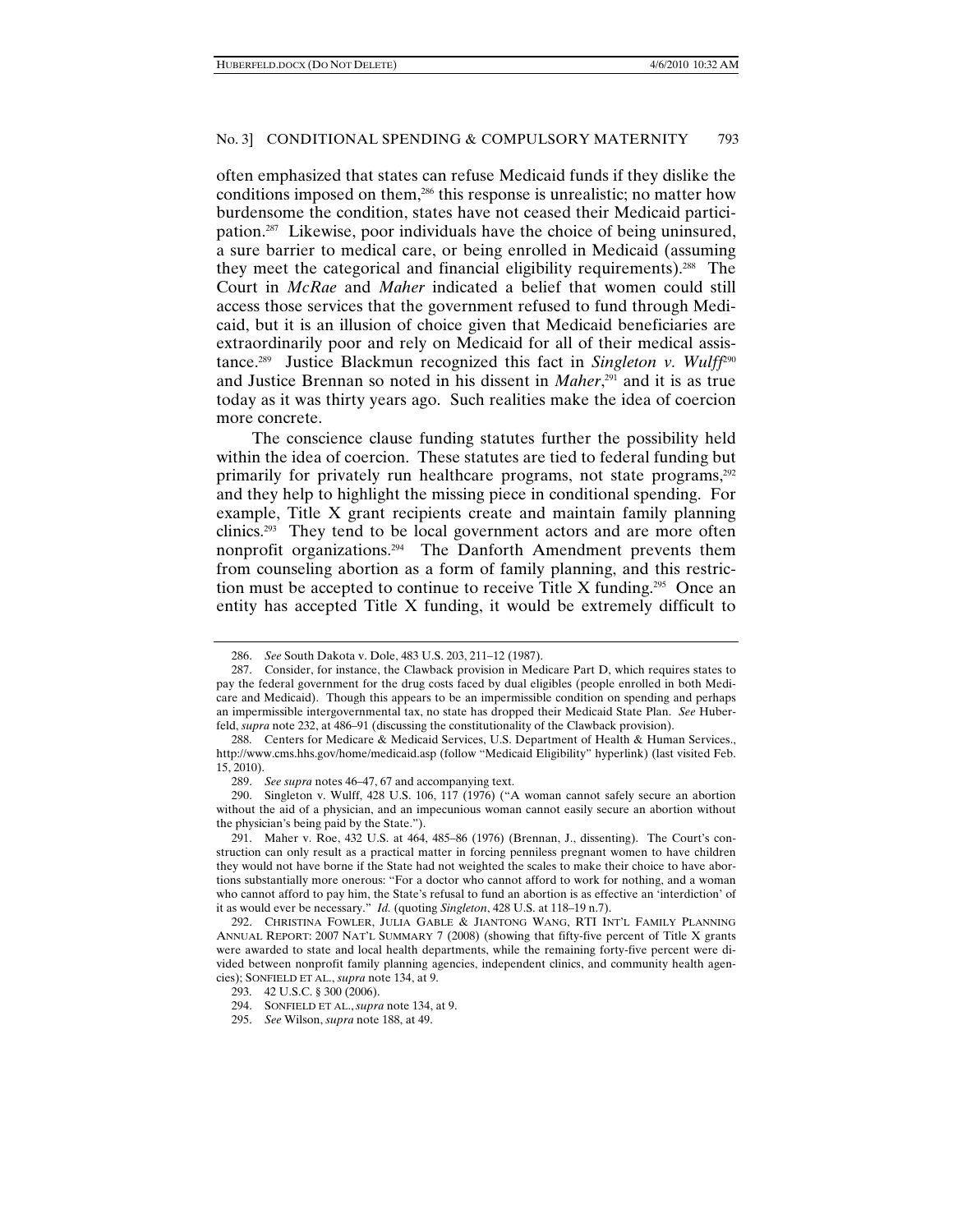forgo that funding without shutting down. The Court's coercion analysis involves the state, an actor that has more bargaining power with the federal government than most others have.<sup>296</sup> The assumption that the party accepting the conditions on spending can simply choose to reject the conditions seems erroneous when the power imbalance between community nonprofit and federal government is considered.

Applied with teeth, the *Dole* test reveals that both the pure funding statutes and the conscience clause funding statutes are impermissible exercises of the federal power to spend. The Court has read the power to spend broadly, but it has created a test that facilitates stronger scrutiny. Given that the Roberts Court has been willing to revisit precedent but has taken incremental steps in the area of the Spending Clause, perhaps the *Dole* test is worth another look.<sup>297</sup>

#### *C. Conditions and the Individual—Finding a Framework*

The Rehnquist Court was interested in limiting congressional power, yet paradoxically the Court avoided narrowing its interpretation of the Spending Clause, thereby allowing Congress to circumvent constitutional rules by imposing conditions on spending.298 This leniency seems inconsistent with the Rehnquist Court's revitalization of federalism and limitations on Commerce Clause power,<sup>299</sup> though it is consistent with the "greater includes the lesser" theory of conditional spending.<sup>300</sup> Court watchers predicted that the Spending Clause would be the next front in the federalism revolution, but if that was Chief Justice Rehnquist's intent, it was unfinished business.<sup>301</sup>

In reality, the Court has not addressed the contours of congressional power under the Spending Clause often. With limited jurisprudence to mine, determining the boundaries of the power to spend and to place conditions on the receipt of funds becomes a bit of an exercise in clairvoyance. Nevertheless, given the Roberts Court's pattern of revisiting precedent, and the fact that the Court has slightly modified the standards for conditions on spending, this Section endeavors to determine how impact on individuals can be reflected better in the conditional spending

 <sup>296.</sup> *See supra* note 284 and accompanying text.

 <sup>297.</sup> *See* Samuel R. Bagenstos, *Spending Clause Litigation in the Roberts Court*, 58 DUKE L.J. 345, 352 (2008). *See generally* Baker & Berman, *supra* note 35, at 485 (arguing that although the *Dole* test has been "toothless," it should not be completely abandoned).

 <sup>298.</sup> *See* Baker, *supra* note 224, at 1988–89 (explaining how the Commerce Clause jurisprudence of the Rehnquist Court could coexist with the Spending Clause jurisprudence of the Court).

 <sup>299.</sup> *See* United States v. Morrison, 529 U.S. 598, 608, 617–19 (2000); Printz v. United States, 521 U.S. 898, 924 (1997); United States v. Lopez, 514 U.S. 549, 567–68 (1995); New York v. United States, 505 U.S. 144, 161 (1992); South Dakota v. Dole, 483 U.S. 203, 218 (1987) (O'Connor, J., dissenting).

 <sup>300.</sup> *See* Baker, *supra* note 232, at 1915 n.13.

 <sup>301.</sup> *See* David Freeman Engstrom, *Drawing Lines Between* Chevron *and* Pennhurst*: A Functional Analysis of the Spending Power, Federalism, and the Administrative State*, 82 TEX. L. REV. 1197, 1198–99 (2004) (arguing that the expansive Spending Clause power was minimally impacted by the Rehnquist Court's federalism revolution).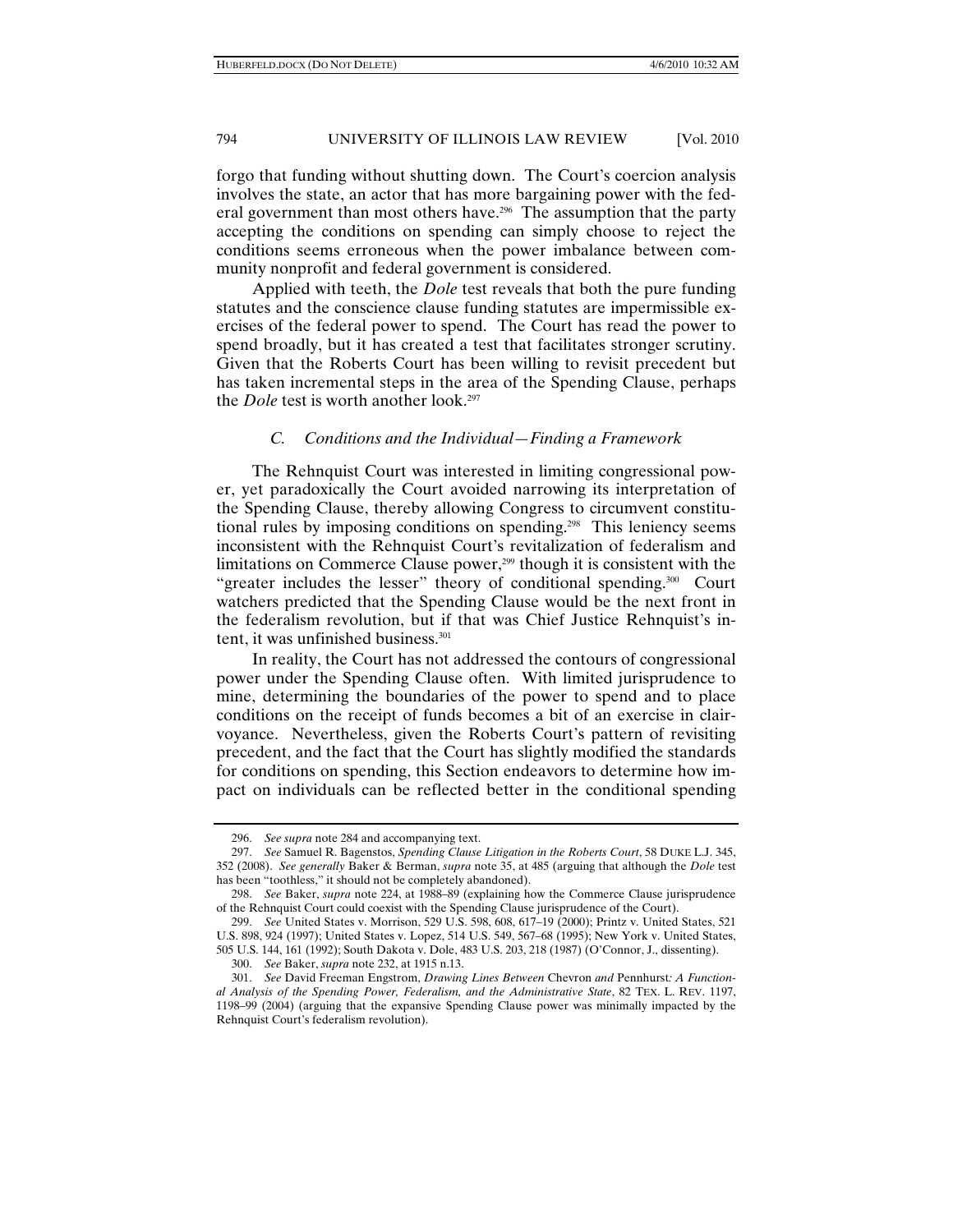analysis. The Roberts Court thus far has limited individual rights and read statutory language narrowly,<sup>302</sup> admittedly a tricky combination for contemplating how conditions on spending can be evaluated with an eye toward protecting individuals.

Tension exists between *Dole*'s focus on the federal-state relationship and the reality that federal conditions on spending impact more than just the states. Individuals too are subjected to conditions on spending, which was not directly at issue in *Dole*.<sup>303</sup> The only canon that appears to cover the federal government-individual relationship is the unconstitutional conditions doctrine, which is incoherent.<sup>304</sup> This doctrine represents the Court's analysis of the federal government's ability to influence individual behavior through "spending, licensing, and employment."305 In other words, "government may not condition the receipt of its benefits upon the nonassertion of constitutional rights even if receipt of such benefits is . . . a 'mere privilege.'"306 The doctrine has been applied inconsistently, sometimes protecting fundamental rights and individual liberties, and sometimes not, though the basic idea is that an individual can litigate governmental action that "indirectly inhibits or penalizes the exercise of constitutional rights."307 Serious scholarly attempts to reconcile the inconsistencies in unconstitutional conditions doctrine have been made, but none has dominated the discourse and the Court continues to be unpredictable in application of the doctrine.<sup>308</sup>

Further, the unconstitutional conditions doctrine is an uncomfortable fit for both the pure funding statutes and the conscience clause funding statutes because of the various levels at which the funding and attendant conditions operate. At the first level, the pure funding statutes reflect federalism; the state can accept or reject the funding depending on whether the elements of the *Dole* test are met, most importantly (to the Court) the clear notice requirement.309 But a second level exists beyond the state acceptance of federal funds. This is the level at which the individual who relies on the federal spending program has

 <sup>302.</sup> *See* Erwin Chemerinsky, *Turning Sharply to the Right*, 10 GREEN BAG 2d 423, 424 (2007). Professor Chemerinsky observed:

What does it mean that the Court was more conservative? . . . The Court moved significantly to the right on key issues that divide liberals and conservatives—in particular, abortion and race. The Court tended to favor the government over individuals across a wide range of issues. And the Court tended to favor businesses over employees and consumers."

*Id.*

 <sup>303.</sup> The state challenged federal legislation, and individuals did not join the state. Thus, the only element of the *Dole* analysis that incorporated individuals (if any) was the idea of spending for the general welfare, which is nonjusticiable. *See Dole*, 483 U.S. at 207.

 <sup>304.</sup> *See* Farber, *supra* note 269, at 914, 926–31 (surveying the caselaw and the literature regarding unconstitutional conditions and noting that it is a "swamp").

 <sup>305.</sup> Sunstein, *supra* note 32, at 593–94.

 <sup>306.</sup> LAURENCE H. TRIBE, AMERICAN CONSTITUTIONAL LAW § 10-8, 681 (2d ed. 1988).

 <sup>307.</sup> *Id.*

 <sup>308.</sup> *See id.*; *see also supra* note 270 and accompanying text.

 <sup>309.</sup> *See* Arlington Cent. Sch. Dist. Bd. of Educ. v. Murphy, 548 U.S. 291, 296 (2006); South Dakota v. Dole, 483 U.S. 203, 207 (1987).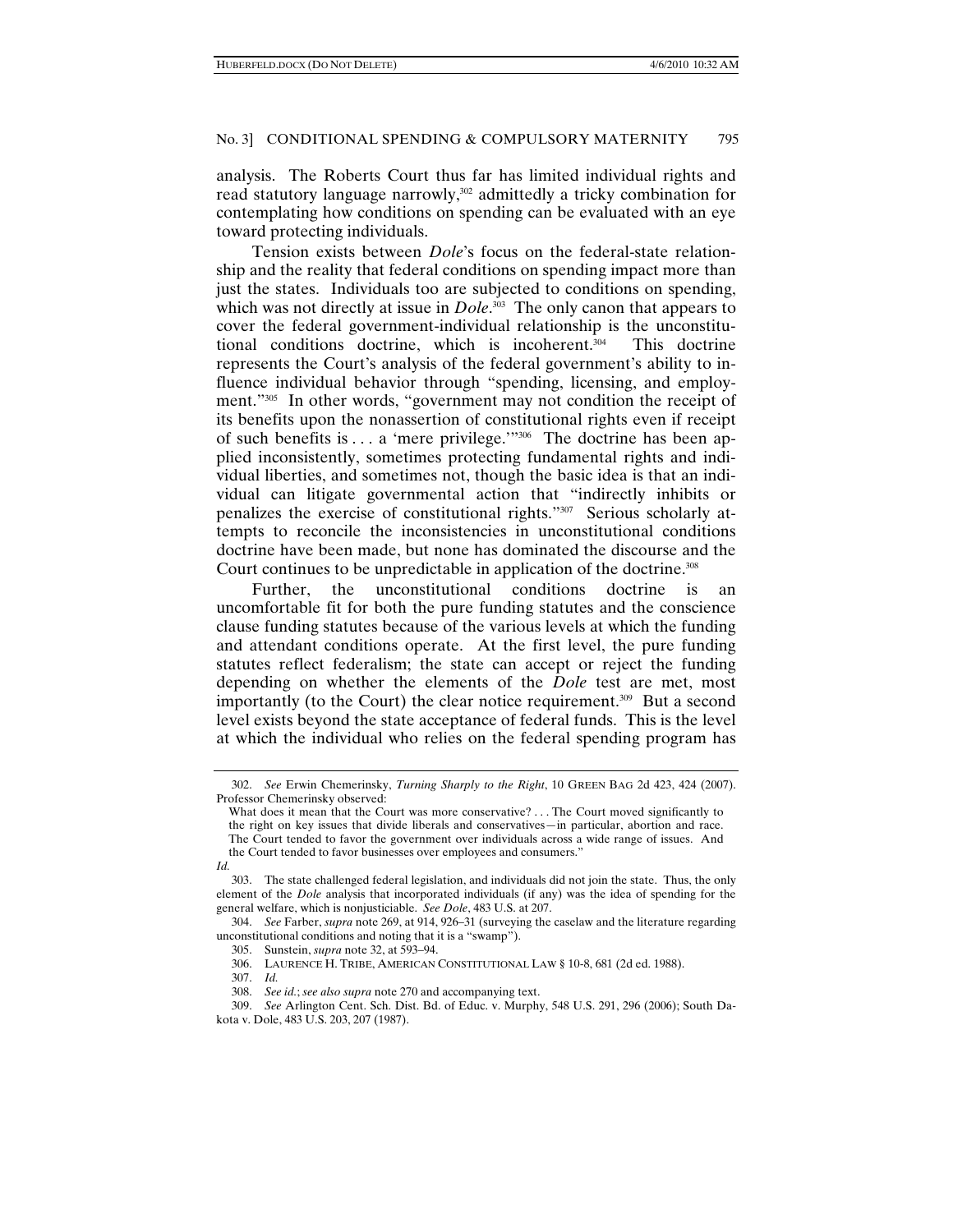the conditions imposed that were accepted by the state or other intermediary. This second level is unrepresented in either the *Dole*  analysis or the traditional unconstitutional conditions analysis. In the first, only the federal-state relationship is discussed. In the second, the Court assumes a direct bargaining relationship between the federal government and the individual that tends not to be present.

Consider again the Medicaid program. Its legal entitlement extends to both the state and the individual enrollee. So long as the state adheres to its State Plan, the federal government must continue to provide matching funds, but those funds come with certain conditions. Many of those conditions operate on the state; in other words, they require the state to adhere to certain rules regarding the administration of the program, such as comparability.<sup>310</sup> But many of those conditions also benefit or burden the state's Medicaid enrollees, who have no part in the creation of the State Plan or the state's acceptance of the federal conditions, as well as the healthcare providers who agree to treat enrollees.311 Thus, though the Court undertook an unconstitutional conditions analysis in *McRae* and *Maher* (albeit a flawed one), it failed to account for the nature of the conditional spending.

Other pure funding statutes contain similar features: the federal government bargains with an intermediary (i.e., the state, a clinic) that may not represent the individual beneficiary well enough to consider acceptance of the condition a true waiver of constitutional rights.312 The conscience clause funding statutes magnify the issue; in exchange for federal funding of any kind, healthcare providers must permit unspecified moral objections to reproductive health services. Both models permit indirect violation of constitutional rights, particularly women's reproductive rights, and the incursions are deliberate. The question then is how to connect the Spending Clause jurisprudence to the individual so that such intentional, yet indirect, attacks by use of conditioned federal funds are at least recognized if not prevented.

One avenue would be to apply the existing *Dole* framework to the individual, not just the state; if the Court were to apply the *Dole* test in such a way that it is conjunctive (rather than selective), it may analyze fully conditional spending. The analysis in the prior Section of this Article indicates that *Dole* may be up to the task.<sup>313</sup> This would require the Court to scrutinize germaneness and coercion, which has occurred on rare occasion. For instance, in *Nollan v. California Coastal Commission*, decided in the same term as *Dole*, the Court considered conditions

 <sup>310.</sup> *See supra* note 114–15 and accompanying text.

 <sup>311.</sup> Professor Farber refers to this as "third-party effects," meaning that the government bargains with an intermediary who may or may not actually represent the interests of the individual whose constitutional rights are at issue. *See* Farber, *supra* note 269, at 935.

 <sup>312.</sup> As Professor Farber observed, the Court has allowed many constitutional rights to become "alienable." *Id.* at 917–26.

 <sup>313.</sup> *See supra* Part IV.B.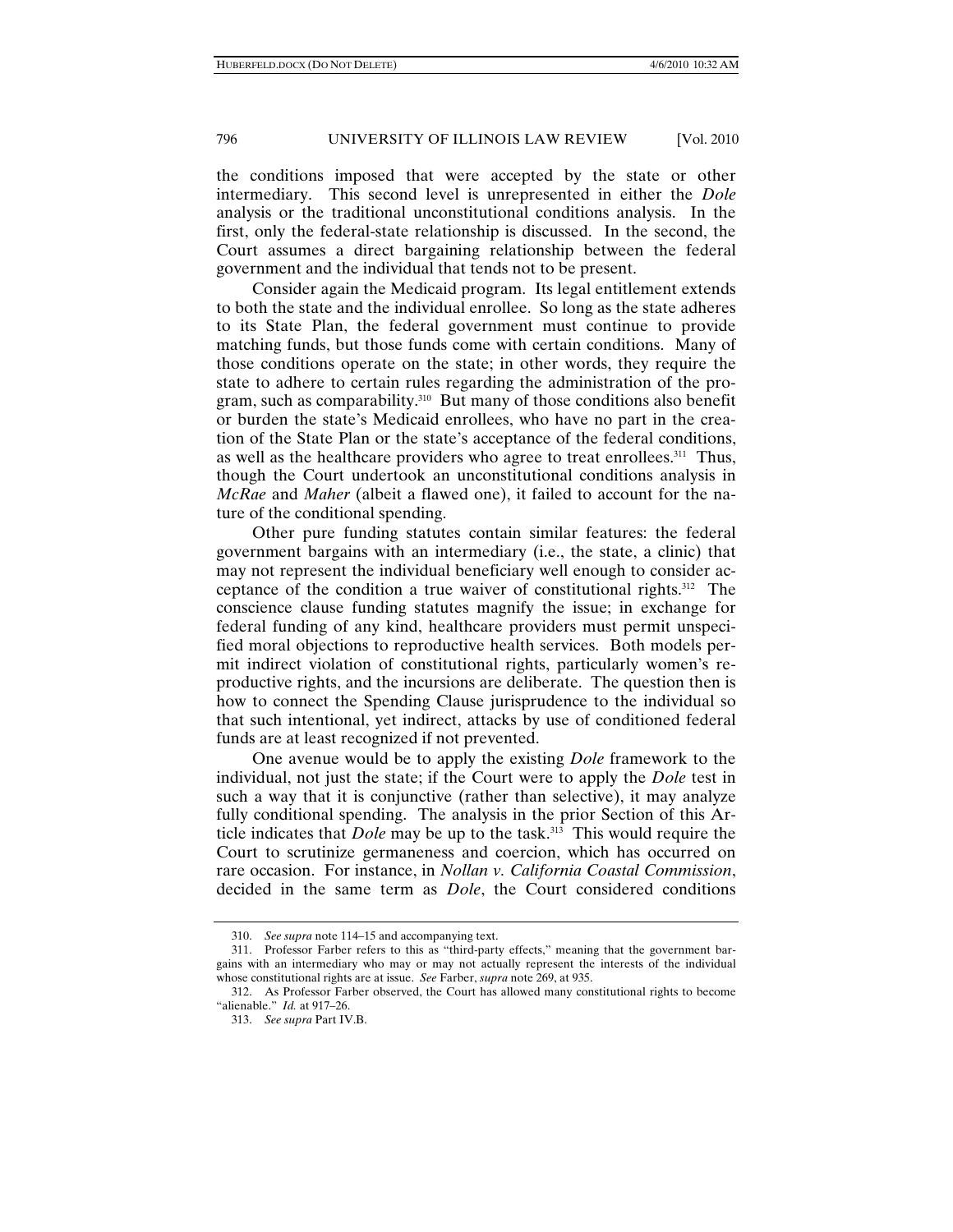placed on landowners who wanted to build a home that would block public beach access.<sup>314</sup> Though a property case, Justice Scalia's majority analyzed the state's imposition of the condition (an easement) using a germaneness analysis. The Court held that, because the condition was required for obtaining the necessary building and land use permits, the state was able to "extort" the easement out of the property owner without paying for the taking of the property; and further the permit condition did not serve the same governmental purpose as the development ban, thereby eliminating any nexus between the ban and the condition.<sup>315</sup> In other words, germaneness did not exist because the condition was not tailored closely enough to the goal of the law. Some have said that germaneness is unsuited to judicial decision making,<sup>316</sup> but the Court often determines whether or not a law is properly tailored to the governmental goal, especially when the government infringes individual rights in pursuit of that goal. That the spending power should be exempt from this kind of nexus analysis is unpersuasive.

Likewise, some have asserted that coercion is not judicially determinable, but even *Dole* seems to indicate otherwise, as Chief Justice Rehnquist indicated that some degree of proportionality should be considered.<sup>317</sup> South Dakota only jeopardized five percent of the offered federal highway funding if it refused to change the drinking age, and that was not enough to reach the point where "coercion becomes compulsion" because the state would still receive a significant proportion of the offered federal funds if the condition were rejected.<sup>318</sup> On the other hand, in the case of Medicaid, Title X, and CHIP, failure to comply with conditions can result in complete withdrawal of funding.<sup>319</sup> States have asserted that they cannot reject federal conditions; imagine then the position of the Medicaid enrollee. Only the poorest and most vulnerable citizens even qualify for Medicaid funding. The idea that they could negotiate with the federal government regarding conditions on federal funds verges on the absurd.<sup>320</sup>

 <sup>314.</sup> Nollan v. Cal. Coastal Comm'n, 483 U.S. 825, 828 (1987).

 <sup>315.</sup> *Id.* at 837.

 <sup>316.</sup> *Id.* at 846 (Brennan, J., dissenting).

 <sup>317.</sup> *See* Farber, *supra* note 269, at 946. Farber goes on to discount this interpretation as unworkable because, in his contract analogy, this is about pricing, and the courts are not in the business of ensuring fair pricing. *Id.* at 948.

 <sup>318.</sup> South Dakota v. Dole, 483 U.S. 203, 211 (1987).

 <sup>319.</sup> Given the technical structure of the Hyde Amendment, a state would have to seek reimbursement from Medicaid for something other than abortion and then redirect the funds for that purpose, which sounds like it could be too much effort, but it has occurred in hospital financing schemes. *See* Huberfeld, *supra* note 37, at 466. Of course, this would also create a potential violation of the False Claims Act. 31 U.S.C. § 3729 (2006).

 <sup>320.</sup> The absurdity is highlighted by Professor Ruth Colker in relaying the facts from *Doe v*. *Maher*, a Connecticut case wherein the state supreme court evaluated the impact of Medicaid funding on poor women's lives. *See* Colker, *supra* note 71, at 119.